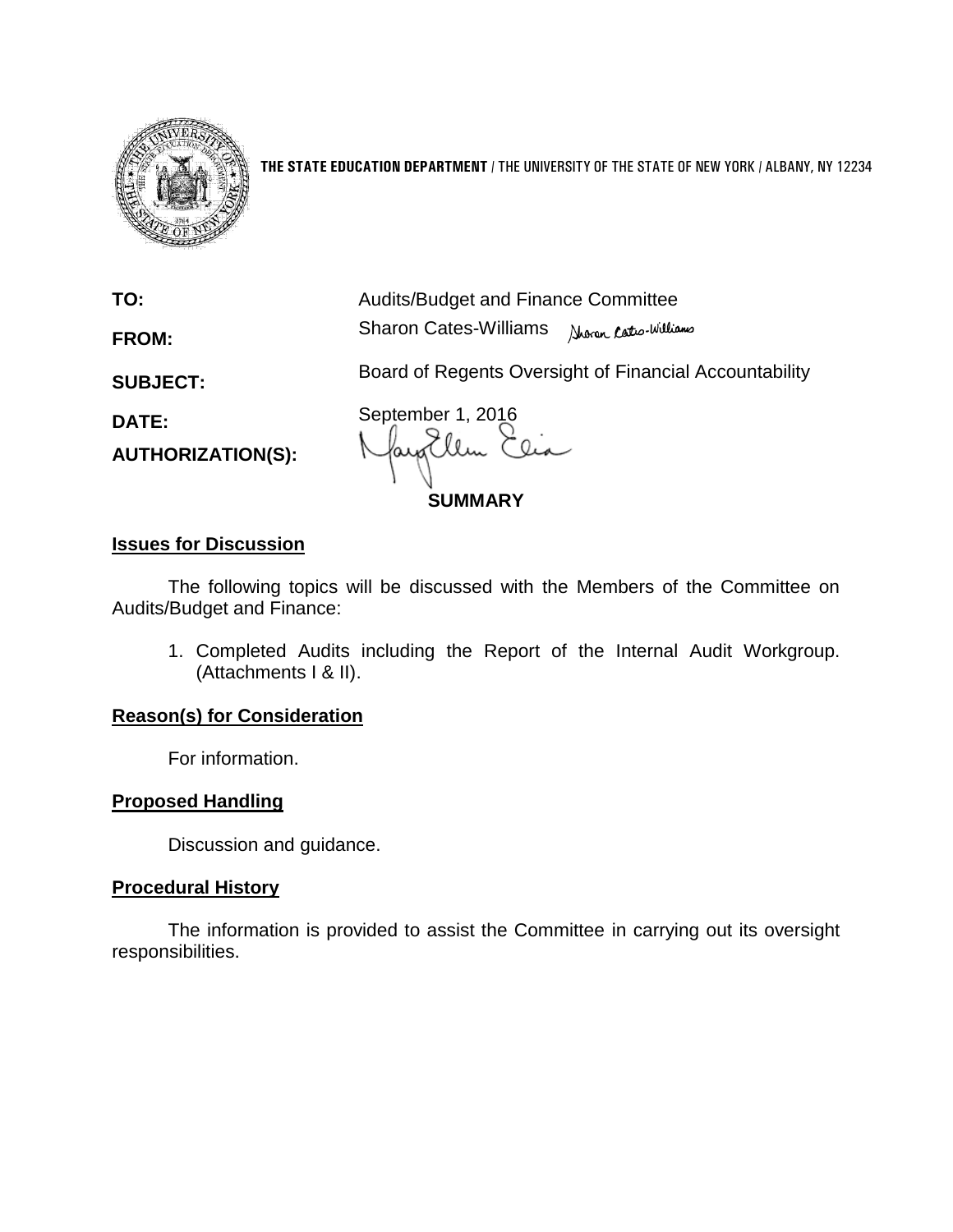#### **Background Information**

Completed Audits including the Report of the Internal Audit Workgroup The Committee is being presented with 122 audits this month. (Attachments I & II)

Audits are provided as follows:

New York City Comptroller

Bedford Stuyvesant New Beginnings Charter School Merrick Academy - Queens Public Charter School

**Office of the State Comptroller** 

Addison Central School District Afton Central School District Albion Central School District Amityville Union Free School District Attica Central School District Avon Central School District Baldwinsville Central School District Batavia City School District Blind Brook-Rye Union Free School District Brighton Central School District Cattaraugus-Little Valley Central School District Chateaugay Central School District Chenango Valley Central School District Chester Union Free School District Clarence Central School District Cohoes City School District Cooperstown Central School District Copenhagen Central School District Dansville Central School District Deer Park Union Free School District Delaware Academy Central School District at Delhi Downsville Central School District Early Education Center and the State Education Department East Ramapo Central School District East Rochester Union Free School District East Syracuse-Minoa Central School District East Williston Union Free School District Eastchester Union Free School District Edgemont Union Free School District Edwards-Knox Central School District Extra Classroom Activities (Deposit, Dryden, Greene, Ithaca, Laurens, and Livingston Manor Central School Districts) Falconer Central School District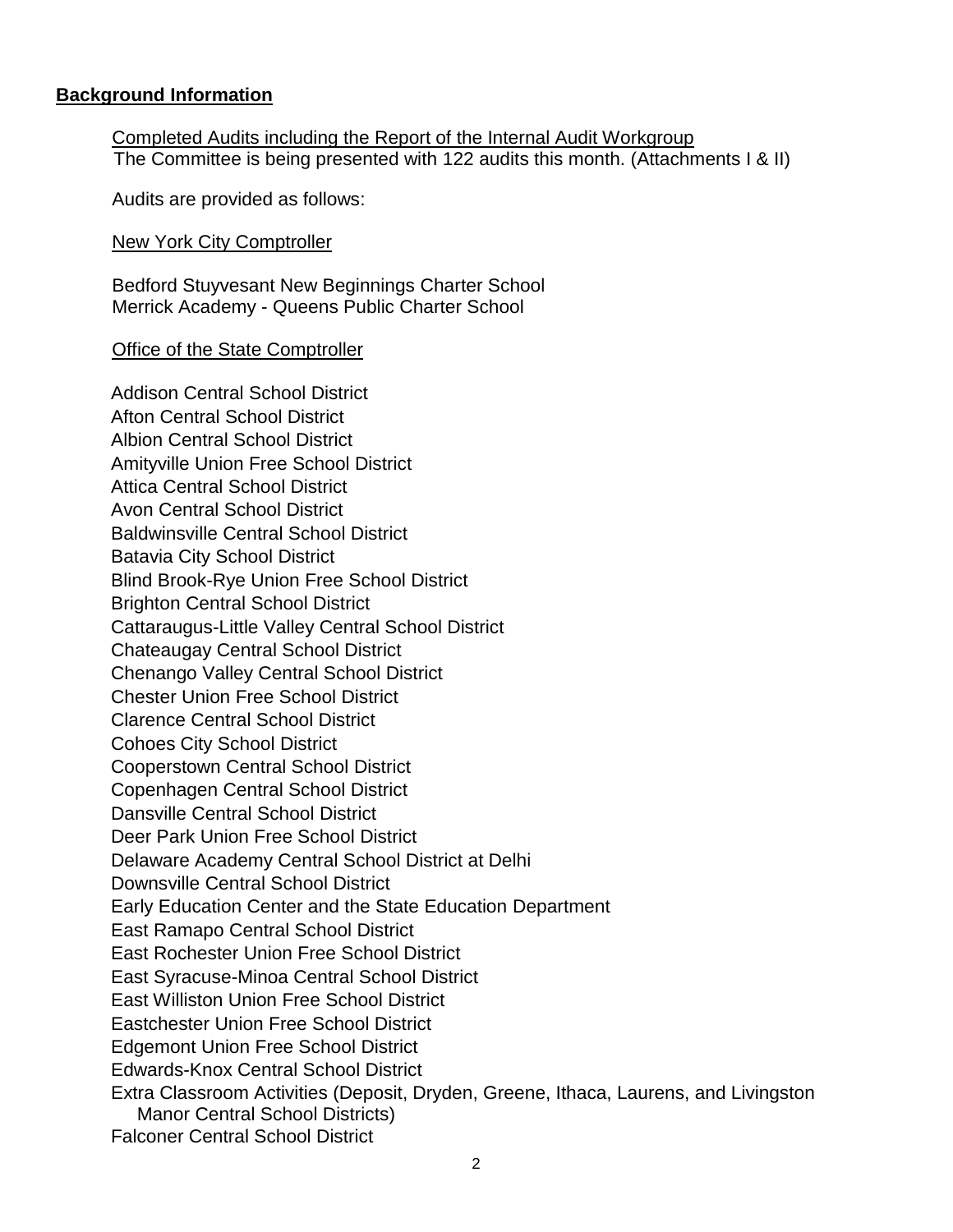Fayetteville-Manlius Central School District Franklin Square Union Free School District Garrison Union Free School District Gorham-Middlesex Marcus Whitman Central School District Granville Central School District Great Neck Union Free School District Greater Amsterdam School District Greenburgh-Graham Union Free School District Greenwich Central School District Hamilton Central School District Hauppauge Union Free School District Hawthorne-Cedar Knolls Union Free School District Herkimer-Fulton-Hamilton-Otsego BOCES Katonah-Lewisboro Union Free School District Lake Placid Central School District Lancaster Central School District Levittown Union Free School District Lindenhurst Union Free School District Lisbon Central School District Locust Valley Central School District Long Lake Central School District Lyncourt Union Free School District Lyndonville Central School District Malverne Union Free School District Manchester-Shortsville Central School District Manhasset Union Free School District Middle Country Central School District Monroe 1 BOCES Montauk Union Free School District Mount Markham Central School District Nassau BOCES New Hartford Central School District New York Mills Union Free School District North Greenbush Common School District North Rose-Wolcott Central School District North Syracuse Central School District Northeastern Clinton Central School District Oakfield-Alabama Central School District Odessa-Montour Central School District Office of General Services and the New York State Education Department Oneida City School District Oxford Academy and Central School District Pembroke Central School District Potsdam Central School District Prattsburgh Central School District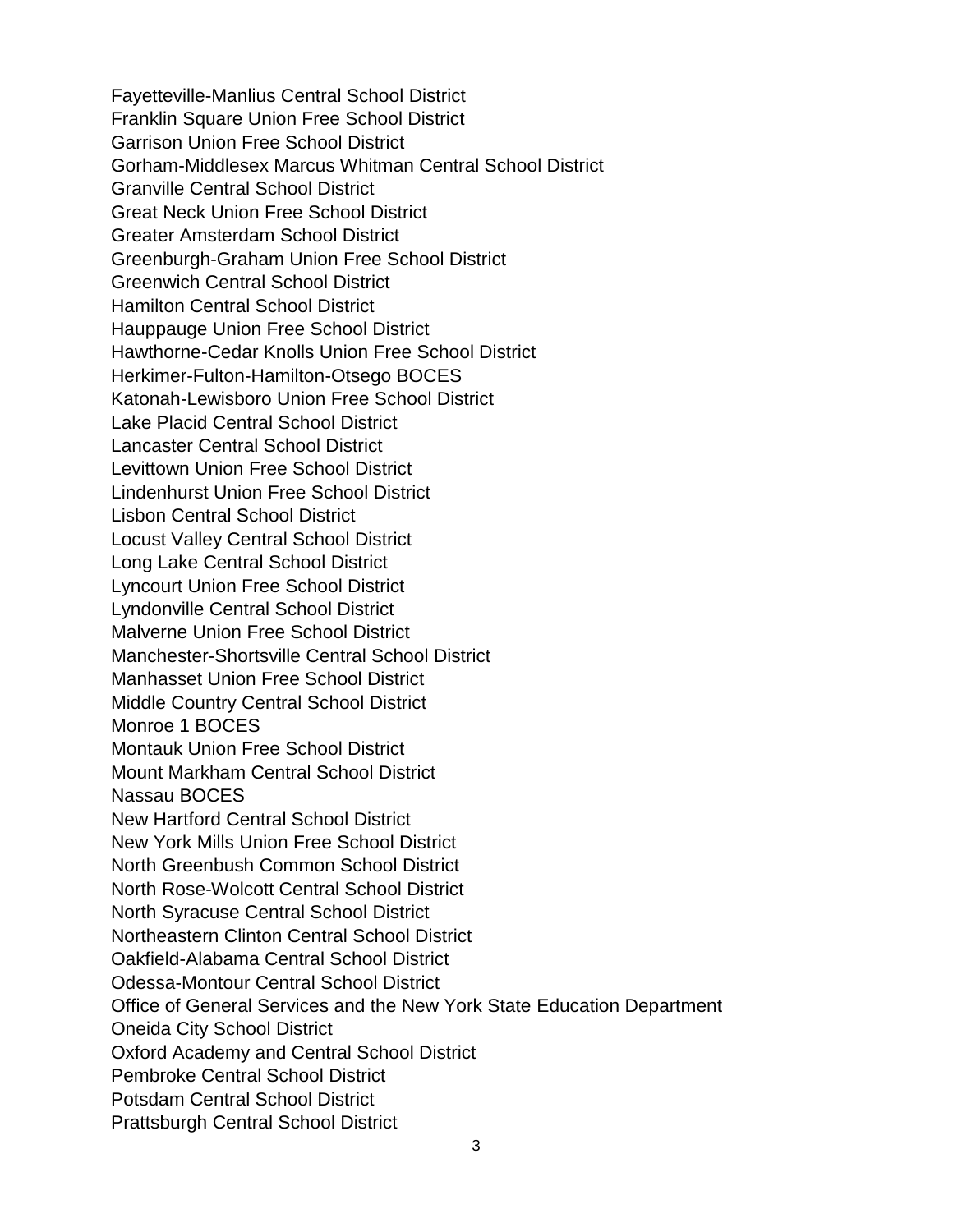Pulaski Academy and Central School District Putnam Valley Central School District Rockville Centre Union Free School District Rush-Henrietta Central School District Rye City School District Sackets Harbor Central School District Saint Regis Falls Central School District Saratoga Springs City School District Sauquoit Valley Central School District Schuylerville Central School District Sharon Springs Central School District Shenendehowa Central School District Somers Central School District South Huntington Union Free School District South Kortright Central School District South Lewis Central School District South Mountain-Hickory Common School District South Orangetown Central School District Stamford Central School District State Education Department The Alcott School and State Education Department The College of Westchester Town of Webb Union Free School District Ulster BOCES Union Springs Central School District Uniondale Union Free School District Union-Endicott Central School District Valley Stream Union Free School District #30 Van Hornsville-Owen D. Young Central School District Victor Central School District Watertown City School District Watkins Glen Central School District Weedsport Central School District West Canada Valley Central School District West Hempstead Union Free School District Westhill Central School District Wheelerville Union Free School District Whitesboro Central School District William Floyd Union Free School District Williamson Central School District Willsboro Central School District Wilson Central School District Windsor Central School District Wyoming Central School District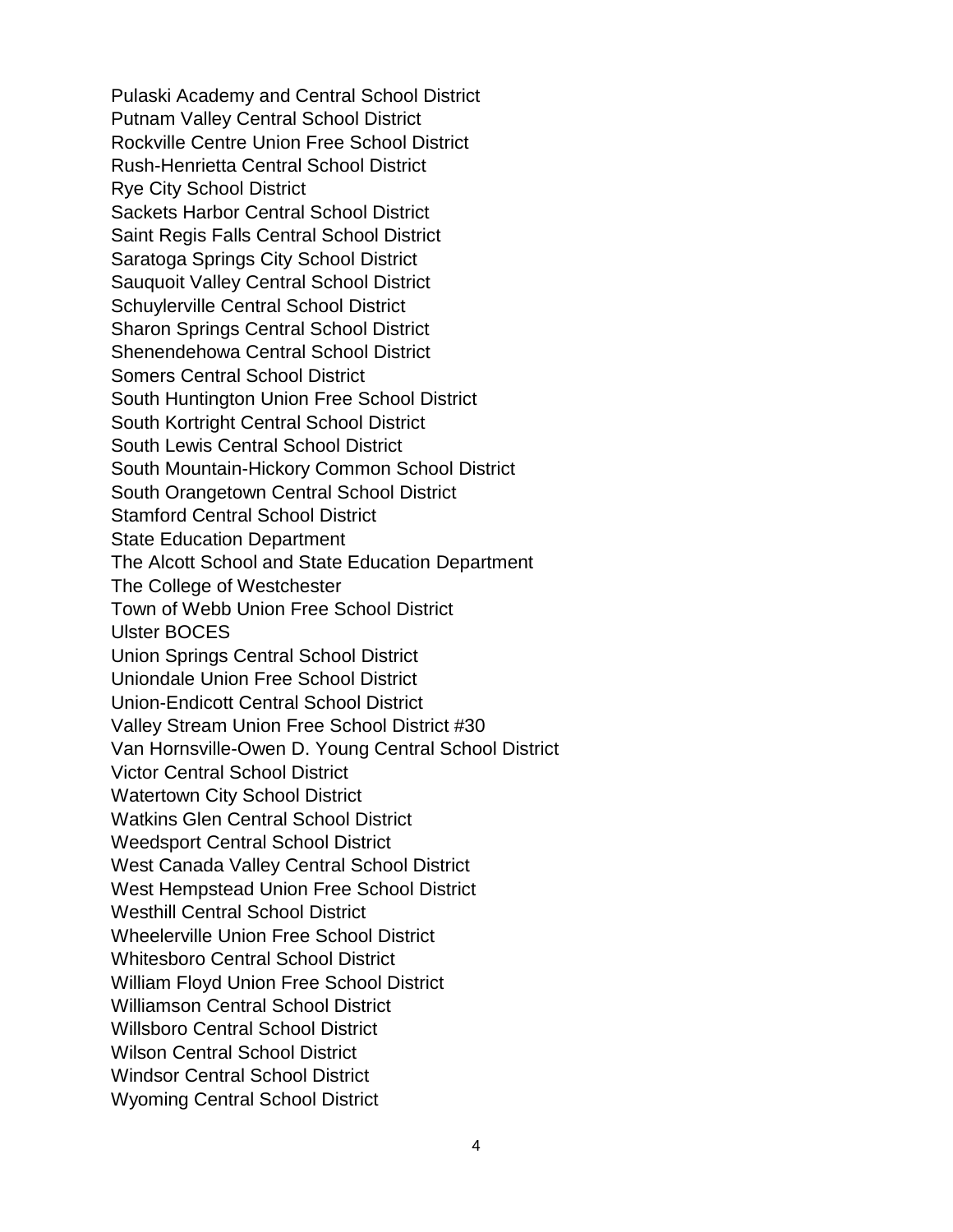# **Recommendation**

No action required for audit initiatives and presentation of audits.

# **Timetable for Implementation**

N/A

The following materials are attached:

 Report of the Internal Audit Workgroup and Summary of Audit Findings including Audit Abstracts (Attachments I and II)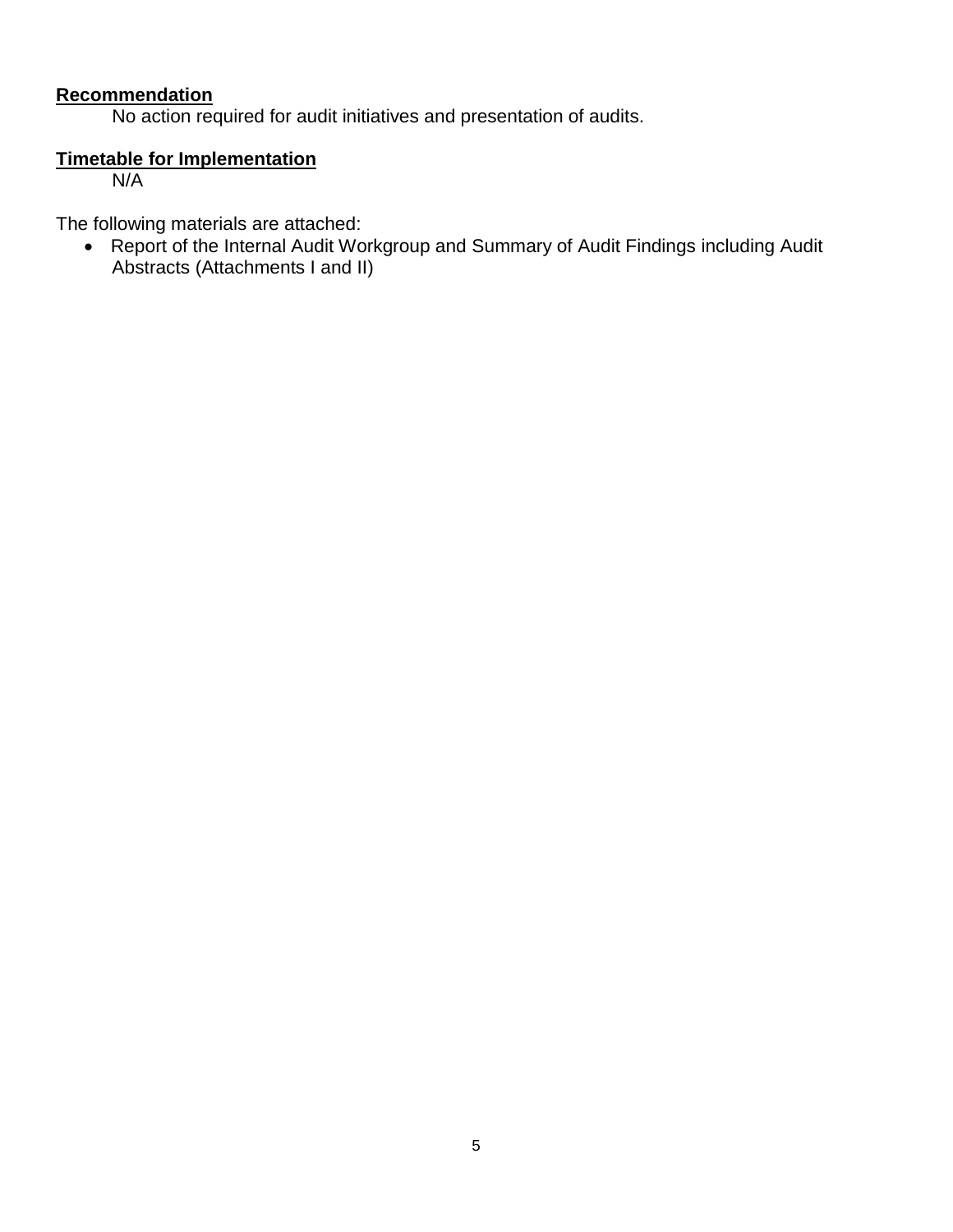# **Regents Committee on Audits/Budget and Finance September 2016 Review of Audits Presented Department's Internal Audit Workgroup**

# Newly Presented Audits

The Department's Internal Audit Workgroup reviewed the one hundred and twenty audits that are being presented to the Committee this month. Two were issued by the New York City Comptroller and the remaining one hundred twenty were issued by the Office of the State Comptroller (OSC). One hundred ten audits were of school districts, four BOCES, one of the State Education Department, one of the Office of General Services and the State Education Department, one addressing six districts within one region, one College, and two providers of special education services.

The findings were in the areas of banking, budget and financial reporting, capital assets, cash, claims processing, extra classroom activity fund, fuel accountability/energy management, information technology, payroll/leave accruals, procurement, reimbursable cost manual, segregation of duties, Employee overtime, health insurance contribution, implementing corrective actions, inventory control, school lunch fund, state aid, preferred source contracting, reserve funds, safe schools act, and tax collection.

The Department has issued letters to the school district auditees reminding them of the requirement to submit corrective action plans to the Department and OSC within 90 days of their receipt of the audit report.

The Internal Audit Workgroup reviewed all the audits and determined the following audits/topics should be brought to the Committee's attention:

# NYC Charter School Audits –

There are two audits of charter schools with a number of recommendations. Both audits found issues with fiscal management, inadequate controls and auditees failed to follow established rules and procedures.

Bedford Stuyvesant New Beginnings Charter School – 19 recommendations Merrick Academy Queens Public Charter School– 17 recommendations

# East Ramapo Follow-up Audit-

The audit focused on the implementation of recommendations for two previously issued audit reports. Of the five audit recommendations from the 2013 audit, one recommendation was implemented, one recommendation was partially implemented and three recommendations were not implemented. Of the 11 audit recommendations from the 2011 audit, one recommendation was implemented, seven recommendations were partially implemented, two recommendations were not implemented and one recommendation was not applicable.

The workgroup recommends the school monitor for the upcoming school year oversee the implementation of OSC's 2011 and 2013 audit recommendations.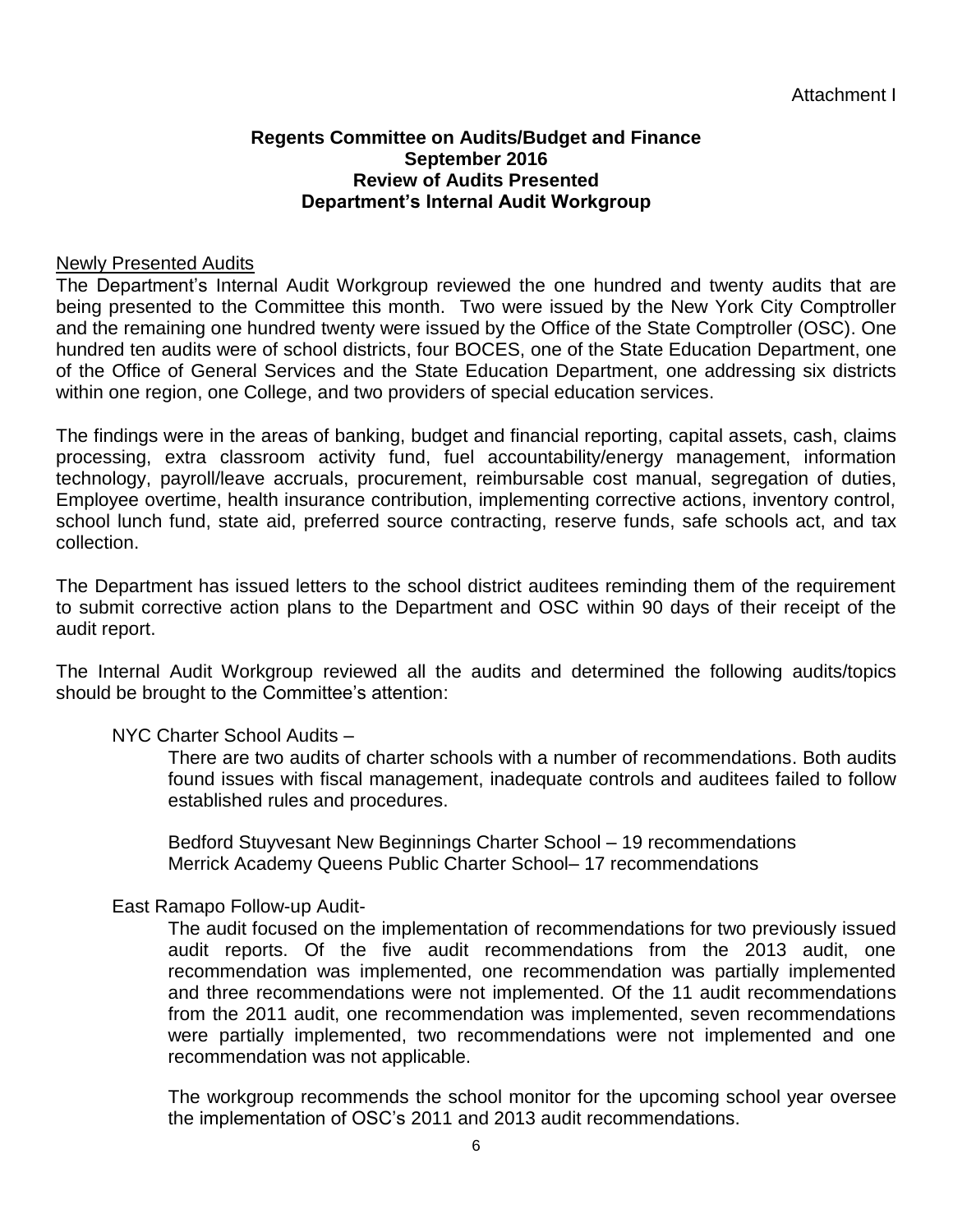| <b>Office of the New York City Comptroller</b>                                                                             |                                                                                                                                                                                                                                                                                                                                   |                                                                                                                                                                                                                                                                                                                                                                                                                       |
|----------------------------------------------------------------------------------------------------------------------------|-----------------------------------------------------------------------------------------------------------------------------------------------------------------------------------------------------------------------------------------------------------------------------------------------------------------------------------|-----------------------------------------------------------------------------------------------------------------------------------------------------------------------------------------------------------------------------------------------------------------------------------------------------------------------------------------------------------------------------------------------------------------------|
| <b>Audit</b>                                                                                                               | <b>Major Finding(s)</b>                                                                                                                                                                                                                                                                                                           | <b>Recommendation/Response</b>                                                                                                                                                                                                                                                                                                                                                                                        |
|                                                                                                                            |                                                                                                                                                                                                                                                                                                                                   | 19 recommendations                                                                                                                                                                                                                                                                                                                                                                                                    |
| <b>Bedford Stuyvesant New</b><br><b>Beginnings</b>                                                                         | The Audit found the controls over the school's financial<br>operations were not consistently followed, and that<br>certain expenditures were made in violation of                                                                                                                                                                 | The report's recommendations focused on The Board ensuring that<br>all contracts are in writing, signed and dated by the Head of School,<br>approved by the Board and evidence of approvals maintained.                                                                                                                                                                                                               |
| <b>Management Audit</b><br>MJ15-094A                                                                                       | applicable rules and procedures.                                                                                                                                                                                                                                                                                                  | Charter School officials agreed with the recommendations and have<br>indicated that they will take corrective action.                                                                                                                                                                                                                                                                                                 |
| 2nd Judicial District                                                                                                      |                                                                                                                                                                                                                                                                                                                                   |                                                                                                                                                                                                                                                                                                                                                                                                                       |
|                                                                                                                            |                                                                                                                                                                                                                                                                                                                                   | 17 recommendations                                                                                                                                                                                                                                                                                                                                                                                                    |
| <b>Merrick Academy - Queens</b><br><b>Public Charter School</b><br>Management Audit<br>MH15-093A<br>11th Judicial District | Merrick school officials failed to adequately oversee its<br>fiscal affairs during the Audit period July 2012 through<br>June 2014. Although the school had established<br>policies and procedures designed to facilitate fiscal<br>management and oversight, the audit found that<br>Merrick failed to consistently follow them. | The report's recommendations focused on Charter School officials<br>ensuring any modifications to its Management Services Agreement<br>are documented in a formal writing; and ensuring approval is obtained<br>for changes to its Management Services Agreement from the SUNY<br>Institute.<br>Charter school officials agreed with the recommendations and have<br>indicated that they will take corrective action. |
|                                                                                                                            |                                                                                                                                                                                                                                                                                                                                   |                                                                                                                                                                                                                                                                                                                                                                                                                       |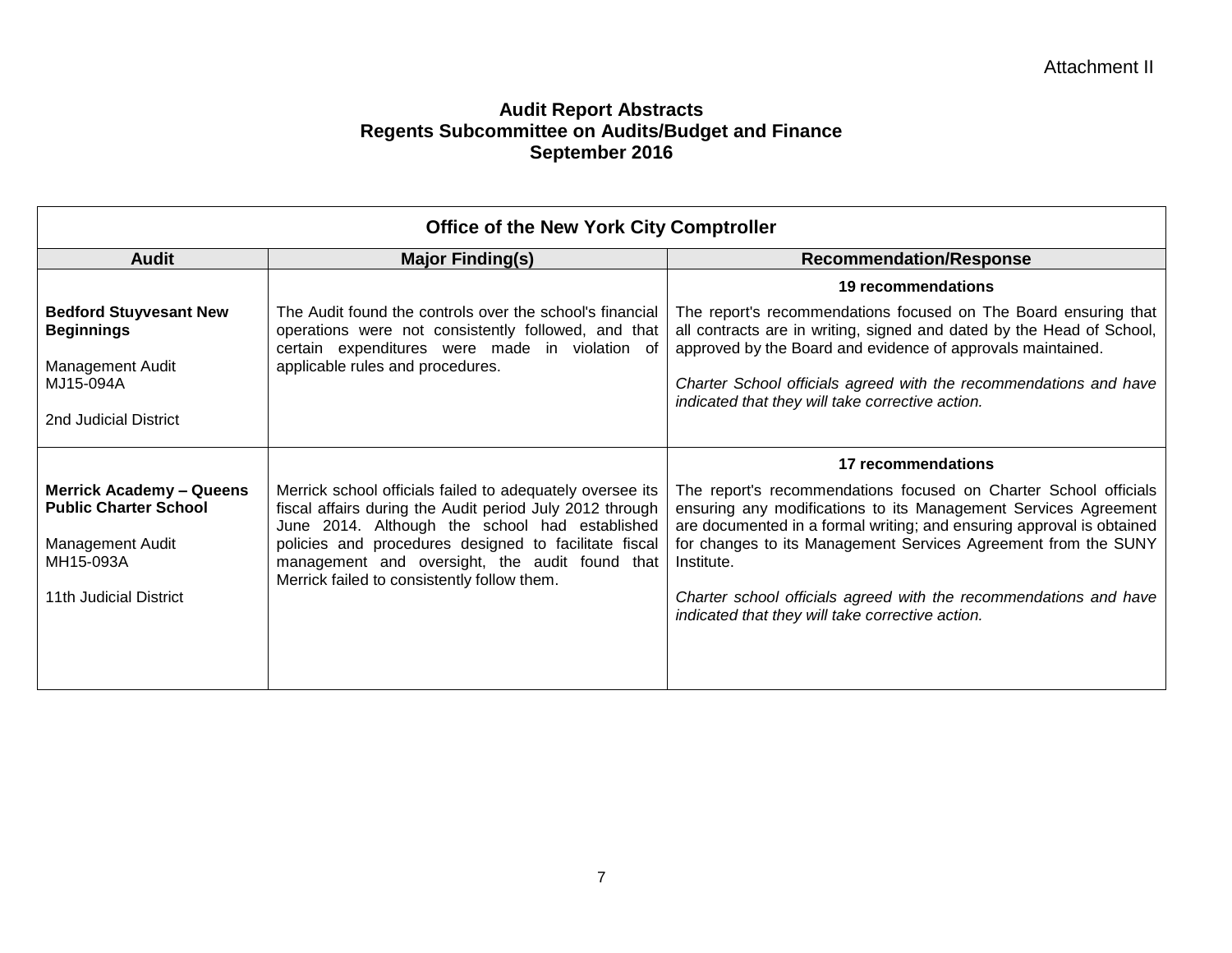| <b>Office of the State Comptroller</b>                                                                                   |                                                                                                                                                                                                                                                                                                                |                                                                                                                                                                                                                                                                                                                                                                     |
|--------------------------------------------------------------------------------------------------------------------------|----------------------------------------------------------------------------------------------------------------------------------------------------------------------------------------------------------------------------------------------------------------------------------------------------------------|---------------------------------------------------------------------------------------------------------------------------------------------------------------------------------------------------------------------------------------------------------------------------------------------------------------------------------------------------------------------|
| <b>Audit</b>                                                                                                             | <b>Major Finding(s)</b>                                                                                                                                                                                                                                                                                        | <b>Recommendation/Response</b>                                                                                                                                                                                                                                                                                                                                      |
|                                                                                                                          |                                                                                                                                                                                                                                                                                                                | 8 recommendations                                                                                                                                                                                                                                                                                                                                                   |
| <b>Addison Central School</b><br><b>District</b>                                                                         | The Board and District officials need to improve the<br>budget process to ensure they effectively manage the<br>District's financial condition.                                                                                                                                                                | The report's recommendations focused on the Board and District<br>officials adopting budgets that are based on the District's actual<br>needs; discontinuing the practice of adopting budgets that result in                                                                                                                                                        |
| <b>Financial Condition</b><br>2016M-30                                                                                   |                                                                                                                                                                                                                                                                                                                | appropriations; and reviewing all reserves to determine necessity and<br>reasonability.                                                                                                                                                                                                                                                                             |
| <b>7th Judicial District</b>                                                                                             |                                                                                                                                                                                                                                                                                                                | District officials generally agreed with the report's recommendations<br>and have indicated that they will take corrective action.                                                                                                                                                                                                                                  |
|                                                                                                                          |                                                                                                                                                                                                                                                                                                                | 3 recommendations                                                                                                                                                                                                                                                                                                                                                   |
| <b>Afton Central School District</b><br>Management of Fund Balance<br>and Reserves<br>2016M-134<br>6th Judicial District | District officials did not ensure that unrestricted fund<br>balance<br>and<br>reasonable.<br>The<br>reserves were<br>unrestricted fund balance has been well over the<br>statutory limit for the past several years, while at the<br>same time real property taxes increased.                                  | The report's recommendations focused on the Board and District<br>officials ensuring that the unrestricted fund balance remains in<br>compliance with the statutory limit.<br>District officials generally agreed with the report's recommendations<br>and have indicated that they plan to take corrective action.                                                 |
|                                                                                                                          |                                                                                                                                                                                                                                                                                                                | 5 recommendations                                                                                                                                                                                                                                                                                                                                                   |
| <b>Albion Central School</b><br><b>District</b><br><b>Budgeting</b><br>2016M-80<br>8th Judicial District                 | District officials did not prepare accurate budgets for<br>the 2010-11 through the 2015-16 fiscal years. While<br>the District appropriated fund balance to help finance<br>operations, it was not needed because the District's<br>budgeting practices regularly produced significant<br>operating surpluses. | The report's recommendations focused on the Board and District<br>officials developing realistic estimates of revenues; and ensuring the<br>amount of unrestricted fund balance is in compliance with statutory<br>limits and beneficial to taxpayers.<br>The District agreed with the recommendations and have indicated<br>that they will take corrective action. |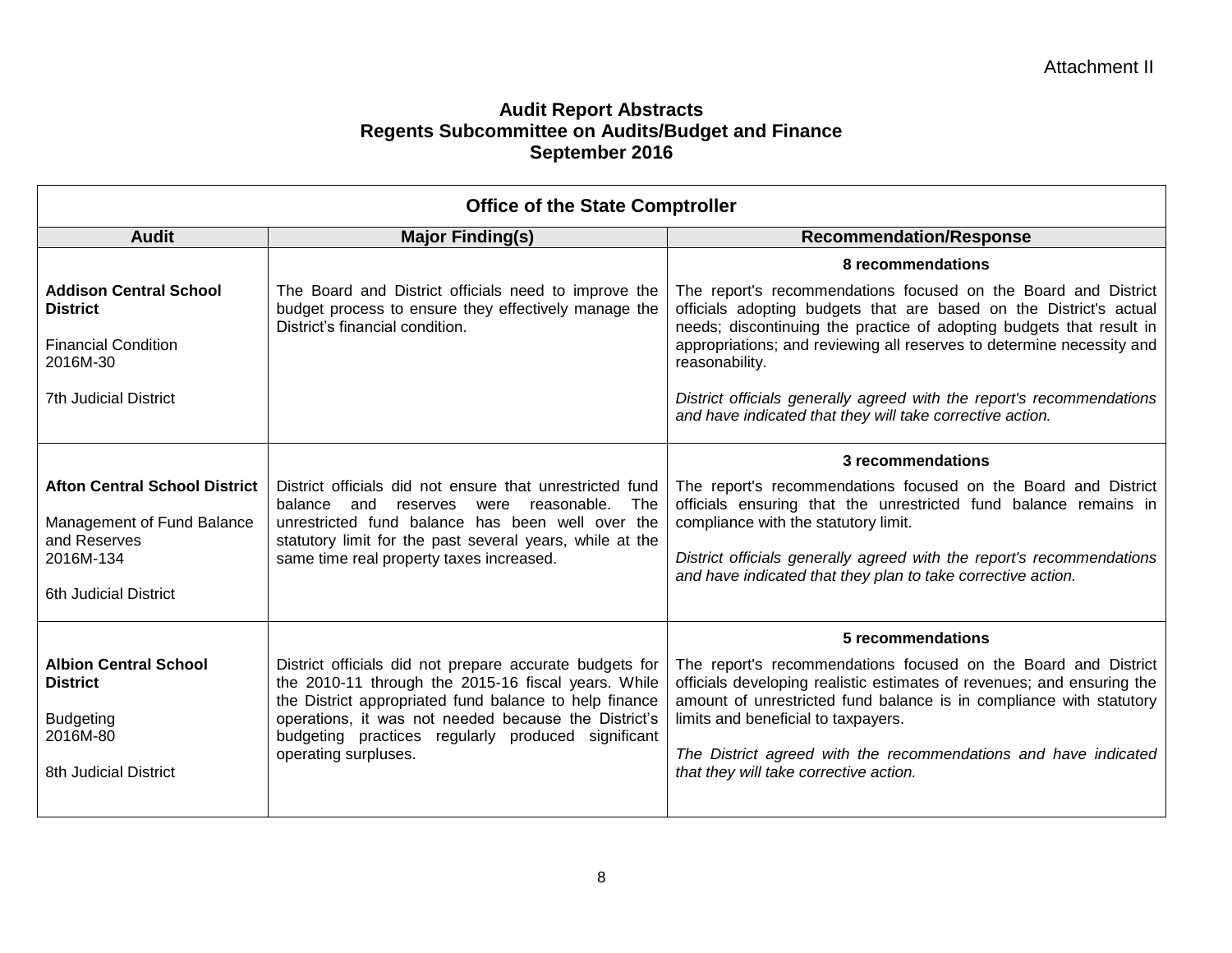|                                                                                                                      |                                                                                                                                                                                                                                                                                                   | 4 recommendations                                                                                                                                                                                                                                                                                                                                    |
|----------------------------------------------------------------------------------------------------------------------|---------------------------------------------------------------------------------------------------------------------------------------------------------------------------------------------------------------------------------------------------------------------------------------------------|------------------------------------------------------------------------------------------------------------------------------------------------------------------------------------------------------------------------------------------------------------------------------------------------------------------------------------------------------|
| <b>Amityville Union Free</b><br><b>School District</b><br>Payroll<br>2016M-155                                       | The Board and District officials need to improve<br>controls over the payroll to adequately segregate<br>payroll processing duties, as well as adequate<br>procedures to ensure overtime is preapproved.                                                                                          | The report's recommendations focused on Board and District officials<br>implementing procedures to properly control and monitor overtime by<br>approving and providing justification for overtime prior to the work<br>being performed; and segregating the payroll clerk's duties or<br>implementing compensating controls.                         |
| 10th Judicial District                                                                                               |                                                                                                                                                                                                                                                                                                   | District officials generally agreed with the report's recommendations<br>and have indicated that they plan to take corrective action.                                                                                                                                                                                                                |
|                                                                                                                      |                                                                                                                                                                                                                                                                                                   |                                                                                                                                                                                                                                                                                                                                                      |
|                                                                                                                      |                                                                                                                                                                                                                                                                                                   | 4 recommendations                                                                                                                                                                                                                                                                                                                                    |
| <b>Attica Central School</b><br><b>District</b><br><b>Financial Management</b><br>2016M-127<br>8th Judicial District | The Board and District officials have not effectively<br>managed fund balance and have allowed reserve<br>balances to accumulate to excessive levels.                                                                                                                                             | The report's recommendations focused on District officials properly<br>reporting and using statutorily restricted money to pay related debt<br>service expenditures in compliance with statutory limits.<br>District officials generally agreed with the report's recommendations<br>and have indicated that they planned to take corrective action. |
|                                                                                                                      |                                                                                                                                                                                                                                                                                                   | 4 recommendations                                                                                                                                                                                                                                                                                                                                    |
| <b>Avon Central School District</b><br><b>Information Technology</b><br>2016M-123<br><b>7th Judicial District</b>    | The Board did not adopt technology policies including<br>password management, protection of private and<br>sensitive information and wireless technology. In<br>addition the audit found a lack in control related to the<br>Business Manager access and rights within the<br>Financial software. | The report's recommendations focused on the Board and District<br>officials adopting policies and procedures for technology and access<br>rights to ensure those rights are reviewed to job duties.<br>District officials generally agreed with the report's recommendations<br>and have indicated that they plan to take corrective action.         |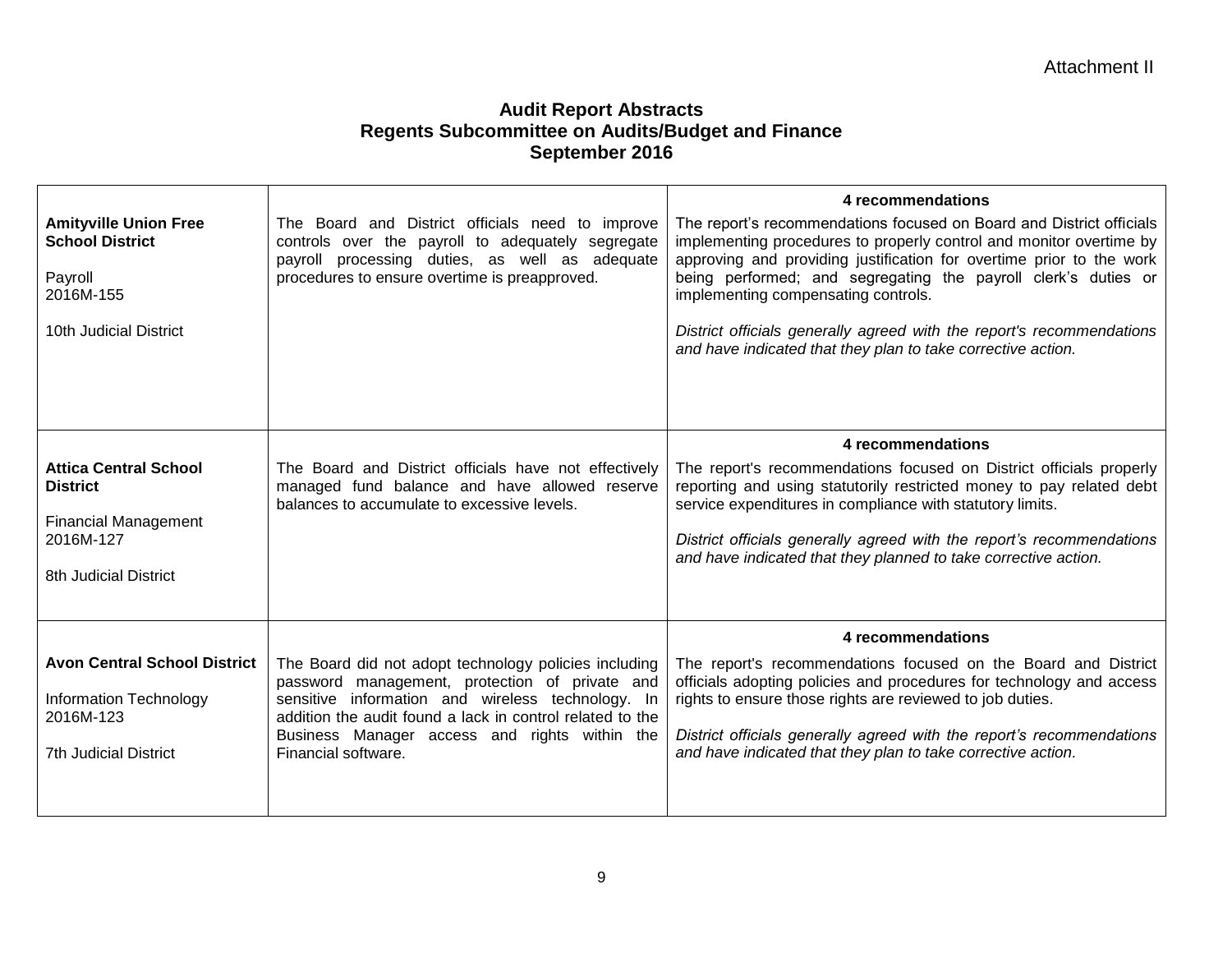| <b>Baldwinsville Central School</b><br><b>District</b><br><b>Financial Management</b><br>2016M-65<br>5th Judicial District                       | The Board and District officials did not develop<br>reasonable budgets or effectively manage the District's<br>financial condition to ensure that the general fund's<br>unrestricted fund balance was within the statutory limit.                                                                               | 5 recommendations<br>The report's recommendations focused on the Board and District<br>officials ensuring that unrestricted fund balance is in compliance with<br>statutory limits and beneficial to taxpayers; and developing a<br>multiyear financial plan to address use of reserves.<br>District officials generally agreed with the report's recommendations<br>and have indicated that they plan to take corrective action. |
|--------------------------------------------------------------------------------------------------------------------------------------------------|-----------------------------------------------------------------------------------------------------------------------------------------------------------------------------------------------------------------------------------------------------------------------------------------------------------------|-----------------------------------------------------------------------------------------------------------------------------------------------------------------------------------------------------------------------------------------------------------------------------------------------------------------------------------------------------------------------------------------------------------------------------------|
| <b>Batavia City School District</b><br><b>Financial Condition</b><br>2016M-160<br>8th Judicial District                                          | The Board and District officials did not effectively<br>While the Board<br>manage the fund<br>balance.<br>appropriated fund balance in the annual budgets to<br>help finance operations, these amounts were not<br>needed because the District's budgeting practices<br>produced operating surpluses each year. | 5 recommendations<br>The recommendations focused primarily on Board and District<br>officials developing realistic estimates of appropriations and the use<br>of fund balance and reserves in the annual budget.<br>District officials generally agreed with the report's recommendations<br>and have indicated that they planned to take corrective action.                                                                      |
| <b>Blind Brook-Rye Union Free</b><br><b>School District</b><br><b>Internal Controls Over</b><br>Purchasing<br>2016M-125<br>9th Judicial District | District officials procured goods and services in<br>accordance with General Municipal Law and District<br>policy and regulations;<br>purchasing<br>and have<br>established adequate internal controls over the<br>District's procurement process.                                                              | l There were no recommendations.                                                                                                                                                                                                                                                                                                                                                                                                  |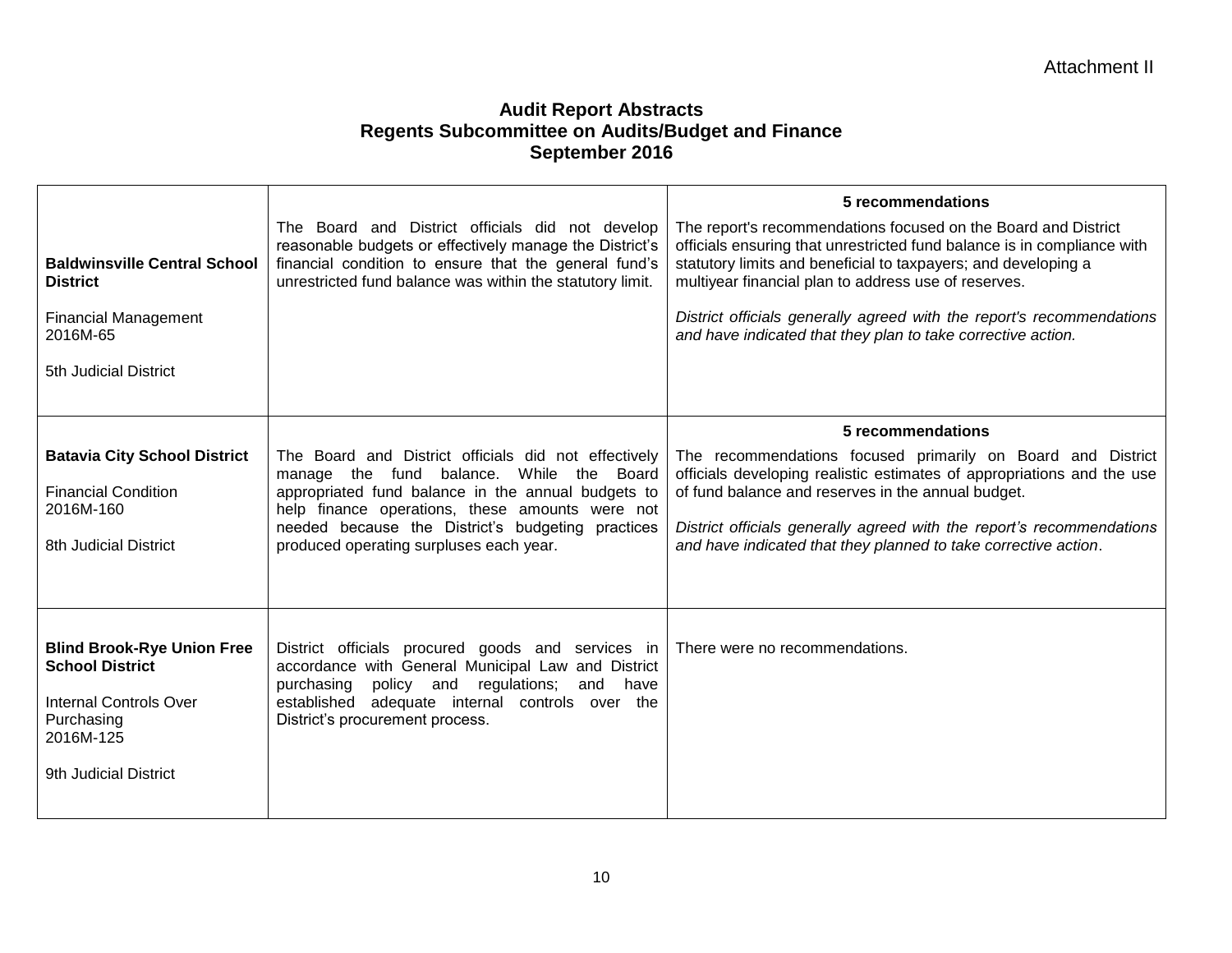|                                                                                                                                        |                                                                                                                                                                                                                                                                                                                                                  | 5 recommendations                                                                                                                                                                                                                                                                                                                                                                                                              |
|----------------------------------------------------------------------------------------------------------------------------------------|--------------------------------------------------------------------------------------------------------------------------------------------------------------------------------------------------------------------------------------------------------------------------------------------------------------------------------------------------|--------------------------------------------------------------------------------------------------------------------------------------------------------------------------------------------------------------------------------------------------------------------------------------------------------------------------------------------------------------------------------------------------------------------------------|
| <b>Brighton Central School</b><br><b>District</b><br><b>Separation Payments</b>                                                        | District officials did not have written policies or<br>procedures in place to provide guidance to employees<br>and District officials to ensure that the separation<br>calculations were reviewed, approved, accurately                                                                                                                          | The report's recommendations focused on the Board and District<br>officials directing the District's Attorney to review overpayments and<br>take action as necessary; developing policies and procedures to<br>govern separation payments; and ensuring that the separation of                                                                                                                                                 |
| 2016M-119                                                                                                                              | calculated and sufficiently supported. Further, the audit<br>found that the clerk did not use a standard separation                                                                                                                                                                                                                              | payments are made according to negotiated terms.                                                                                                                                                                                                                                                                                                                                                                               |
| <b>7th Judicial District</b>                                                                                                           | payment calculation form and District officials did not<br>provide<br>specifying<br>required<br>guidance<br>the<br>documentation needed to support each payment<br>calculation and the methodology to be used.                                                                                                                                   | District officials generally agreed with the report's recommendations<br>and have indicated that they plan to take corrective action.                                                                                                                                                                                                                                                                                          |
|                                                                                                                                        |                                                                                                                                                                                                                                                                                                                                                  | 6 recommendations                                                                                                                                                                                                                                                                                                                                                                                                              |
| <b>Cattaraugus-Little Valley</b><br><b>Central School District</b><br><b>Financial Management</b><br>2016M-61<br>8th Judicial District | The Board and District officials have not realistically<br>budgeted or properly managed fund balance. As a<br>result, unrestricted fund balance has consistently<br>exceeded NYS Real Property Tax Law limits. In<br>addition, District officials consistently budgeted for<br>expenditures that could have been paid for with<br>reserve funds. | The report's recommendations focused on the Board and District<br>officials developing realistic appropriation estimates; and ensuring the<br>unrestricted fund balance is in compliance with statutory limits, and<br>any excess funds are used in a manner to benefit taxpayers.<br>District officials generally agreed with the report's recommendations<br>and have indicated that they planned to take corrective action. |
|                                                                                                                                        |                                                                                                                                                                                                                                                                                                                                                  | 3 recommendations                                                                                                                                                                                                                                                                                                                                                                                                              |
| <b>Chateaugay Central School</b><br><b>District</b><br>Leave Accruals<br>2016M-149<br>4th Judicial District                            | District officials did not accurately maintain employees'<br>leave accrual records.                                                                                                                                                                                                                                                              | The report's recommendations focused on the Board and District<br>officials ensuring that District personnel properly calculate and deduct<br>leave time use from employee leave accrual balances; and<br>designating an individual who is independent of leave accrual record<br>maintenance to periodically review leave accrual records and<br>balances for accuracy.                                                       |
|                                                                                                                                        |                                                                                                                                                                                                                                                                                                                                                  | District officials generally agreed with the report's recommendations<br>and have indicated that they plan to take corrective action.                                                                                                                                                                                                                                                                                          |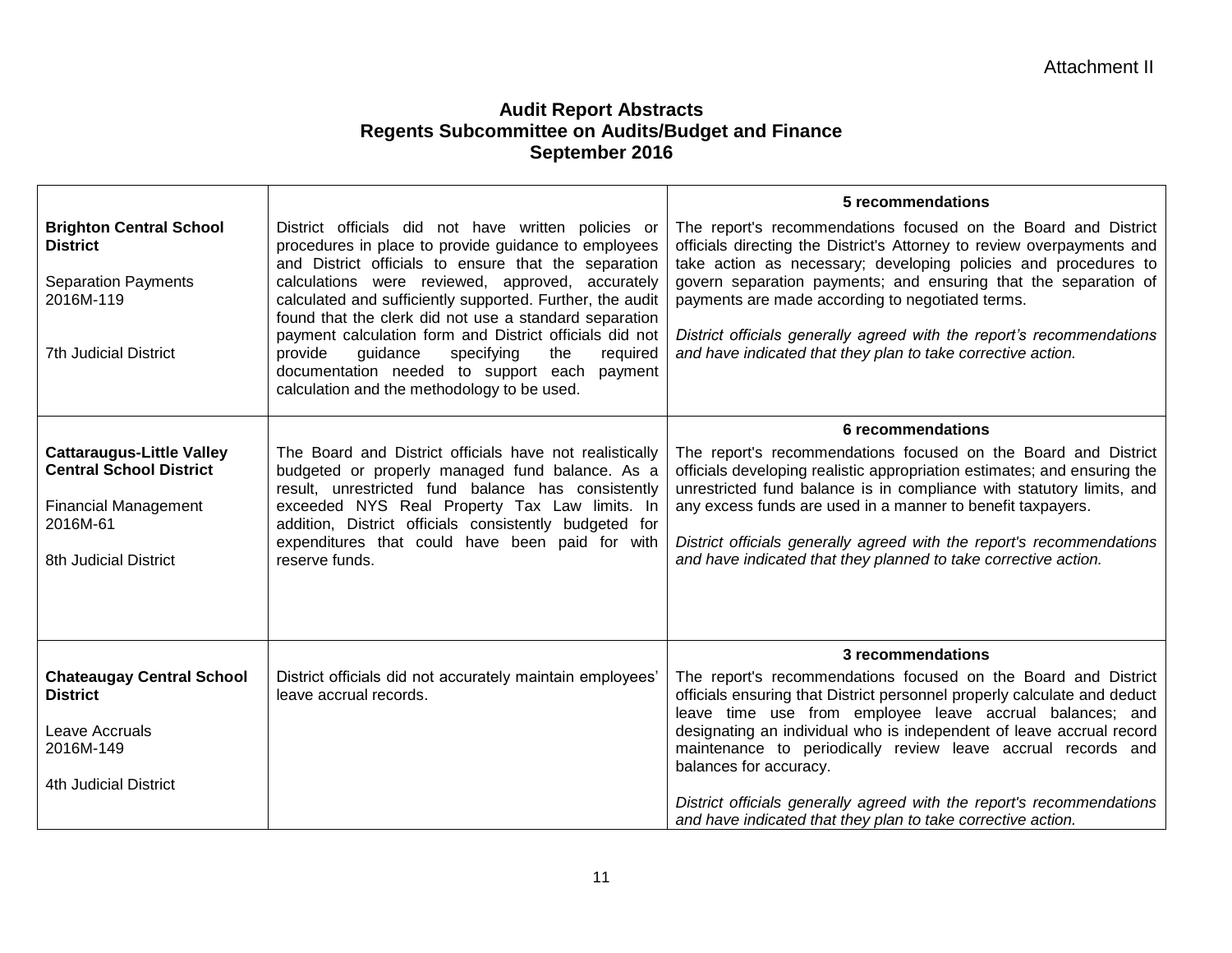| <b>Chenango Valley Central</b><br><b>School District</b><br>Capital Project Management<br>2016M-58<br>6th Judicial District                    | District officials' properly managed Phase I of the two<br>phase project. Phase I work completed thus far was in<br>accordance with the Project's scope and completed in<br>an economically prudent manner. Phase II of the<br>project is expected to be completed by the end of the<br>summer of 2017. | There were no recommendations.                                                                                                                                                                                                                                                                                                                                                                                                                                        |
|------------------------------------------------------------------------------------------------------------------------------------------------|---------------------------------------------------------------------------------------------------------------------------------------------------------------------------------------------------------------------------------------------------------------------------------------------------------|-----------------------------------------------------------------------------------------------------------------------------------------------------------------------------------------------------------------------------------------------------------------------------------------------------------------------------------------------------------------------------------------------------------------------------------------------------------------------|
|                                                                                                                                                |                                                                                                                                                                                                                                                                                                         | 11 recommendations                                                                                                                                                                                                                                                                                                                                                                                                                                                    |
| <b>Chester Union Free School</b><br><b>District</b><br>Financial Management and<br><b>Board Oversight</b><br>2016M-95<br>9th Judicial District | District officials adopted budgets that resulted in<br>operating surpluses from fiscal years 2011-12 through<br>2014-15. In addition, the Board did not adequately<br>segregate financial duties, or ensure that claims were<br>adequately audited.                                                     | The report's recommendations focused on the Board and District<br>officials ensuring that the amount of unrestricted fund balance is in<br>compliance with the statutory limit and reduce the amount of surplus<br>fund balance in a manner that benefits District residents; segregating<br>the claims auditors' financial duties or implementing compensating<br>controls; and providing the claims auditor with procedures to perform<br>a proper audit of claims. |
|                                                                                                                                                |                                                                                                                                                                                                                                                                                                         | 5 recommendations                                                                                                                                                                                                                                                                                                                                                                                                                                                     |
| <b>Clarence Central School</b><br><b>District</b><br><b>Financial Condition</b><br>2016M-128                                                   | District officials have not effectively managed fund<br>balance and have allowed restricted fund balance to<br>exceed the statutory limit for the past three fiscal years<br>by amounts ranging from 1 to 4 percentage points per<br>year.                                                              | The report's recommendations focused on the Board ensuring<br>budgets include realistic appropriations based on actual needs to<br>avoid levying taxes at a level greater than needed; and maintaining<br>unrestricted fund balance within the statutory limit.                                                                                                                                                                                                       |
| 8th Judicial District                                                                                                                          |                                                                                                                                                                                                                                                                                                         | The District generally agreed with the report's recommendations and<br>have indicated that they planned to take corrective action.                                                                                                                                                                                                                                                                                                                                    |
|                                                                                                                                                |                                                                                                                                                                                                                                                                                                         | 4 recommendations                                                                                                                                                                                                                                                                                                                                                                                                                                                     |
| <b>Cohoes City School District</b><br><b>Budgeting</b><br>2016M-118                                                                            | The Board and District officials did not properly<br>manage fund balance or ensure reserve balances and<br>budget estimates were reasonable.                                                                                                                                                            | The report's recommendations focused on Board and District officials<br>developing a plan that details funding levels and planning uses of<br>reserve funds.<br>District officials generally agreed with the report's recommendations                                                                                                                                                                                                                                 |
| 3rd Judicial District                                                                                                                          |                                                                                                                                                                                                                                                                                                         | and have indicated that they planned to take corrective action.                                                                                                                                                                                                                                                                                                                                                                                                       |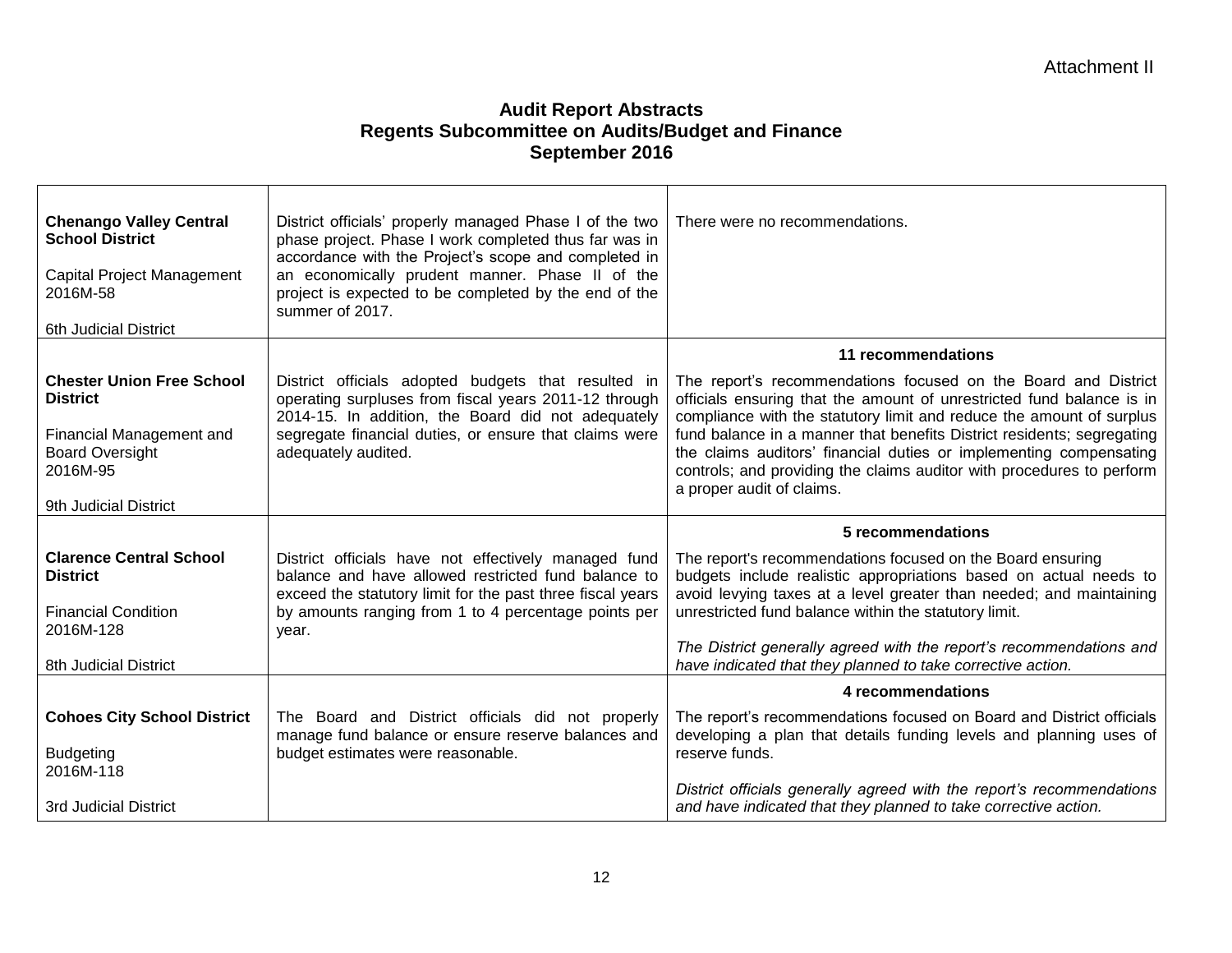| <b>Cooperstown Central School</b><br><b>District</b><br>School Lunch Fund Financial<br>Condition<br>2016M-86<br><b>6th Judicial District</b> | The Board and District officials have not adequately<br>managed the school's lunch fund financial condition.<br>The District's number of meals per labor hour (MPLH)<br>is slighly lower than industry standards and the<br>average cost to produce a meal exceeds the revenue<br>earned.                                                                                                                                                                                     | 2 recommendations<br>The report's recommendations focused on Board and District officials<br>completing a cost-per-meal analysis and exploreing methods for<br>increasing revenues and decreasing expenditures to a level that<br>allows the fund to be self-sustaining and monitor the MPLH.<br>District officials generally agreed with the report's recommendations<br>and have indicated that they planned to take corrective action. |
|----------------------------------------------------------------------------------------------------------------------------------------------|-------------------------------------------------------------------------------------------------------------------------------------------------------------------------------------------------------------------------------------------------------------------------------------------------------------------------------------------------------------------------------------------------------------------------------------------------------------------------------|-------------------------------------------------------------------------------------------------------------------------------------------------------------------------------------------------------------------------------------------------------------------------------------------------------------------------------------------------------------------------------------------------------------------------------------------|
| <b>Copenhagen Central School</b><br><b>District</b><br><b>Financial Condition</b><br>2016M-142<br>5th Judicial District                      | The Board overestimated appropriations in the adopted<br>budgets by an average of about \$947,000 or 9 percent<br>over the past three years. As a result, \$724,000 or<br>almost 90 percent of the appropriated fund balance<br>was not actually needed to finance operations, and<br>unassigned fund balance was more than twice the<br>statutory limit from fiscal years 2012-13 through 2014-<br>15.                                                                       | 3 recommendations<br>The report's recommendations focused primarily on developing a<br>budget plan to reduce excess reserve funds.<br>District officials generally agreed with the recommendations and have<br>already taken corrective action.                                                                                                                                                                                           |
| <b>Dansville Central School</b><br><b>District</b><br><b>Separation Payments</b><br>2016M-102<br><b>7th Judicial District</b>                | The District established authorizing provisions within<br>Board-adopted collective bargaining contract benefits<br>that define how to calculate the various components of<br>separation payments. However, no policies or<br>procedures have been adopted or put in place to<br>provide guidance to employees and District officials<br>when processing, reviewing or approving these<br>payments to ensure that the calculations are accurate<br>and sufficiently supported. | 6 recommendations<br>The report's recommendations focused on the Board and District<br>officials developing policies and procedures for processing separation<br>payments.<br>District officials generally agreed with the report's recommendations<br>and have indicated that they planned to take corrective action.                                                                                                                    |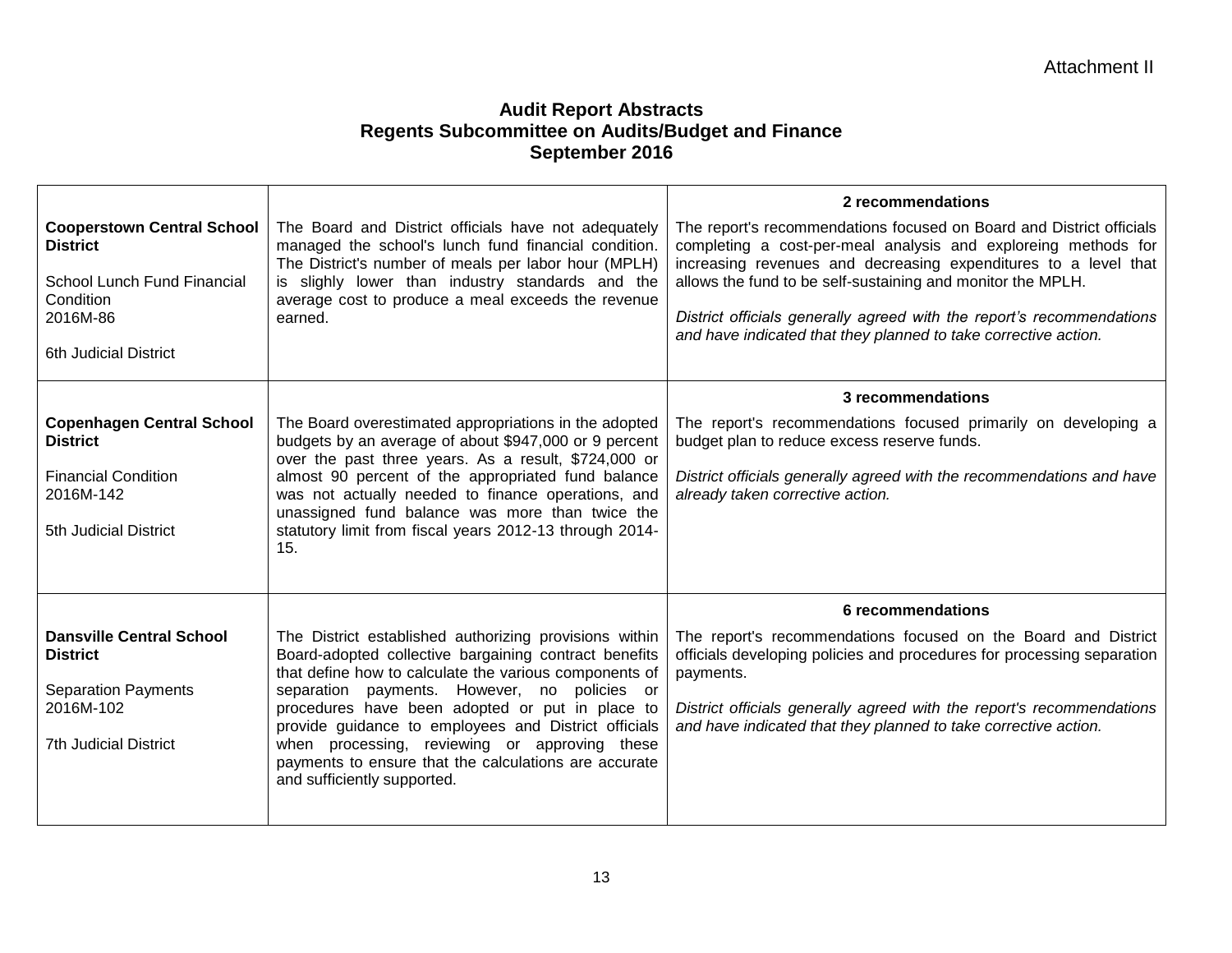| Deer Park Union Free<br><b>School District</b><br><b>Bank Reconciliations</b><br>2016M-166<br>10th Judicial District            | The Board ensured that bank reconciliations were<br>properly prepared to safeguard District assets.                                                                                                                                                                                                            | There were no recommendations.                                                                                                                                                                                                                                                                                                                                                                                                                  |
|---------------------------------------------------------------------------------------------------------------------------------|----------------------------------------------------------------------------------------------------------------------------------------------------------------------------------------------------------------------------------------------------------------------------------------------------------------|-------------------------------------------------------------------------------------------------------------------------------------------------------------------------------------------------------------------------------------------------------------------------------------------------------------------------------------------------------------------------------------------------------------------------------------------------|
| <b>Delaware Academy Central</b><br><b>School District at Delhi</b><br><b>Fund Balances</b><br>2016M-36<br>6th Judicial District | District officials have adopted budgets to reduce<br>unrestricted fund balance to within the 4 percent<br>statutory limit of the ensuing year's appropriations.<br>However, each year in the period, District officials<br>appropriated more fund balance than needed, resulting<br>in an operational surplus. | 4 recommendations<br>The report's recommendations focused on the Board and District<br>officials discontinuing the practice of appropriating unexpended<br>surplus funds that are not used; and adopting a reserve fund plan that<br>addresses accumulation and use of reserve funds.<br>District officials generally agreed with the recommendations and have<br>indicated that they planned to take corrective action.                        |
| <b>Downsville Central School</b><br><b>District</b><br><b>Fund Balance</b><br>2016M-79<br>6th Judicial District                 | The Board and District officials did not maintain<br>reasonable fund balance. As of June 30, 2015, the<br>District's unrestricted fund balance totaled \$1,134,700,<br>exceeding the 4 percent statutory limit by 7.3<br>percentage points.                                                                    | 3 recommendations<br>The report's recommendations focused on the Board and District<br>officials ensuring unrestricted fund balance is in compliance with<br>statutory limits and beneficial to taxpayers; and adopting budgets with<br>appropriations based on historical estimates for expenditures.<br>District officials generally agreed with the report's recommendations<br>and have indicated that they plan to take corrective action. |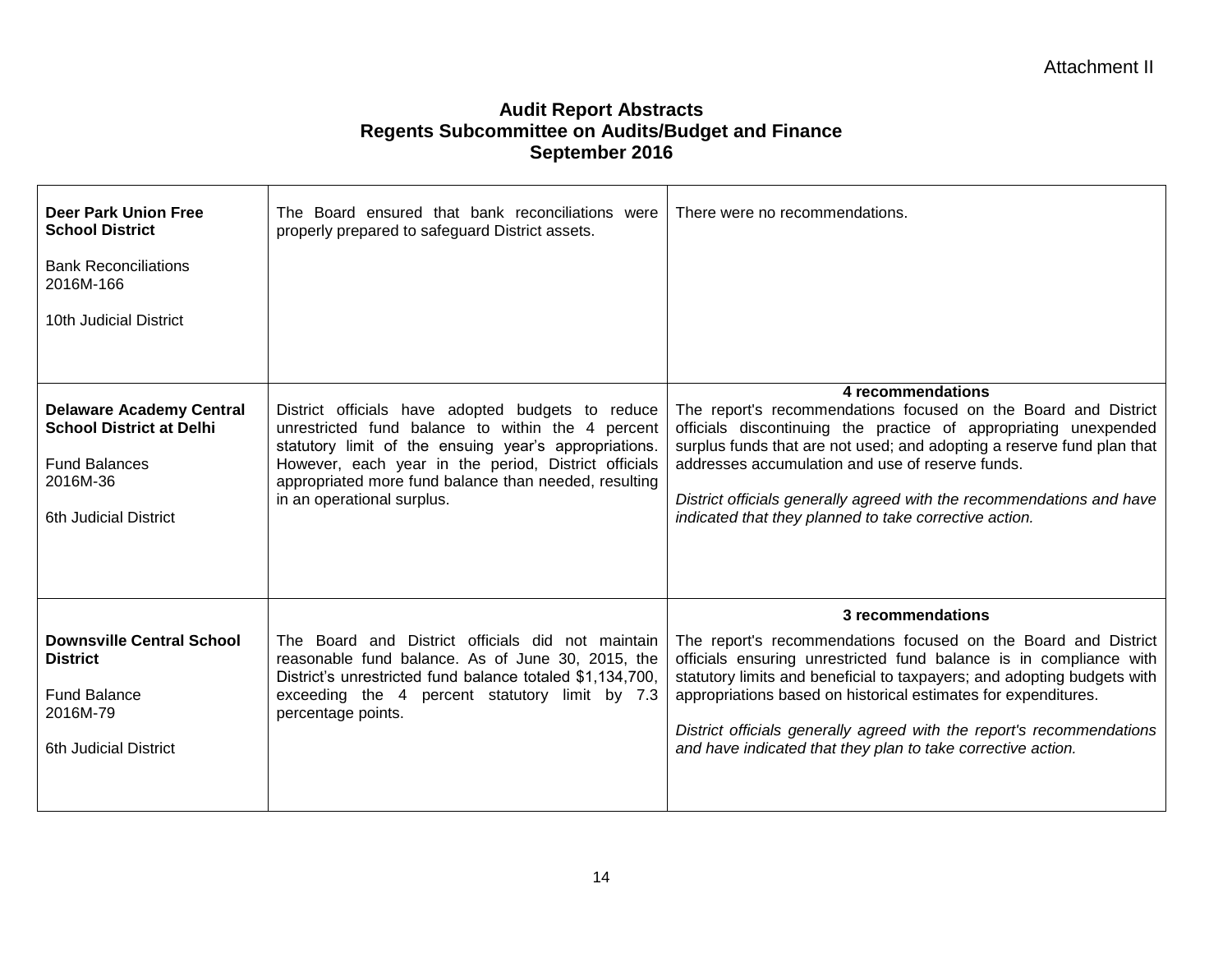|                                                                               | \$11,508 adjustments (.01% of \$2.4 million reported<br>in reimbursable costs on the CFR for the years<br>audited)                                                                                                       | 3 recommendations                                                                                                                                                                                                                                                             |
|-------------------------------------------------------------------------------|--------------------------------------------------------------------------------------------------------------------------------------------------------------------------------------------------------------------------|-------------------------------------------------------------------------------------------------------------------------------------------------------------------------------------------------------------------------------------------------------------------------------|
| <b>Early Education Center and</b><br>the State Education<br><b>Department</b> | The audit identified \$11,508 in other than personal<br>service costs charged to the Programs that did not<br>comply with SED's requirements for reimbursement.<br>The ineligible costs included vehicles expenses, food | It is recommended that the Department review the disallowances<br>resulting from the audit, make the appropriate adjustments to costs<br>reported in the CFR's and to the Early Education Center tuition<br>reimbursement rates, and recover the overpayments as appropriate, |
| Compliance With the<br>Reimburseable Cost Manual<br>2015-S-96                 | for meetings and advertising.                                                                                                                                                                                            | along with working with the Early Education Center officials to help<br>ensure that only eligible costs are included on their CFRs.                                                                                                                                           |
| 9th Judicial District                                                         |                                                                                                                                                                                                                          | The Department agreed with the recommendations and will review<br>and make adjustments as noted in the report and recover any<br>overpayment as appropriate, along with providing technical<br>assistance to the provider.                                                    |
|                                                                               |                                                                                                                                                                                                                          | 1 recommendation                                                                                                                                                                                                                                                              |
| <b>East Ramapo Central School</b><br><b>District</b>                          | The District made limited progress on implementing<br>corrective actions based on the two previously issued<br>Audit Reports.                                                                                            | The report's recommendation focused on District officials continuing<br>their efforts to fully implement recommended improvements.                                                                                                                                            |
| Audit Follow-Up (2013M-141-<br>F, 2011M-52-F)<br>2013M-141-F                  |                                                                                                                                                                                                                          |                                                                                                                                                                                                                                                                               |
| 9th Judicial District                                                         |                                                                                                                                                                                                                          |                                                                                                                                                                                                                                                                               |
|                                                                               |                                                                                                                                                                                                                          | 4 recommendations                                                                                                                                                                                                                                                             |
| <b>East Rochester Union Free</b><br><b>School District</b>                    | The Board did not adopt budgets based on historical or<br>known trends. The Board overestimated expenditures<br>between fiscal years 2012-13 through 2014-15, which                                                      | The report's recommendations focused on the Board adopting<br>budgets that reflect the District's actual needs and including realistic<br>estimates based on historical trends or other identified analysis;                                                                  |
| Financial Management and<br><b>Separation Payments</b><br>2016M-97            | generated 4.2 million in operating surpluses.                                                                                                                                                                            | ensuring that year-end encumbrances relate to the fiscal year that<br>they are recorded in and avoid recording invalid encumbrances that<br>result in circumventing the fund balance.                                                                                         |
| <b>7th Judicial District</b>                                                  |                                                                                                                                                                                                                          | District officials generally agreed with the report's recommendations<br>and have indicated that they planned to take corrective action.                                                                                                                                      |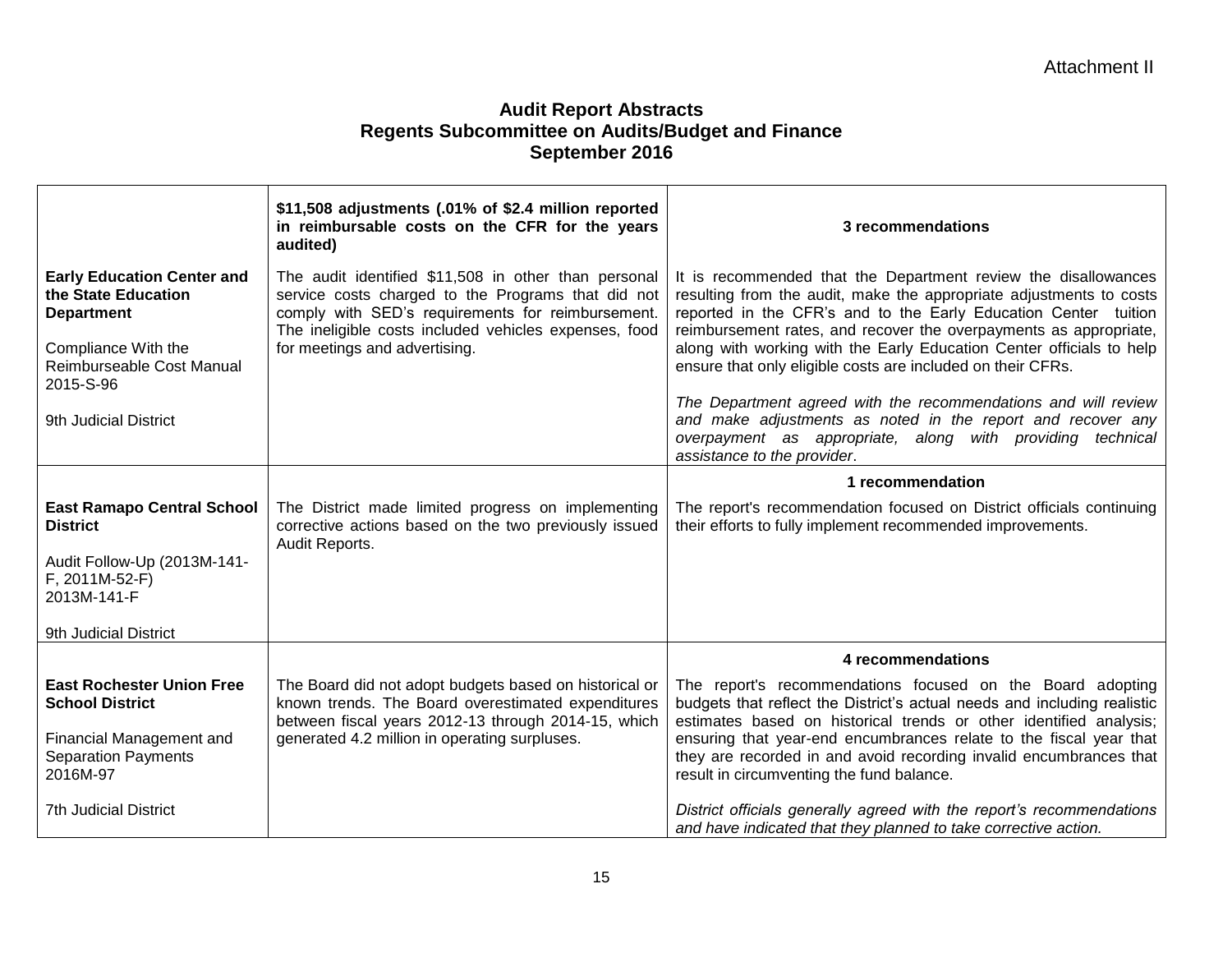|                                                                                                                                                 |                                                                                                                                                                                                                                                                                                     | 2 recommendations                                                                                                                                                                                                                                                                                                                                                                                                   |
|-------------------------------------------------------------------------------------------------------------------------------------------------|-----------------------------------------------------------------------------------------------------------------------------------------------------------------------------------------------------------------------------------------------------------------------------------------------------|---------------------------------------------------------------------------------------------------------------------------------------------------------------------------------------------------------------------------------------------------------------------------------------------------------------------------------------------------------------------------------------------------------------------|
| <b>East Syracuse-Minoa</b><br><b>Central School District</b><br><b>Financial Software Access</b><br>Rights<br>2016M-41<br>5th Judicial District | District officials have established a formal process for<br>assigning and reviewing user access rights for<br>conflicting duties, as recommended by previous audits.<br>However, District officials have not addressed the<br>conflicting duties regarding the payroll access rights<br>adequately. | The report's recommendations focused on the Board and District<br>officials ensuring that employees are not authorized to have<br>incompatible duties within the financial software; and that financial<br>software upgrades do not alter the approved user access rights.<br>District officials generally agreed with the report's recommendations<br>and have indicated that they plan to take corrective action. |
|                                                                                                                                                 |                                                                                                                                                                                                                                                                                                     | 3 recommendations                                                                                                                                                                                                                                                                                                                                                                                                   |
| <b>East Williston Union Free</b><br><b>School District</b><br><b>Extra-Classroom Activities</b><br>2016M-103<br>10th Judicial District          | District officials did not ensure that the cash receipts<br>process for extra-classroom activity funds were<br>administered in accordance with District guidelines and<br>those of the Commissioner of Education                                                                                    | The report's recommendations focused on the Board and District<br>officials ensuring that the Central Treasurer issues pre-numbered<br>receipts to clubs at the time funds are placed in custody; and<br>ensuring that all receipts are deposited in a timely manner.<br>District officials generally agreed with the report's recommendations<br>and indicated that they plan to take corrective action.           |
|                                                                                                                                                 |                                                                                                                                                                                                                                                                                                     | 4 recommendations                                                                                                                                                                                                                                                                                                                                                                                                   |
| <b>Eastchester Union Free</b><br><b>School District</b><br><b>Financial Management</b><br>2016M-59<br>9th Judicial District                     | The District's' budgets over the last five fiscal years did<br>not include estimated amounts for refunds of real<br>property taxes or amounts to fund them. In addition<br>District officials issued debt to pay for refunds of real<br>property taxes.                                             | The report's recommendations focused on District officials ensuring<br>all estimated appropriations and revenues be included in the budget;<br>and considering using appropriated funds to finance refunds of real<br>property taxes.<br>District officials generally agreed with the report's recommendations<br>and have indicated that they planned to take corrective action.                                   |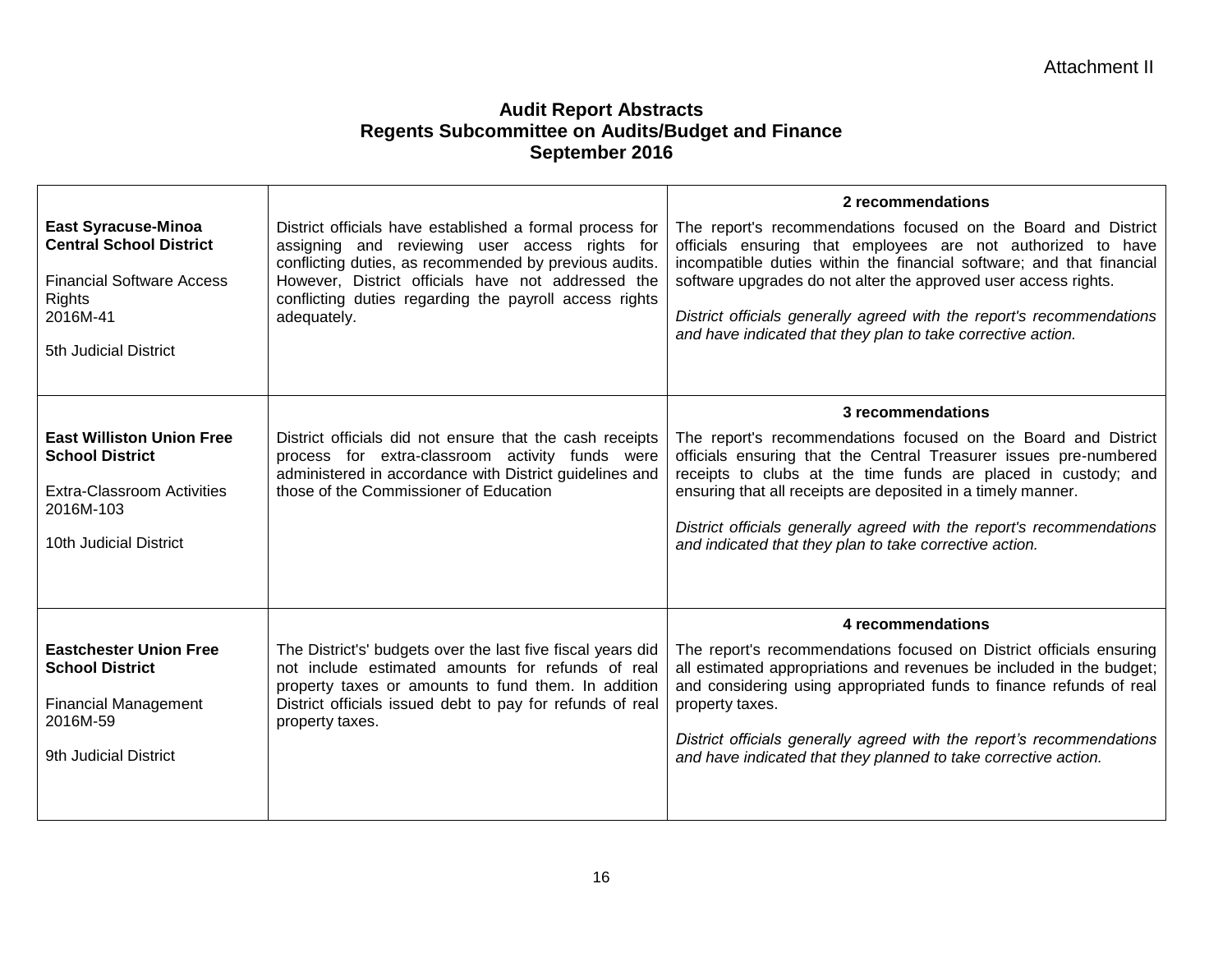|                                                                                                                                                                                                                                        |                                                                                                                                                                                                                                                                                                                              | 2 recommendations                                                                                                                                                                                                                                                                                                                                                                                                                                                                                                                               |
|----------------------------------------------------------------------------------------------------------------------------------------------------------------------------------------------------------------------------------------|------------------------------------------------------------------------------------------------------------------------------------------------------------------------------------------------------------------------------------------------------------------------------------------------------------------------------|-------------------------------------------------------------------------------------------------------------------------------------------------------------------------------------------------------------------------------------------------------------------------------------------------------------------------------------------------------------------------------------------------------------------------------------------------------------------------------------------------------------------------------------------------|
| <b>Edgemont Union Free</b><br><b>School District</b><br>Procurement of Professional<br><b>Services</b><br>2016M-126                                                                                                                    | The Board did not adopt comprehensive procurement<br>policy or procedures for staff to follow because they did<br>not address the procurement of professional services;<br>the use of competition; or maintaining documentation<br>of decisions made.                                                                        | The report's recommendations focused on the Board and District<br>officials amending their purchase policy and developing policies and<br>procedures for procuring professional services, including soliciting<br>competition, obtaining written and verbal quotes, and maintaining<br>appropriate documentation.                                                                                                                                                                                                                               |
| 9th Judicial District                                                                                                                                                                                                                  |                                                                                                                                                                                                                                                                                                                              | District officials generally agreed with the report's recommendations<br>and have indicated that they planned to take corrective action.                                                                                                                                                                                                                                                                                                                                                                                                        |
| <b>Edwards-Knox Central</b><br><b>School District</b><br>Transportation State Aid and<br><b>Reserve Funds</b><br>2016M-151<br>4th Judicial District                                                                                    | The District did not apply for all the transportation State<br>aid to which it was entitled for new bus purchases in a<br>timely manner. In addition, District officials were unable<br>to provide documentation for the establishment of<br>reserves that are overfunded.                                                   | 5 recommendations<br>The report's recommendations focused on the Board and District<br>officials implementing an independent review of the preparation,<br>submission and receipt of transportation State aid documentation and<br>an annual reconciliation of transportation State aid; and adopting and<br>implementing a comprehensive policy for establishing, funding and<br>using reserve funds.<br>District officials generally agreed with the report's recommendations<br>and have indicated that they plan to take corrective action. |
| <b>Extra-Classroom Activities</b><br>(Deposit, Dryden, Greene,<br>Ithaca, Laurens, and<br><b>Livingston Manor Central</b><br><b>School Districts)</b><br><b>Extra-Classroom Activities</b><br>2015-MR-5<br>3rd & 6th Judicial District | The audit examined six school districts and found that<br>although Boards had either adopted or implemented<br>policies, the Boards and District officials did not ensure<br>that policies were being followed or that procedures<br>were adequate to ensure cash receipts and<br>disbursements were properly accounted for. | 4 recommendations<br>The report's recommendations focused on the Board and District<br>officials enforcing policies and procedures for extra-classroom funds;<br>and ensuring appropriate accounting records are maintained.<br>District officials agreed with the report's recommendations and have<br>indicated that they plan to take corrective action.                                                                                                                                                                                     |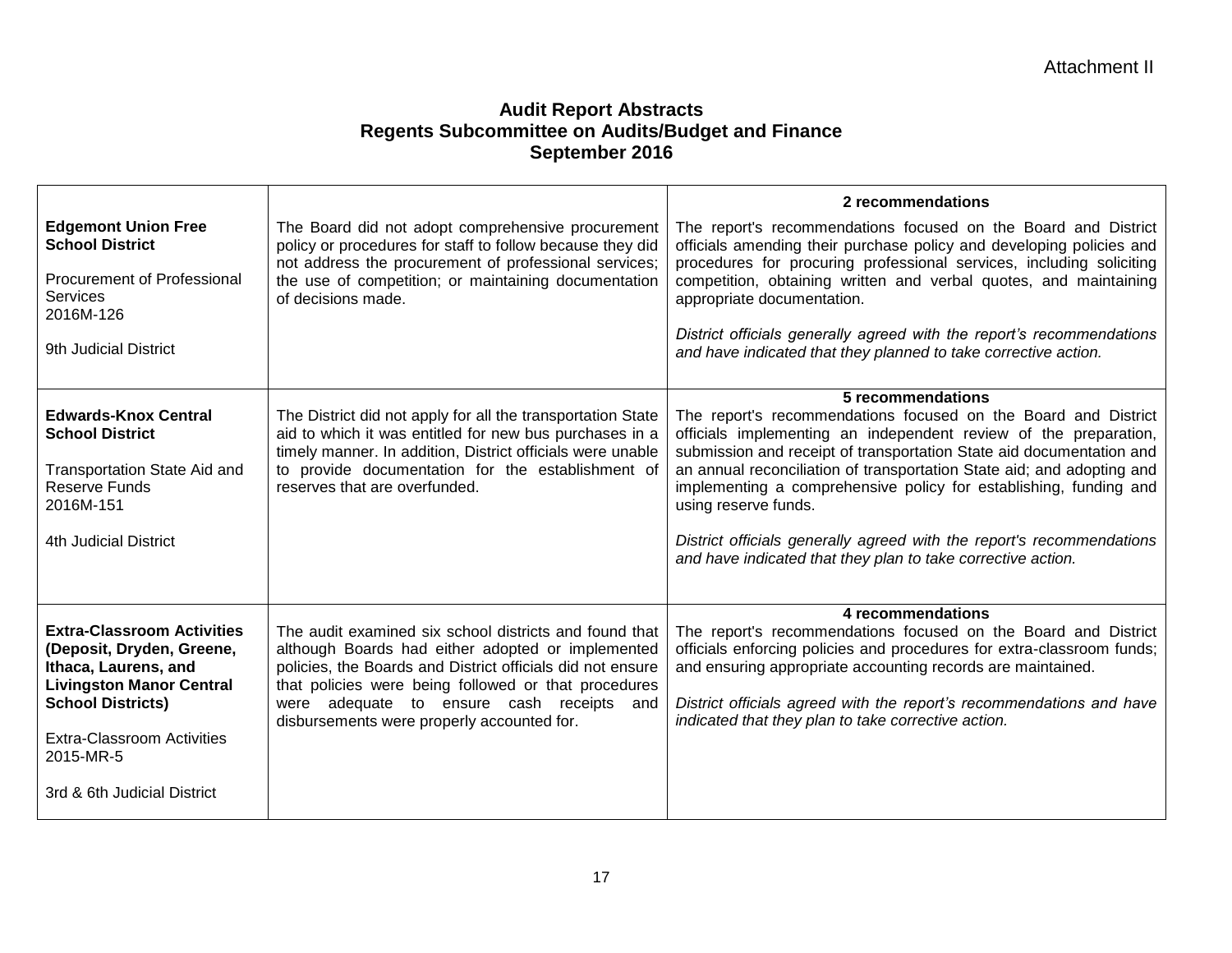|                                                                                                                                           |                                                                                                                                                                                                                                                                                                               | 4 recommendations                                                                                                                                                                                                                                                                                                                                                                                                                                                                                                         |
|-------------------------------------------------------------------------------------------------------------------------------------------|---------------------------------------------------------------------------------------------------------------------------------------------------------------------------------------------------------------------------------------------------------------------------------------------------------------|---------------------------------------------------------------------------------------------------------------------------------------------------------------------------------------------------------------------------------------------------------------------------------------------------------------------------------------------------------------------------------------------------------------------------------------------------------------------------------------------------------------------------|
| <b>Falconer Central School</b><br><b>District</b><br><b>Financial Management</b><br>2016M-146<br>8th Judicial District                    | The District did not prepare accurate budgets for fiscal<br>years 2012-13 through 2014-15. The District<br>overestimated appropriations and did not use funds<br>appropriated to fund balance to help finance<br>operations. In addition, unrestricted fund balance has<br>exceeded the legal limit annually. | The report's recommendations focused on the Board and District<br>officials developing realistic estimates of appropriations and the use<br>of fund balance in the annual budget; and ensuring the amount of<br>unrestricted fund balance is in compliance with the statutory limit, and<br>developing a plan to use excess fund balance in a manner that<br>benefits residents.<br>District officials generally agreed with the report's recommendations<br>and have indicated that they plan to take corrective action. |
| <b>Fayetteville-Manlius Central</b><br><b>School District</b><br><b>Claims Audit Process</b><br>2016M-196<br>5th & 6th Judicial Districts | District Officials have established adequate procedures<br>over the claims procesing function to ensure that<br>claims are adequately documented and supported, are<br>for appropriate purposes and are audited and approved<br>prior to payment.                                                             | There were no recommendations.                                                                                                                                                                                                                                                                                                                                                                                                                                                                                            |
|                                                                                                                                           |                                                                                                                                                                                                                                                                                                               | 2 recommendations                                                                                                                                                                                                                                                                                                                                                                                                                                                                                                         |
| <b>Franklin Square Union Free</b><br><b>School District</b><br><b>Fund Balance</b><br>2016M-129<br>10th Judicial District                 | The Board and District officials did not maintain a<br>reasonable amount of unrestricted fund balance.<br>Unrestricted fund balance has exceeded the 4 percent<br>statutory limit for the last three completed fiscal years<br>by an average of 11.9 percentage points.                                       | The report's recommendations focused on the Board ensuring the<br>amount of unassigned fund balance complies with the statutory limits<br>and reducing the amount of surplus fund balance in a manner that<br>benefits District residents.<br>District officials generally agreed with the report's recommendations<br>and have indicated that they planned to take corrective action.                                                                                                                                    |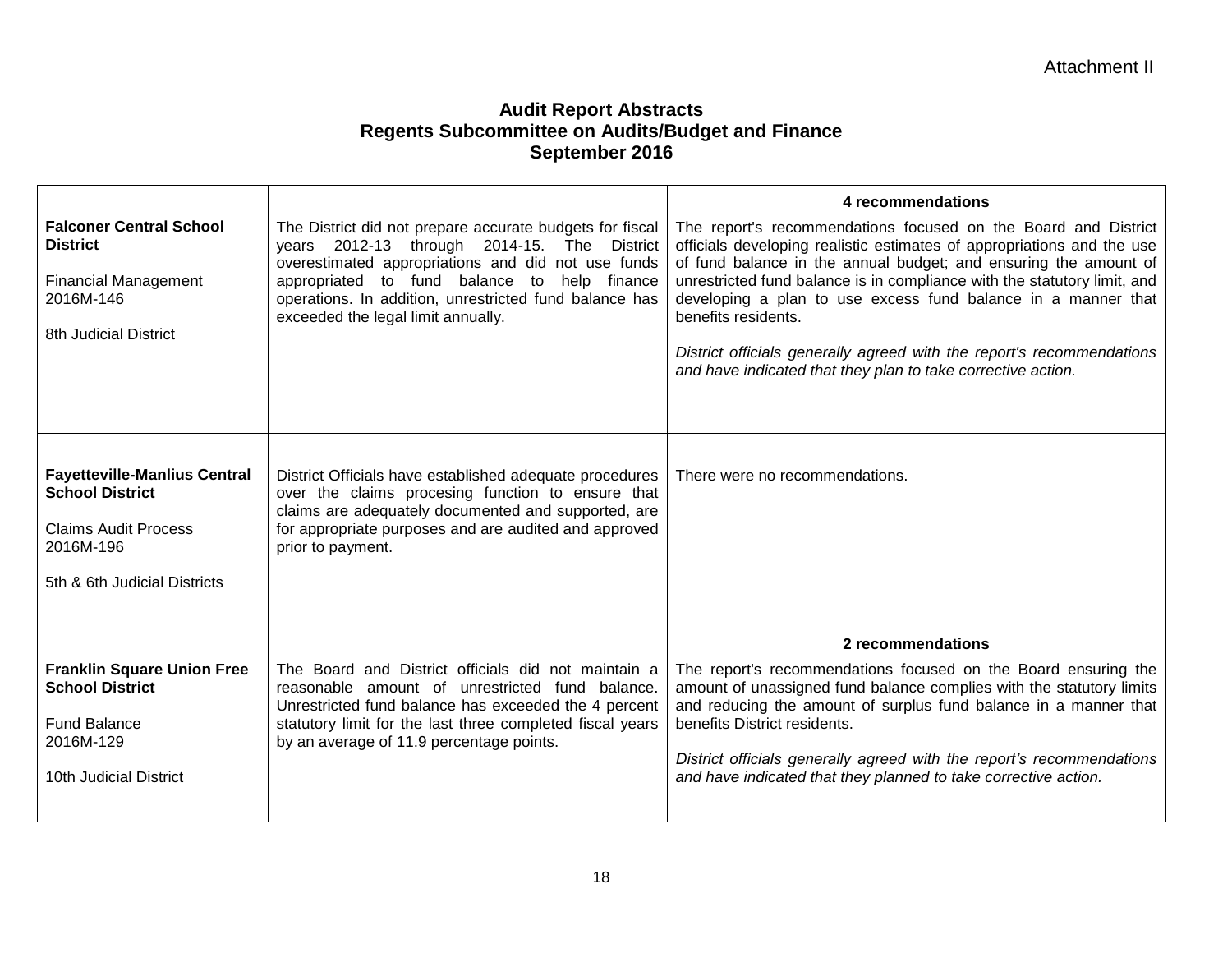|                                                                                                                                                       |                                                                                                                                                                                                      | 4 recommendations                                                                                                                                                                                                                                                                                                                                                                                                                                                                                                  |
|-------------------------------------------------------------------------------------------------------------------------------------------------------|------------------------------------------------------------------------------------------------------------------------------------------------------------------------------------------------------|--------------------------------------------------------------------------------------------------------------------------------------------------------------------------------------------------------------------------------------------------------------------------------------------------------------------------------------------------------------------------------------------------------------------------------------------------------------------------------------------------------------------|
| <b>Garrison Union Free School</b><br><b>District</b>                                                                                                  | The District overestimated appropriations annually from<br>2010-11 through 2014-15, resulting in an operating<br>surplus exceeding the 4 percent legal limit.                                        | The report's recommendations focused on the Board adopting<br>budgets with realistic estimates of appropriations; ensuring that the<br>District's unrestricted fund balance is in compliance with statutory                                                                                                                                                                                                                                                                                                        |
| <b>Financial Condition</b><br>2016M-108                                                                                                               |                                                                                                                                                                                                      | limits and reducing the amount of fund balance in a manner that<br>benefits taxpayers.                                                                                                                                                                                                                                                                                                                                                                                                                             |
| 9th Judicial District                                                                                                                                 |                                                                                                                                                                                                      | District officials generally agreed with the report's recommendations<br>and have indicated that they planned to take corrective action.                                                                                                                                                                                                                                                                                                                                                                           |
|                                                                                                                                                       |                                                                                                                                                                                                      | 2 recommendations                                                                                                                                                                                                                                                                                                                                                                                                                                                                                                  |
| <b>Gorham-Middlesex Marcus</b><br><b>Whitman Central School</b><br><b>District</b><br>Multiyear Planning<br>2016M-177<br><b>7th Judicial District</b> | District officials have not developed multiyear plans<br>that adequately detail their intentions for accumulating,<br>maintaining and using reserve funds as a financing<br>source for future needs. | The report's recommendations focused primarily on Board and<br>District officials developing and adopting a multiyear capital plan for a<br>three to five-year period that addresses the anticipated timeline for<br>completion of capital improvements; and adopting a reserve fund plan<br>that addresses the accumulation, use and maintenance of reserve<br>funds.<br>District officials generally agreed with the report's recommendations<br>and have indicated that they planned to take corrective action. |
|                                                                                                                                                       |                                                                                                                                                                                                      | 1 recommendation                                                                                                                                                                                                                                                                                                                                                                                                                                                                                                   |
| <b>Granville Central School</b><br><b>District</b>                                                                                                    | The District did not comply with its policy and the law<br>by retaining unrestricted fund balance between 20.2 to<br>22.6 percent of the ensuing year's appropriation                                | The report's recommendation focused on the Board and District<br>officials ensuring the unrestricted fund balance is in compliance with<br>statutory limits and the fund balance policy reduces the amount of                                                                                                                                                                                                                                                                                                      |
| <b>Fund Balance</b><br>2016M-114                                                                                                                      | exceeding statutory limit.                                                                                                                                                                           | unrestricted fund balance in a manner that benefits District residents.                                                                                                                                                                                                                                                                                                                                                                                                                                            |
| 4th Judicial District                                                                                                                                 |                                                                                                                                                                                                      | District officials generally agreed with the report's recommendation<br>and have indicated that they plan to take corrective action.                                                                                                                                                                                                                                                                                                                                                                               |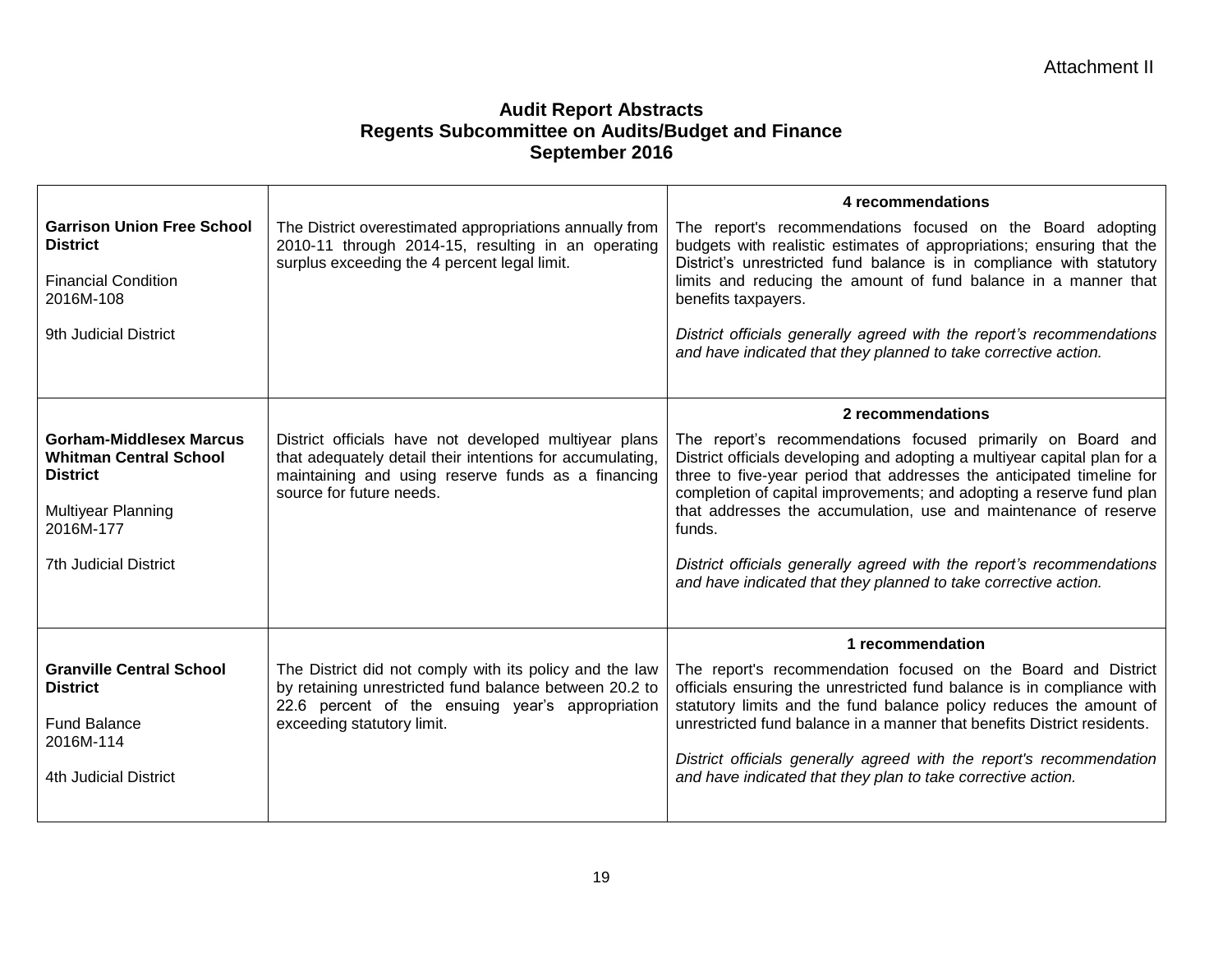|                                                                                               |                                                                                                                                                                                                                                                            | 9 recommendations                                                                                                                                                                                                                          |
|-----------------------------------------------------------------------------------------------|------------------------------------------------------------------------------------------------------------------------------------------------------------------------------------------------------------------------------------------------------------|--------------------------------------------------------------------------------------------------------------------------------------------------------------------------------------------------------------------------------------------|
| <b>Great Neck Union Free</b><br><b>School District</b><br>Fuel<br>2016M-82                    | The Board did not adopt a policy for fuel inventory<br>accountability and there were no written procedures to<br>provide guidance to employees. In addition officials did<br>not investigate variances identified on the fuel<br>inventory reconciliations | The report's recommendations focused on the Board ensuring<br>policies and written procedures are in place to adequately control the<br>District's fuel assets; and requesting review of fuel reconciliations on<br>a periodic basis.      |
| 10th Judicial District                                                                        |                                                                                                                                                                                                                                                            | District officials generally agreed with the report's recommendations<br>and have indicated that they planned to take corrective action.                                                                                                   |
|                                                                                               |                                                                                                                                                                                                                                                            | 2 recommendations                                                                                                                                                                                                                          |
| <b>Greater Amsterdam School</b><br><b>District</b><br><b>Financial Condition</b><br>2016M-110 | The Board consistently developed and adopted<br>realistic budget estimates but did not properly manage<br>the District's fund balance and reserves.                                                                                                        | The report's recommendations focused on District officials<br>maintaining the general fund and unrestricted fund balances within<br>the legal limit and reducing the amount of excess fund balance in a<br>manner that benefits taxpayers. |
| 4th Judicial District                                                                         |                                                                                                                                                                                                                                                            | District officials agreed with the recommendations and have indicated<br>that they will take corrective action.                                                                                                                            |
|                                                                                               |                                                                                                                                                                                                                                                            | 1 recommendation                                                                                                                                                                                                                           |
| <b>Greenburgh-Graham Union</b><br><b>Free School District</b>                                 | District officials adequately<br>monitor<br>its financial<br>condition. However, District officials<br>have issued<br>Revenue Application Notes (RAN) each year despite                                                                                    | The report's recommendation focused on the Board issuing a RAN<br>only when the District needs to improve short-term cash flow.                                                                                                            |
| <b>Financial Condition</b><br>2016M-159                                                       | the District's stable cash position.                                                                                                                                                                                                                       | District officials generally agreed with the report's recommendation<br>and have indicated that they planned to take corrective action.                                                                                                    |
| 9th Judicial District                                                                         |                                                                                                                                                                                                                                                            |                                                                                                                                                                                                                                            |
|                                                                                               |                                                                                                                                                                                                                                                            | 1 recommendation                                                                                                                                                                                                                           |
| <b>Greenwich Central School</b><br><b>District</b>                                            | The District needs to improve its claims auditing<br>process to ensure that all claims have been audited<br>and approved by the claims auditor before payment is                                                                                           | The report's recommendation focused primarily on the Board<br>ensuring that the claims auditor audits all claims prior to payment,<br>unless they are statutorily exempt.                                                                  |
| <b>Claims Auditing</b><br>2016M-37                                                            | made. Specifically, the audit found that the claims<br>auditor did not consistently audit all claims related to                                                                                                                                            | District officials generally agreed with the reports recommendation                                                                                                                                                                        |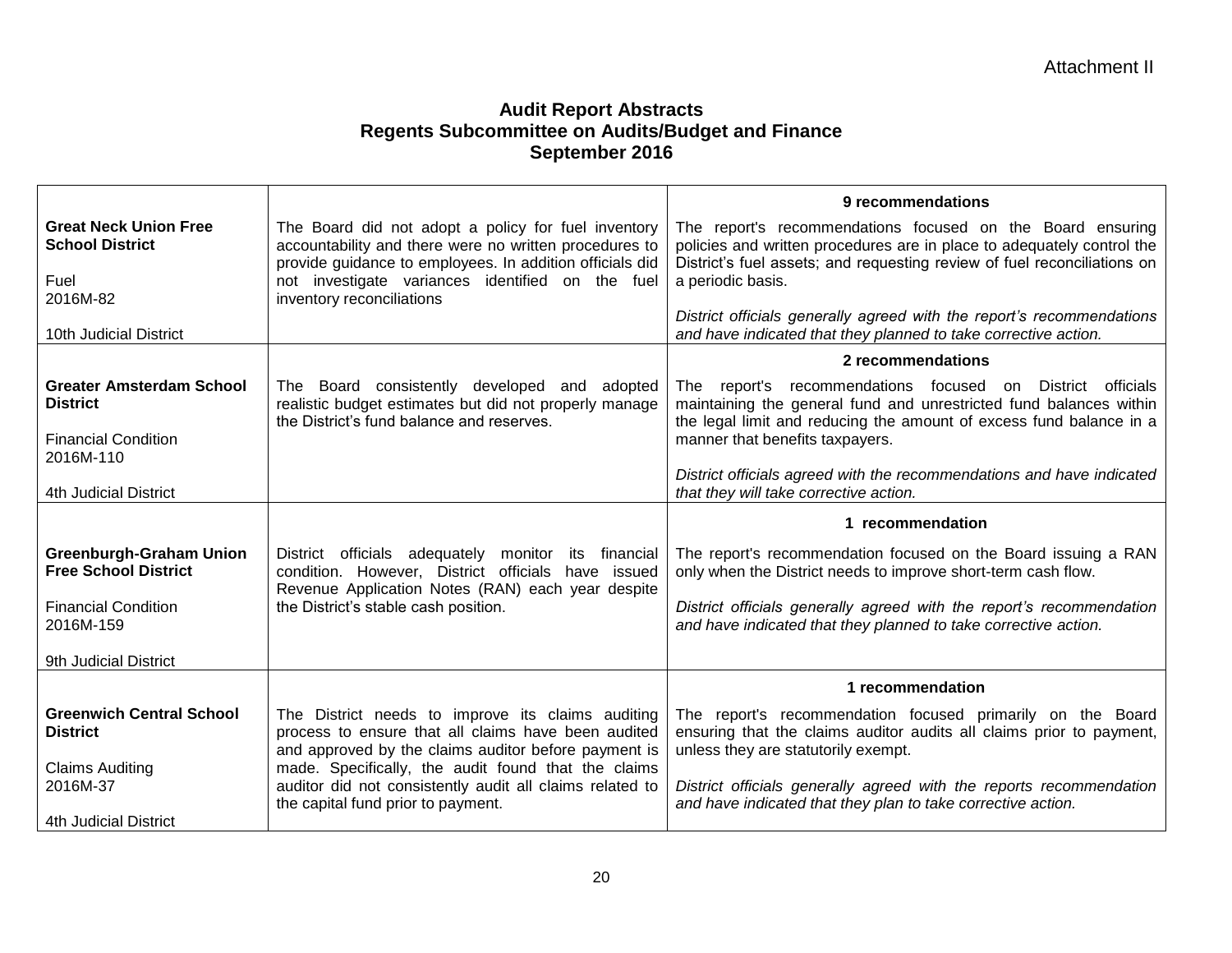|                                                                                                                                                                    |                                                                                                                                                                                                                                                                                                                                                                                      | 2 recommendations                                                                                                                                                                                                                                                                                                                                                                                                                            |
|--------------------------------------------------------------------------------------------------------------------------------------------------------------------|--------------------------------------------------------------------------------------------------------------------------------------------------------------------------------------------------------------------------------------------------------------------------------------------------------------------------------------------------------------------------------------|----------------------------------------------------------------------------------------------------------------------------------------------------------------------------------------------------------------------------------------------------------------------------------------------------------------------------------------------------------------------------------------------------------------------------------------------|
| <b>Hamilton Central School</b><br><b>District</b><br>School Lunch Fund Financial<br><b>Condition</b><br>2016M-136<br>6th Judicial District                         | The Board and District officials have not adequately<br>managed the school lunch fund's financial condition.<br>The District's number of meals per labor hour (MPLH)<br>is significantly lower than industry standards and the<br>average cost to produce a meal exceeds the revenue<br>earned.                                                                                      | The report's recommendations focused on District officials taking<br>action to bring the MPLH closer to industry standards; and completing<br>a cost-per-meal analysis and exploring methods for increasing<br>revenues and decreasing expenditures to a level that allows the fund<br>to be self-sustaining.<br>District officials agreed with the report's recommendations and have<br>indicated that they plan to take corrective action. |
|                                                                                                                                                                    |                                                                                                                                                                                                                                                                                                                                                                                      | 2 recommendations                                                                                                                                                                                                                                                                                                                                                                                                                            |
| <b>Hauppauge Union Free</b><br><b>School District</b><br>Overtime<br>2016M-70<br>10th Judicial District                                                            | District officials are not properly monitoring employee<br>overtime to ensure that the District is incurring only<br>necessary overtime costs. While the District's payroll<br>instructions state that employees must obtain<br>supervisory approval before working overtime hours,<br>the District does not have adequate procedures in<br>place to ensure overtime is preapproved. | recommendations focused on District officials<br>The report's<br>implementing policies and procedures to control and monitor overtime<br>by approving and providing justification for overtime and receiving<br>approval prior to the work being performed.<br>District officials generally agreed with the report's recommendations<br>and have indicated that they plan to initiate corrective action.                                     |
|                                                                                                                                                                    |                                                                                                                                                                                                                                                                                                                                                                                      | 3 recommendations                                                                                                                                                                                                                                                                                                                                                                                                                            |
| <b>Hawthorne-Cedar Knolls</b><br><b>Union Free School District</b><br><b>Internal Controls Over Wire</b><br><b>Transfers</b><br>2016M-183<br>9th Judicial District | The Board and District officials have not adopted<br>policies and procedures addressing electronic banking<br>transactions or wire transfers; and there is a lack of<br>segregation of duties within the wire transfer process.                                                                                                                                                      | The report's recommendations focused on the Board and District<br>officials adopting policies and procedures for electronic banking and<br>wire transfers; and ensuring duties are properly segregated.<br>District officials agreed with the report's recommendations and have<br>indicated that they plan to take corrective action.                                                                                                       |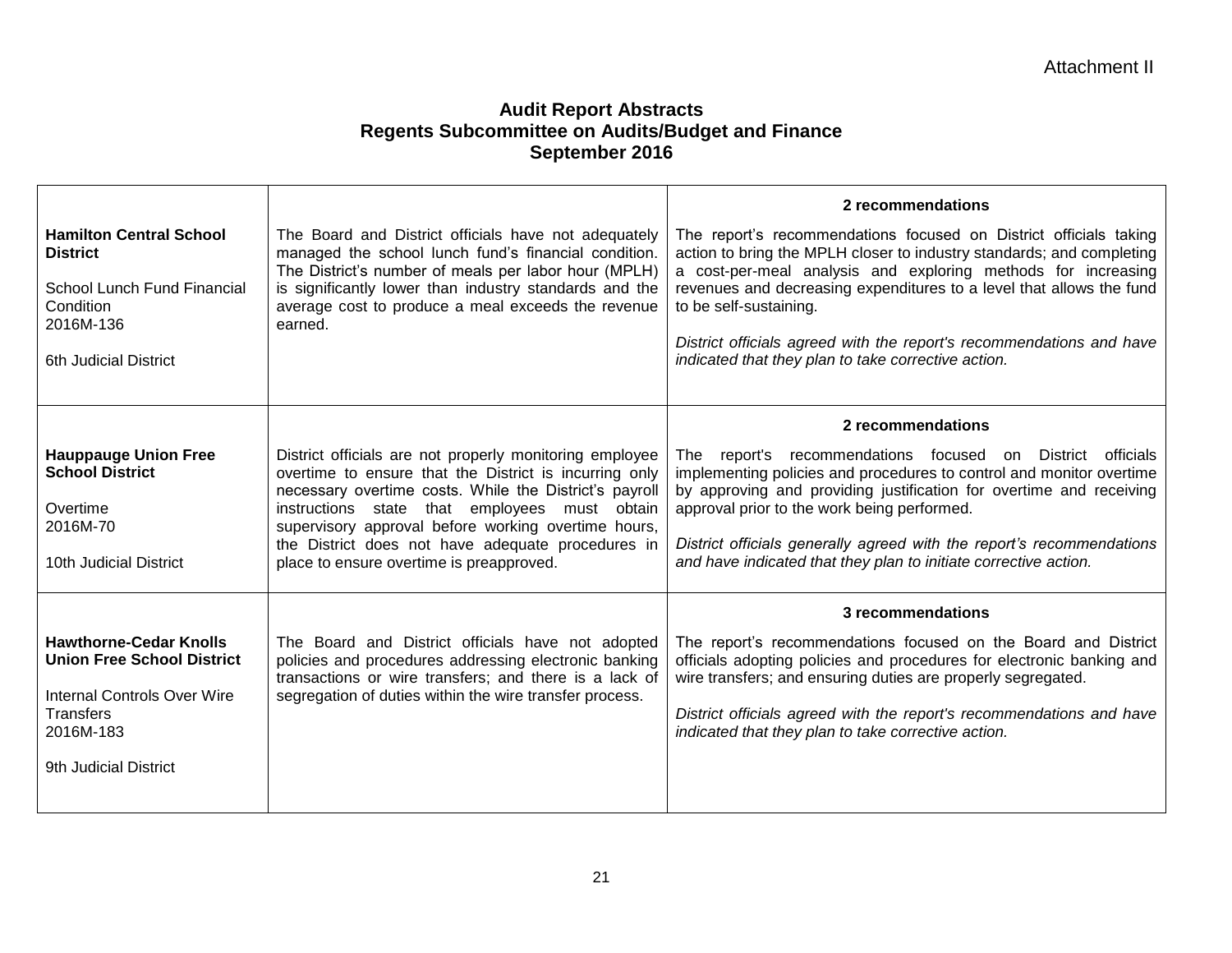| Herkimer-Fulton-Hamilton-<br><b>Otsego BOCES</b><br><b>Claims Audit Process</b><br>2016M-185<br>4th, 5th & 6th Judicial Districts                     | <b>BOCES</b><br>officials<br>established<br>have<br>adequate<br>procedures over the claims processing function to<br>ensure claims were adequately documented and<br>supported, were for appropriate purposes, and were<br>audited and approved prior to payment. | There were no recommendations.                                                                                                                                                                                                                                                                                                                                                                                |
|-------------------------------------------------------------------------------------------------------------------------------------------------------|-------------------------------------------------------------------------------------------------------------------------------------------------------------------------------------------------------------------------------------------------------------------|---------------------------------------------------------------------------------------------------------------------------------------------------------------------------------------------------------------------------------------------------------------------------------------------------------------------------------------------------------------------------------------------------------------|
|                                                                                                                                                       |                                                                                                                                                                                                                                                                   | 1 recommendation                                                                                                                                                                                                                                                                                                                                                                                              |
| <b>Katonah-Lewisboro Union</b><br><b>Free School District</b><br><b>Procurement of Professional</b><br>Services<br>2016M-193<br>9th Judicial District | The District has not sought competition when procuring<br>services from service providers.                                                                                                                                                                        | The report's recommendation focused on the Board using competitive<br>methods when procuring professional services in compliance with its<br>adopted policy.<br>District officials agreed with the report's recommendation and have<br>indicated that they plan to take corrective action.                                                                                                                    |
|                                                                                                                                                       |                                                                                                                                                                                                                                                                   | 2 recommendations                                                                                                                                                                                                                                                                                                                                                                                             |
| <b>Lake Placid Central School</b><br><b>District</b><br><b>Claims Auditing</b><br>2016M-84<br>4th Judicial District                                   | District claims were generally supported by adequate<br>documentation and were for appropriate purposes,<br>however, they were not always audited and approved<br>prior to payment.                                                                               | The report's recommendations focused on the Treasurer only printing<br>signed checks after claims have been audited and approved by the<br>claims auditor; and ensuring that no claims against the District other<br>than those allowable by law be paid prior to approval by the claims<br>auditor.<br>District officials generally agreed with the recommendations and have<br>initiated corrective action. |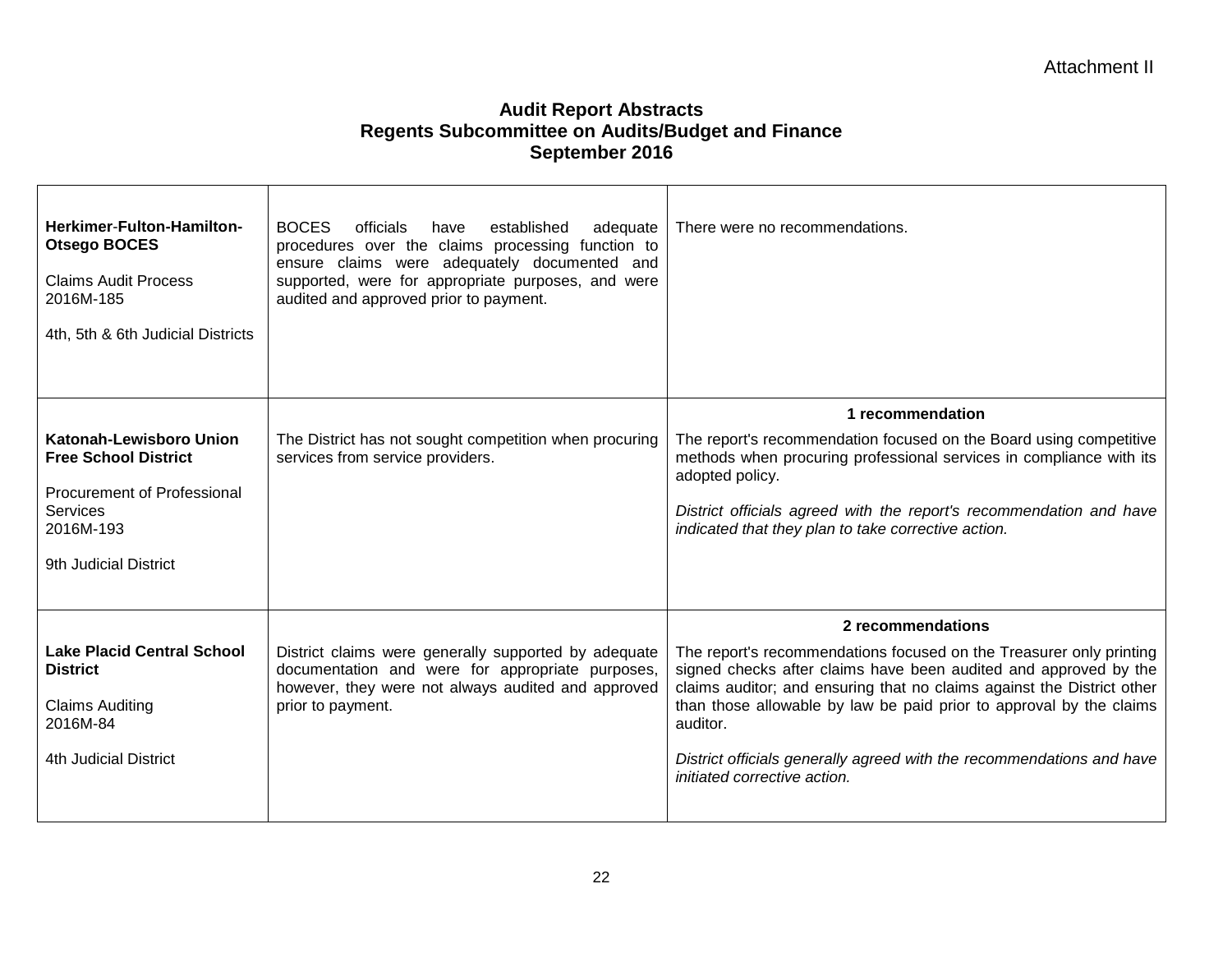|                                                                                                                                                           |                                                                                                                                                                                                                                                                                                                                                                                                                                     | 5 recommendations                                                                                                                                                                                                                                                                                                                                                                                                                                                                                                                                                                             |
|-----------------------------------------------------------------------------------------------------------------------------------------------------------|-------------------------------------------------------------------------------------------------------------------------------------------------------------------------------------------------------------------------------------------------------------------------------------------------------------------------------------------------------------------------------------------------------------------------------------|-----------------------------------------------------------------------------------------------------------------------------------------------------------------------------------------------------------------------------------------------------------------------------------------------------------------------------------------------------------------------------------------------------------------------------------------------------------------------------------------------------------------------------------------------------------------------------------------------|
| <b>Lancaster Central School</b><br><b>District</b><br><b>Financial Condition</b><br>2016M-101<br>8th Judicial District                                    | District officials used budgeting practices to appropriate<br>fund balance and reserves that were not actually used.<br>The District routinely overestimated expenditures and<br>as a result, did not use an equivalent amount of<br>appropriated fund balance and reserves as budgeted.                                                                                                                                            | The report's recommendations focused on the Board and District<br>officials developing realistic estimates of appropriations and the use<br>of fund balance and reserves in the annual budget; and ensuring that<br>the amount of unrestricted fund balance is in compliance with the<br>statutory limit and develop a plan to use excess funds in a manner<br>that benefits taxpayers.                                                                                                                                                                                                       |
|                                                                                                                                                           |                                                                                                                                                                                                                                                                                                                                                                                                                                     | District officials generally agreed with the report's recommendations<br>and have indicated that they plan to take corrective action.                                                                                                                                                                                                                                                                                                                                                                                                                                                         |
|                                                                                                                                                           |                                                                                                                                                                                                                                                                                                                                                                                                                                     | 3 recommendations                                                                                                                                                                                                                                                                                                                                                                                                                                                                                                                                                                             |
| <b>Levittown Union Free</b><br><b>School District</b><br>Reserve Funds and Extra<br><b>Classroom Activity Fund</b><br>2016M-174<br>10th Judicial District | The Board and District officials did not appropriately<br>establish and maintain reserve funds.<br>In addition,<br>extra-classroom activity club officials did not maintain<br>adequate<br>supporting<br>documentation<br>cash<br>for<br>collections.                                                                                                                                                                               | The report's recommendations focused on the Board and District<br>officials ensuring reserve funds are governed by Board resolutions or<br>policies that include the reasons why the money is being set aside,<br>the financial objectives for the reserves, optimal funding levels, and<br>conditions under which each reserve fund will be utilized; and<br>documenting the source, date, amount, composition, and purpose of<br>cash collections.<br>District officials generally agreed with the report's recommendations<br>and have indicated that they plan to take corrective action. |
|                                                                                                                                                           |                                                                                                                                                                                                                                                                                                                                                                                                                                     | 9 recommendations                                                                                                                                                                                                                                                                                                                                                                                                                                                                                                                                                                             |
| <b>Lindenhurst Union Free</b><br><b>School District</b><br><b>Credit Cards</b><br>2016M-179<br>10th Judicial District                                     | District officials need to improve the procedures<br>established to govern the issuance and use of District<br>credit cards. While the credit card policy is extensive, it<br>does not require employees to acknowledge receiving<br>the policy or address cash advances available with the<br>general purpose cards. In addition, District officials did<br>not always follow the District's credit card policy and<br>procedures. | The report's recommendations focused on the Board and District<br>officials ammending its credit card policy to address the number of<br>credit cards to be maintained and requiring users to acknowledge<br>receiving the policy.<br>District officials agreed with the report's recommendations and have<br>indicated that they planned to take corrective action.                                                                                                                                                                                                                          |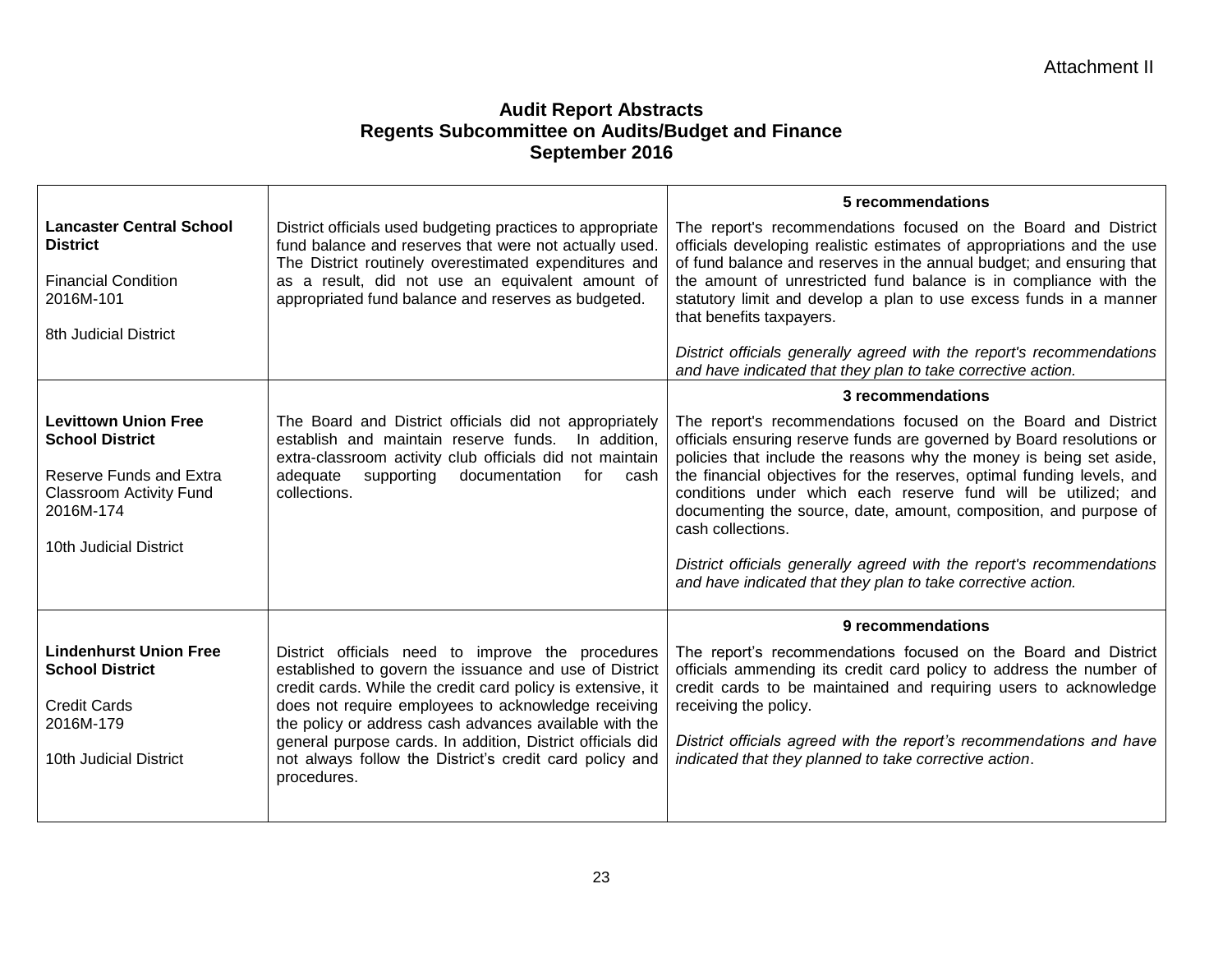|                                                                                                |                                                                                                                                                                                                                | 5 recommendations                                                                                                                                                                                                                                                                             |
|------------------------------------------------------------------------------------------------|----------------------------------------------------------------------------------------------------------------------------------------------------------------------------------------------------------------|-----------------------------------------------------------------------------------------------------------------------------------------------------------------------------------------------------------------------------------------------------------------------------------------------|
| <b>Lisbon Central School</b><br><b>District</b>                                                | The Board has not adopted policies and District<br>officials have not developed procedures governing<br>cafeteria cash receipts, or segregate incompatible                                                     | The report's recommendations focused on District officials adopting<br>detailed policies and establishing written procedures for collecting<br>and accounting for cafeteria cash receipts; and requiring the food                                                                             |
| Cafeteria Cash Receipts<br>2016M-149                                                           | Financial duties.                                                                                                                                                                                              | service manager to review the cashier's daily reconciliations and<br>verifying that the amounts collected agree with deposits on the bank<br>statements.                                                                                                                                      |
| 4th Judicial District                                                                          |                                                                                                                                                                                                                | District officials generally agreed with the report's recommendations<br>and have indicated that they planned to take corrective action.                                                                                                                                                      |
|                                                                                                |                                                                                                                                                                                                                | 2 recommendations                                                                                                                                                                                                                                                                             |
| <b>Locust Valley Central</b><br><b>School District</b>                                         | District officials did not consistently enforce the<br>purchasing policy's requirements for obtaining and<br>documenting verbal and written quotes prior to<br>purchasing goods whose costs exceeded policy    | The report's recommendations focused on the Board ensuring District<br>officials and staff comply with the District's purchasing policy,<br>procedures and regulations.                                                                                                                       |
| <b>Competitive Quotes</b><br>2016M-131<br>10th Judicial District                               | thresholds.                                                                                                                                                                                                    | District officials generally agreed with the report's recommendations<br>and have indicated that they planned to take<br>corrective action                                                                                                                                                    |
|                                                                                                |                                                                                                                                                                                                                | 2 recommendations                                                                                                                                                                                                                                                                             |
| <b>Long Lake Central School</b><br><b>District</b><br>Payroll                                  | District officials did not establish adequate procedures<br>for processing payroll. The School Business Official's<br>duties were not adequately segregated and are<br>performed without sufficient oversight. | The report's recommendations focused on District officials and the<br>Superintendent implementing compensating controls to address lack<br>of segregation within the payroll process; and comparing payroll<br>registers to payroll source documents to ensure validity.                      |
| 2016M-90<br>4th Judicial District                                                              |                                                                                                                                                                                                                | District officials generally agreed with the report's recommendations<br>and have indicated that they plan to take corrective action.                                                                                                                                                         |
|                                                                                                |                                                                                                                                                                                                                | 2 recommendations                                                                                                                                                                                                                                                                             |
| <b>Lyncourt Union Free School</b><br><b>District</b><br><b>Financial Condition</b><br>2016M-62 | The Board and District officials did not adequately<br>manage the District's financial condition to ensure the<br>general funds unrestricted fund balance was within<br>statutory limits.                      | The report's recommendations focused on the Board ensuring that<br>the amount of the District's unrestricted fund balance is in compliance<br>with the Real Property Tax Law statutory limits and reducing the<br>amount of unrestricted fund balance in a manner that benefits<br>taxpayers. |
|                                                                                                |                                                                                                                                                                                                                | District officials generally agreed with the report's recommendations                                                                                                                                                                                                                         |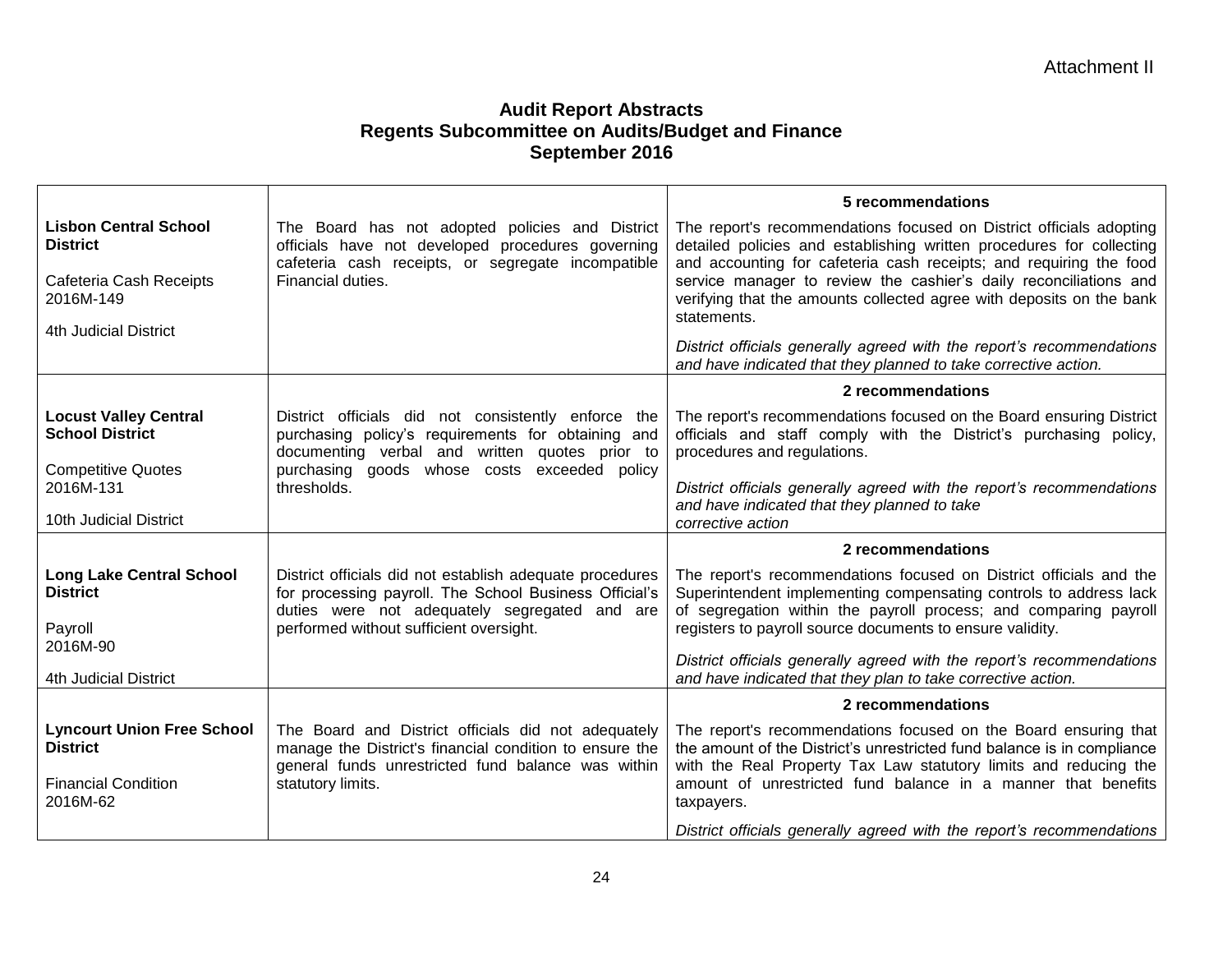| 5th Judicial District                                                                                                                                          |                                                                                                                                                                                                                                                                                                                                     | and have indicated that they planned to take corrective action.                                                                                                                                                                                                                                                                                                                                                                                                   |
|----------------------------------------------------------------------------------------------------------------------------------------------------------------|-------------------------------------------------------------------------------------------------------------------------------------------------------------------------------------------------------------------------------------------------------------------------------------------------------------------------------------|-------------------------------------------------------------------------------------------------------------------------------------------------------------------------------------------------------------------------------------------------------------------------------------------------------------------------------------------------------------------------------------------------------------------------------------------------------------------|
|                                                                                                                                                                |                                                                                                                                                                                                                                                                                                                                     | 3 recommendations                                                                                                                                                                                                                                                                                                                                                                                                                                                 |
| <b>Lyndonville Central School</b><br><b>District</b><br><b>Financial Condition</b><br>2016M-143<br>7th & 8th Judicial Districts                                | The Board did not adopt realistic budgets or ensure<br>that reserves were reasonably funded. District officials<br>consistently overestimated appropriations in the<br>general fund budget during the 2012-13 through 2014-<br>15 fiscal years. In addition, The District used the<br>operating surpluses to fund various reserves. | The report's recommendations focused on the Board and District<br>officials developing realistic estimates of appropriations and the use<br>of fund balance and reserves in the annual budget.<br>District officials generally agreed with the report's recommendations<br>and have indicated that they plan to take corrective action.                                                                                                                           |
|                                                                                                                                                                |                                                                                                                                                                                                                                                                                                                                     | 3 recommendations                                                                                                                                                                                                                                                                                                                                                                                                                                                 |
| <b>Malverne Union Free School</b><br><b>District</b><br><b>Fund Balance</b><br>2016M-120<br>10th Judicial District                                             | District officials for the last three years, adopted overly<br>conservative budgets that, as a result, included the use<br>of fund balance that was not needed and maintained a<br>reserve that was overfunded.                                                                                                                     | The report's recommendations focused on District Officials closely<br>monitoring the level of unrestricted fund balance to ensure that it<br>complies with the statutory limit; and adopting budgets with more<br>realistic expenditure estimates based on prior years' actual results<br>and anticipated operations.<br>District officials generally agreed with the report's recommendations<br>and have indicated that they planned to take corrective action. |
|                                                                                                                                                                |                                                                                                                                                                                                                                                                                                                                     | 2 recommendations                                                                                                                                                                                                                                                                                                                                                                                                                                                 |
| <b>Manchester-Shortsville</b><br><b>Central School District</b><br>Procurement of<br><b>Professional Services</b><br>2016M-157<br><b>7th Judicial District</b> | The Board adopted an administrative regulation<br>outlining the requirements for obtaining proposals for<br>professional services. However, the regulation did not<br>provide sufficient detailed requirements or guidance for<br>seeking competition when procuring professional<br>services.                                      | The report's recommendations focused on Board and District officials<br>revising the regulation to include specific dollar thresholds for when<br>RFPs are required to obtain professional services and address<br>procedures to be followed when professional service costs fall below<br>a threshold.<br>District officials generally agreed with the report's recommendations<br>and have indicated that they plan to take corrective action.                  |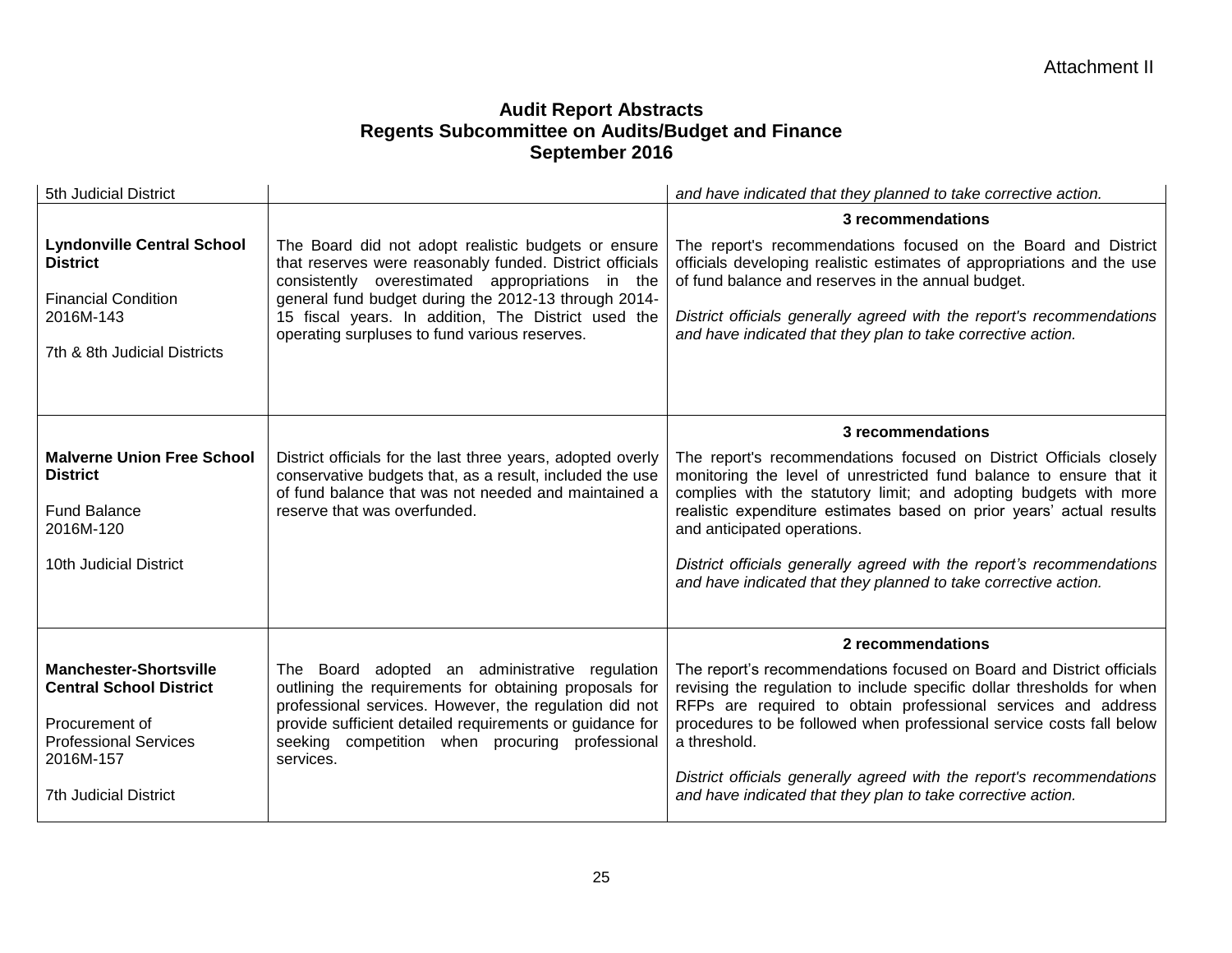| <b>Manhasset Union Free</b><br><b>School District</b><br><b>Separation Payments</b><br>2016M-150<br>10th Judicial District<br><b>Middle Country Central</b><br><b>School District</b><br><b>Financial Management</b><br>2016M-121 | The Board did not ensure that District officials<br>developed written procedures for processing or<br>approving separation payments and there was no<br>adequate independent review of the calculations to<br>ensure they were accurate.<br>The Board has not adopted reasonable and structurally<br>balanced budgets. The Board annually adopted<br>budgets that overestimated expenditures, appropriated<br>fund balance and reserves, and did not use reserves to<br>fund operations. | 5 recommendations<br>The report's recommendations focused on Board and District officials<br>adopting written policies and procedures for processing and<br>approving retirement incentives and vacation payouts; and ensuring<br>that someone independent of processing retirement incentive<br>payments and vacation payouts reviews the payment calculations.<br>District officials generally agreed with the report's recommendations<br>and have indicated that they plan to take corrective action.<br>3 recommendations<br>The report's recommendations focused on the Board developing<br>realistic estimates of appropriations and use of fund balance; and<br>using the surplus fund balance in a manner to benefit taxpayers.<br>District officials generally agreed with the report's recommendations<br>and have indicated that they planned to take corrective action. |
|-----------------------------------------------------------------------------------------------------------------------------------------------------------------------------------------------------------------------------------|------------------------------------------------------------------------------------------------------------------------------------------------------------------------------------------------------------------------------------------------------------------------------------------------------------------------------------------------------------------------------------------------------------------------------------------------------------------------------------------|--------------------------------------------------------------------------------------------------------------------------------------------------------------------------------------------------------------------------------------------------------------------------------------------------------------------------------------------------------------------------------------------------------------------------------------------------------------------------------------------------------------------------------------------------------------------------------------------------------------------------------------------------------------------------------------------------------------------------------------------------------------------------------------------------------------------------------------------------------------------------------------|
| 10th Judicial District                                                                                                                                                                                                            |                                                                                                                                                                                                                                                                                                                                                                                                                                                                                          |                                                                                                                                                                                                                                                                                                                                                                                                                                                                                                                                                                                                                                                                                                                                                                                                                                                                                      |
|                                                                                                                                                                                                                                   |                                                                                                                                                                                                                                                                                                                                                                                                                                                                                          | 2 recommendations                                                                                                                                                                                                                                                                                                                                                                                                                                                                                                                                                                                                                                                                                                                                                                                                                                                                    |
| <b>Monroe 1 BOCES</b><br><b>Procurement of Professional</b><br>Services<br>2016M-176                                                                                                                                              | The Board has developed a purchasing policy and<br>BOCES officials have developed corresponding<br>regulations, However, they do not indicate when or at<br>what monetary threshold it is appropriate to use written                                                                                                                                                                                                                                                                     | The report's recommendations focused primarily on the Board<br>providing guidance as to how competition should be solicited for<br>professional services, including the appropriate use of written RFPs,<br>written quotes, and verbal quotes.                                                                                                                                                                                                                                                                                                                                                                                                                                                                                                                                                                                                                                       |
|                                                                                                                                                                                                                                   | requests for proposals or written or verbal quotes; they<br>also do not outline the specific documentation                                                                                                                                                                                                                                                                                                                                                                               | BOCES officials generally agreed with the report's recommendations                                                                                                                                                                                                                                                                                                                                                                                                                                                                                                                                                                                                                                                                                                                                                                                                                   |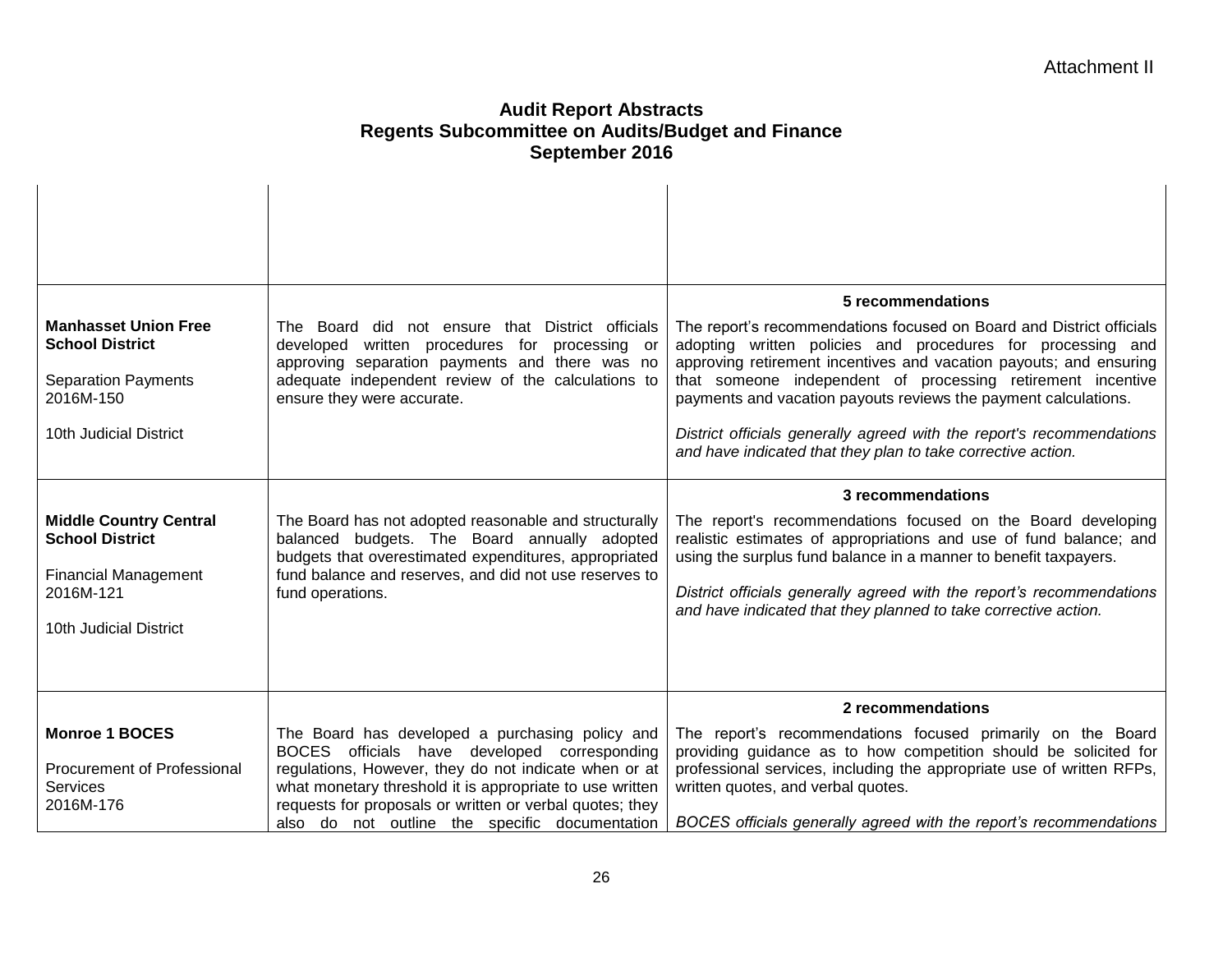| <b>7th Judicial District</b>                           | requirements to be used during the solicitation process,<br>including documentation for the decisions made. In<br>addition, the BOCES do not seek competition for all<br>providers. | and have indicated that they planned to take corrective action.                                                                                                                                    |
|--------------------------------------------------------|-------------------------------------------------------------------------------------------------------------------------------------------------------------------------------------|----------------------------------------------------------------------------------------------------------------------------------------------------------------------------------------------------|
|                                                        |                                                                                                                                                                                     | 6 recommendations                                                                                                                                                                                  |
| <b>Montauk Union Free School</b><br><b>District</b>    | <b>District</b><br>officials<br>Board<br>overestimated<br>and<br>appropriations in adopted budgets from 2012-13<br>through 2014-15 resulting in a \$1 million cumulative            | The report's recommendations focused on the Board and District<br>officials using surplus funds; and developing and adopting<br>comprehensive multiyear financial and capital plans to address the |
| <b>Financial Condition</b><br>2016M-168                | operating surplus. In addition, the District's unassigned<br>fund balance exceeded the statutory limit each year.                                                                   | use of capital project funds and manage unassigned fund balance<br>and reserve funds.                                                                                                              |
| 10th Judicial District                                 |                                                                                                                                                                                     | District officials generally agreed with the report's recommendations<br>and have indicated that they plan to take corrective action.                                                              |
|                                                        |                                                                                                                                                                                     | 4 recommendations                                                                                                                                                                                  |
| <b>Mount Markham Central</b><br><b>School District</b> | The District did not have documentation to support its<br>reserves being formally established and did not have a<br>written reserve policy                                          | The report's recommendations focused on properly establishing all<br>District reserves, which includes documenting the rationale, objective<br>and funding level for each reserve.                 |
| <b>Reserve Funds</b><br>2016M-73                       |                                                                                                                                                                                     | District officials generally agreed with the recommendations and have<br>indicated they planned to take corrective action.                                                                         |
| 5th Judicial District                                  |                                                                                                                                                                                     |                                                                                                                                                                                                    |
| <b>Nassau BOCES</b><br><b>Claims Auditing</b>          | Except for minor issues that were discussed with<br>BOCES officials, the audit found that claims were<br>properly authorized, approved and audited before                           | There were no recommendations.                                                                                                                                                                     |
| 2016M-164                                              | payment, appropriately supported and for BOCES<br>purposes.                                                                                                                         |                                                                                                                                                                                                    |
| 10th Judicial District                                 |                                                                                                                                                                                     |                                                                                                                                                                                                    |
|                                                        |                                                                                                                                                                                     | 1 recommendation                                                                                                                                                                                   |
| <b>New Hartford Central School</b><br><b>District</b>  | The District developed a policy to address the<br>procurement of goods and services not subject to<br>competitive bidding. However, the policy did not specify                      | The report's recommendation focused on the Board updating the<br>procurement policy to clearly identify when and how District officials<br>will seek competition for professional services.        |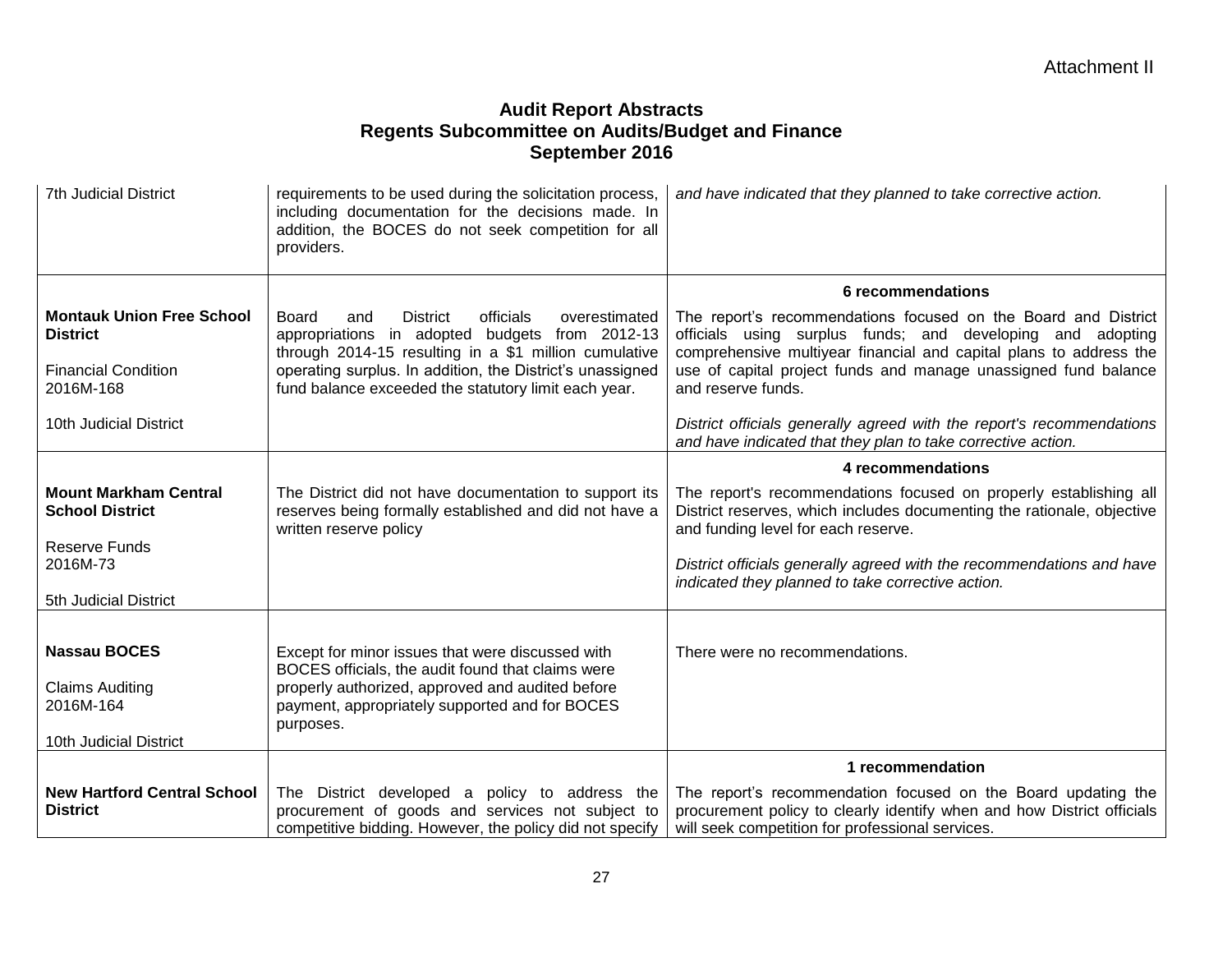| Procurement<br>2016M-153<br>5th Judicial District                                                                               | the frequency of seeking competition for professional<br>services.                                                                                                                                                                                                                                                                                  | District officials generally agreed with the report's recommendation<br>and have indicated that they plan to take corrective action.                                                                                                                                                                                                                                                                                                       |
|---------------------------------------------------------------------------------------------------------------------------------|-----------------------------------------------------------------------------------------------------------------------------------------------------------------------------------------------------------------------------------------------------------------------------------------------------------------------------------------------------|--------------------------------------------------------------------------------------------------------------------------------------------------------------------------------------------------------------------------------------------------------------------------------------------------------------------------------------------------------------------------------------------------------------------------------------------|
| <b>New York Mills Union Free</b><br><b>School District</b><br><b>Financial Management</b><br>2016M-107<br>5th Judicial District | The Board and District officials did not develop<br>reasonable budgets or effectively manage the District's<br>financial condition. The District appropriated an<br>average of approximately \$1.4 million in fund balance<br>annually, which was not needed to fund operations due<br>to operating surpluses.                                      | 6 recommendations<br>The report's recommendations focused on the Board developing<br>realistic estimates of expenditures and the use of fund balance; and<br>returning money improperly placed in the debt service fund to the<br>general fund.<br>District officials generally agreed with the recommendations and have<br>indicated that they will take corrective action.                                                               |
| <b>North Greenbush Common</b><br><b>School District</b><br><b>Budgeting</b><br>2016M-112<br>3rd Judicial District               | District officials did not effectively manage the District's<br>financial condition by ensuring budget estimates were<br>reasonable and based on historical costs and trends.<br>From fiscal years 2012-13 through 2014-15, the District<br>overestimated expenditures resulting in an operating<br>surplus.                                        | 4 recommendations<br>The report's recommendations focused on the Board adopting<br>budgets that include realistic expenditure<br>estimates; and<br>discontinuing the practice of adopting budgets that result in the<br>appropriation of fund balance not used to finance District operations.<br>District officials generally agreed with the report's recommendations<br>and have indicated that they planned to take corrective action. |
| <b>North Rose-Wolcott Central</b><br><b>School District</b><br><b>Financial Management</b><br>2016M-22                          | District officials have not adequately managed the<br>District's financial condition by maintaining reserve fund<br>balances at reasonable levels and developing long-<br>term plans. Additionally, there is no written plan that<br>details the appropriate and necessary levels for reserve<br>funds and prescribes how the reserve fund balances | 3 recommendations<br>The report's recommendations focused on the Board and District<br>officials adopting a comprehensive reserve fund plan to address the<br>purpose, accumulation, and use of reserve funds; and developing a<br>sustainable multiyear financial and capital plan.<br>District officials generally agreed with the recommendations and have                                                                              |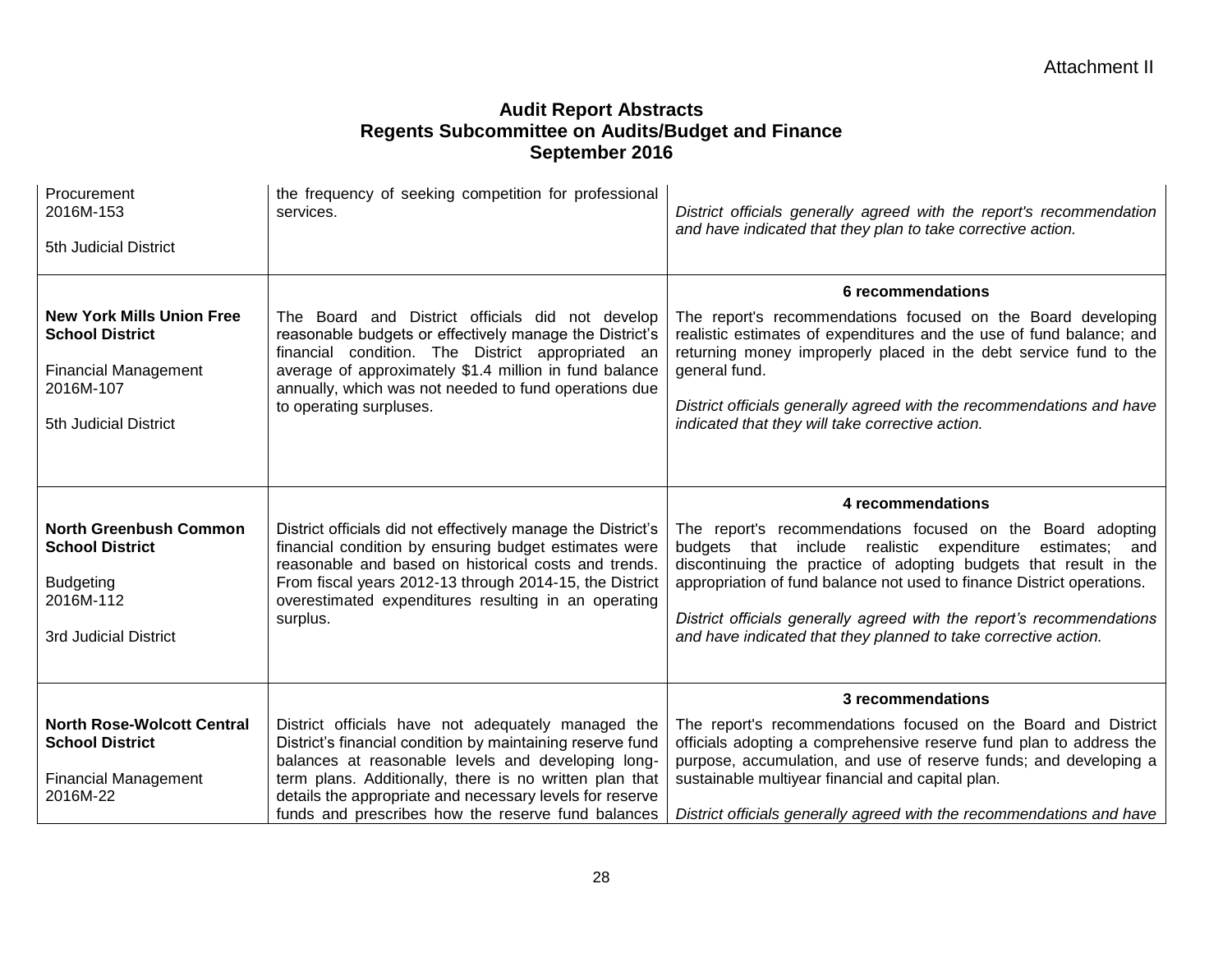| 7th Judicial District                                                                                         | are to be monitored, analyzed and maintained.                                                                                                                                                                                                                                                                                                                                                 | indicated that they plan to take corrective action.                                                                                                                                                                                                                                                                                                                                       |
|---------------------------------------------------------------------------------------------------------------|-----------------------------------------------------------------------------------------------------------------------------------------------------------------------------------------------------------------------------------------------------------------------------------------------------------------------------------------------------------------------------------------------|-------------------------------------------------------------------------------------------------------------------------------------------------------------------------------------------------------------------------------------------------------------------------------------------------------------------------------------------------------------------------------------------|
|                                                                                                               |                                                                                                                                                                                                                                                                                                                                                                                               | 4 recommendations                                                                                                                                                                                                                                                                                                                                                                         |
| <b>North Syracuse Central</b><br><b>School District</b><br>Payroll Access and Certifi<br>cation<br>2016M-178  | The District has not adequately restricted user access<br>and transaction rights on the computerized payroll<br>system based on job responsibilities,<br>which<br>compromises the segregation of duties and could<br>permit improper payroll changes. In addition, the<br>District's payroll certification procedures do not require<br>the accountant to trace the payroll amounts to source | The report's recommendations focused primarily on District officials<br>reviewing the access rights granted to current users and ensuring that<br>all users' access rights are limited to those functions needed to<br>perform their job duties; and ensuring payrolls are certified by an<br>assigned employee by comparing payroll register information to<br>payroll source documents. |
| 5th Judicial District                                                                                         | documents.                                                                                                                                                                                                                                                                                                                                                                                    | District officials generally agreed with the report's recommendations<br>and have indicated that they planned to take corrective action.                                                                                                                                                                                                                                                  |
|                                                                                                               |                                                                                                                                                                                                                                                                                                                                                                                               | 3 recommendations                                                                                                                                                                                                                                                                                                                                                                         |
| <b>Northeastern Clinton Central</b><br><b>School District</b><br>Payroll<br>2016M-76<br>4th Judicial District | During the 2014-15 fiscal year, the Board outsourced<br>the District's payroll function to BOCES. District<br>procedures for day-to-day payroll processing did not<br>clearly define the respective payroll responsibilities of<br>BOCES and the District; resulting in procedures not<br>adequately performed or not performed at all.                                                       | The report's recommendations focused on District officials and the<br>Superintendent adopting policies and procedures for payroll<br>processing and comparing payroll registers to source documentation<br>prior to certifying.<br>District officials generally agreed with the report's recommendations<br>and have indicated that they planned to take corrective action.               |
|                                                                                                               |                                                                                                                                                                                                                                                                                                                                                                                               | 6 recommendations                                                                                                                                                                                                                                                                                                                                                                         |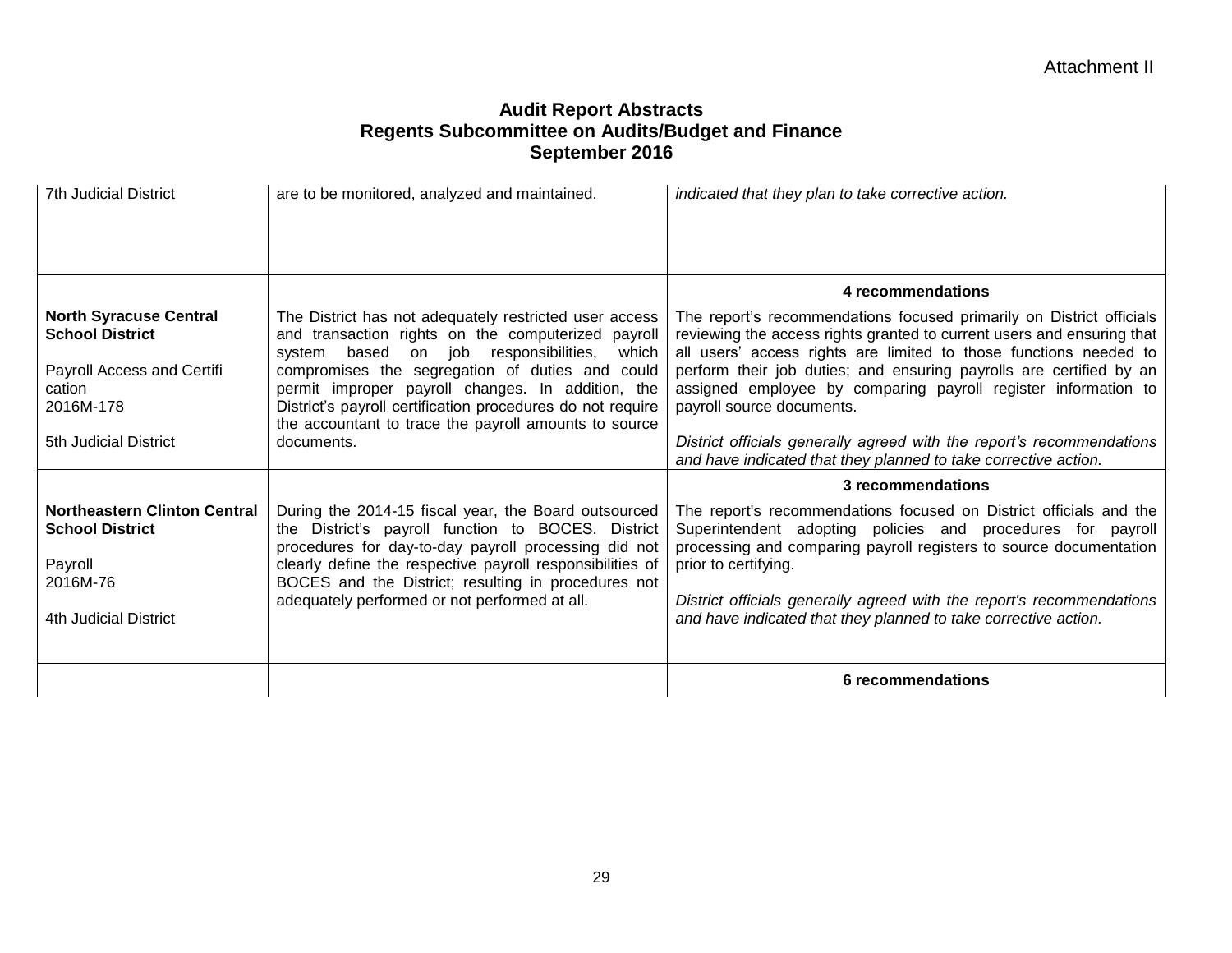| <b>Oakfield-Alabama Central</b><br><b>School District</b><br><b>Budgeting</b><br>2016M-172<br>8th Judicial District        | The Board and District officials did not prepare<br>accurate budgets for the 2011-12 through 2014-15<br>fiscal years. While the District appropriated fund<br>balance and reserves to help finance operations, it was<br>not needed because the District's budgeting practices<br>produced operating surpluses in three of the four fiscal<br>years reviewed. | The report's recommendations focused on Board and District officials<br>developing realistic estimates of appropriations and the use of fund<br>balance in the annual budget.<br>District officials generally agreed with the report's recommendations<br>and have indicated that they planned to take corrective action.                                                                       |
|----------------------------------------------------------------------------------------------------------------------------|---------------------------------------------------------------------------------------------------------------------------------------------------------------------------------------------------------------------------------------------------------------------------------------------------------------------------------------------------------------|-------------------------------------------------------------------------------------------------------------------------------------------------------------------------------------------------------------------------------------------------------------------------------------------------------------------------------------------------------------------------------------------------|
|                                                                                                                            |                                                                                                                                                                                                                                                                                                                                                               | 8 recommendations                                                                                                                                                                                                                                                                                                                                                                               |
| <b>Odessa-Montour Central</b><br><b>School District</b><br><b>Financial Condition</b><br>2016M-71<br>6th Judicial District | The Board and District officials did not adequately<br>financial condition. They<br>manage the District's<br>overestimated general<br>fund appropriations when<br>preparing and adopting budgets, which resulted in<br>operating surpluses.                                                                                                                   | The report's recommendations focused on the Board and District<br>officials adopting budgets that represent the District's actual needs<br>based on available current information and historical data; and<br>adopting a comprehensive reserve policy.<br>District officials generally agreed with the report's recommendations<br>and have indicated that they plan to take corrective action. |
|                                                                                                                            |                                                                                                                                                                                                                                                                                                                                                               | 3 recommendations                                                                                                                                                                                                                                                                                                                                                                               |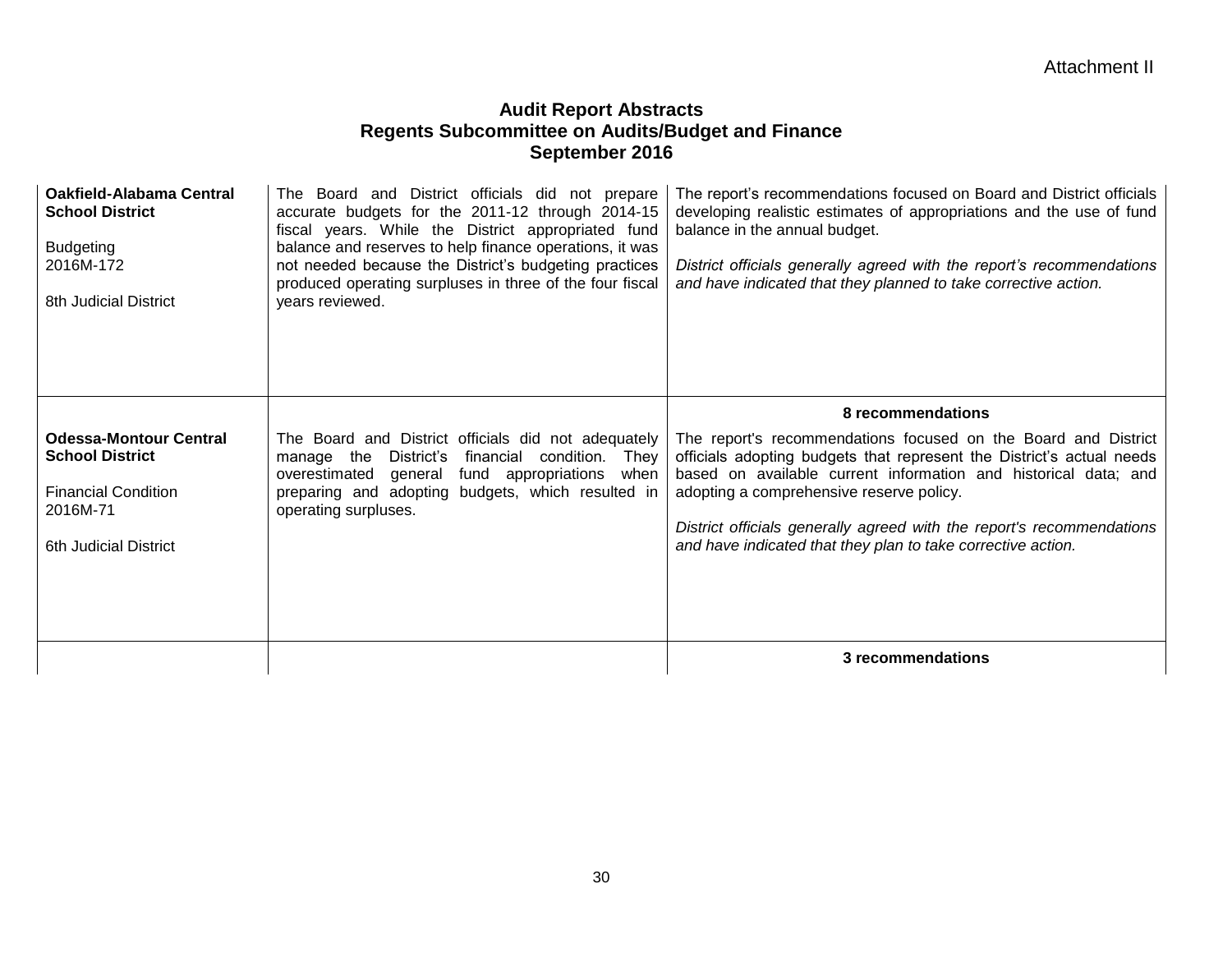| <b>Office of General Services</b><br>and the New York State<br><b>Education Department</b><br><b>Preferred Source Contracting</b><br>2014-S-77   | The audit found that the Office of General Service<br>(OGS)<br>is<br>appropriately<br>fulfilling<br>its<br>current<br>responsibilities under the Preferred Source Program.<br>The audit also found that some organizations are<br>providing services under the auspices of the Program<br>that have been specifically excluded by the<br>Procurement Council. In addition, the audit found that<br>the State Education Department (SED) has assigned<br>New York State Industries for the Disabled (NYSID)<br>authority to oversee individual contract compliance,<br>and has done little to oversee or monitor the activities<br>of NYSID itself. SED officials stated they do not have<br>the resources available for this purpose. As a result,<br>NYSID has been functioning with limited monitoring<br>and oversight for years. | The report's recommendations focused on OGS officials providing<br>clear definition of preferred source offerings for purchasing agencies<br>to ascertain approval; the Department implementing stronger internal<br>controls for monitoring and oversight of NYSID officials; and the<br>Department requiring NYSID to limit detailed information provided to<br>members/partners in advance of quality reviews.<br>OGS and Department officials agreed with the report's<br>recommendations and will work to take corrective action. |
|--------------------------------------------------------------------------------------------------------------------------------------------------|--------------------------------------------------------------------------------------------------------------------------------------------------------------------------------------------------------------------------------------------------------------------------------------------------------------------------------------------------------------------------------------------------------------------------------------------------------------------------------------------------------------------------------------------------------------------------------------------------------------------------------------------------------------------------------------------------------------------------------------------------------------------------------------------------------------------------------------|----------------------------------------------------------------------------------------------------------------------------------------------------------------------------------------------------------------------------------------------------------------------------------------------------------------------------------------------------------------------------------------------------------------------------------------------------------------------------------------------------------------------------------------|
|                                                                                                                                                  |                                                                                                                                                                                                                                                                                                                                                                                                                                                                                                                                                                                                                                                                                                                                                                                                                                      | 11 recommendations                                                                                                                                                                                                                                                                                                                                                                                                                                                                                                                     |
| <b>Oneida City School District</b><br>Controlling Access to the<br><b>Student Information System</b><br>2016M-53<br>5th & 6th Judicial Districts | The audit found questionable activity and unnecessary<br>permissions granted for changing student grades,<br>modifying Student Information<br>Systems<br>(SIS)<br>permissions, assuming accounts or identities and<br>viewing Personal, Private Student Information (PPSI).<br>The audit also found District officials failed to review<br>SIS audit logs on a regular basis, properly manage<br>accounts and permissions and establish effective<br>policies and procedures.                                                                                                                                                                                                                                                                                                                                                        | The report's recommendations focused on the Board requiring<br>documentation be retained to show authorized grade changes which<br>include justification; and establishing policies and procedures for<br>managing and monitoring access.<br>District officials generally agreed with the recommendations and have<br>indicated that they will take corrective action.                                                                                                                                                                 |
|                                                                                                                                                  |                                                                                                                                                                                                                                                                                                                                                                                                                                                                                                                                                                                                                                                                                                                                                                                                                                      | 3 recommendations                                                                                                                                                                                                                                                                                                                                                                                                                                                                                                                      |
| <b>Oxford Academy and</b><br><b>Central School District</b>                                                                                      | The Board and District officials did not ensure that the<br>unrestricted fund balance and the capital reserve fund<br>balance were reasonable.                                                                                                                                                                                                                                                                                                                                                                                                                                                                                                                                                                                                                                                                                       | The report's recommendations focused on the Board ensuring that<br>the District's unrestricted fund balance is in compliance with statutory<br>limits and beneficial to taxpayers.                                                                                                                                                                                                                                                                                                                                                     |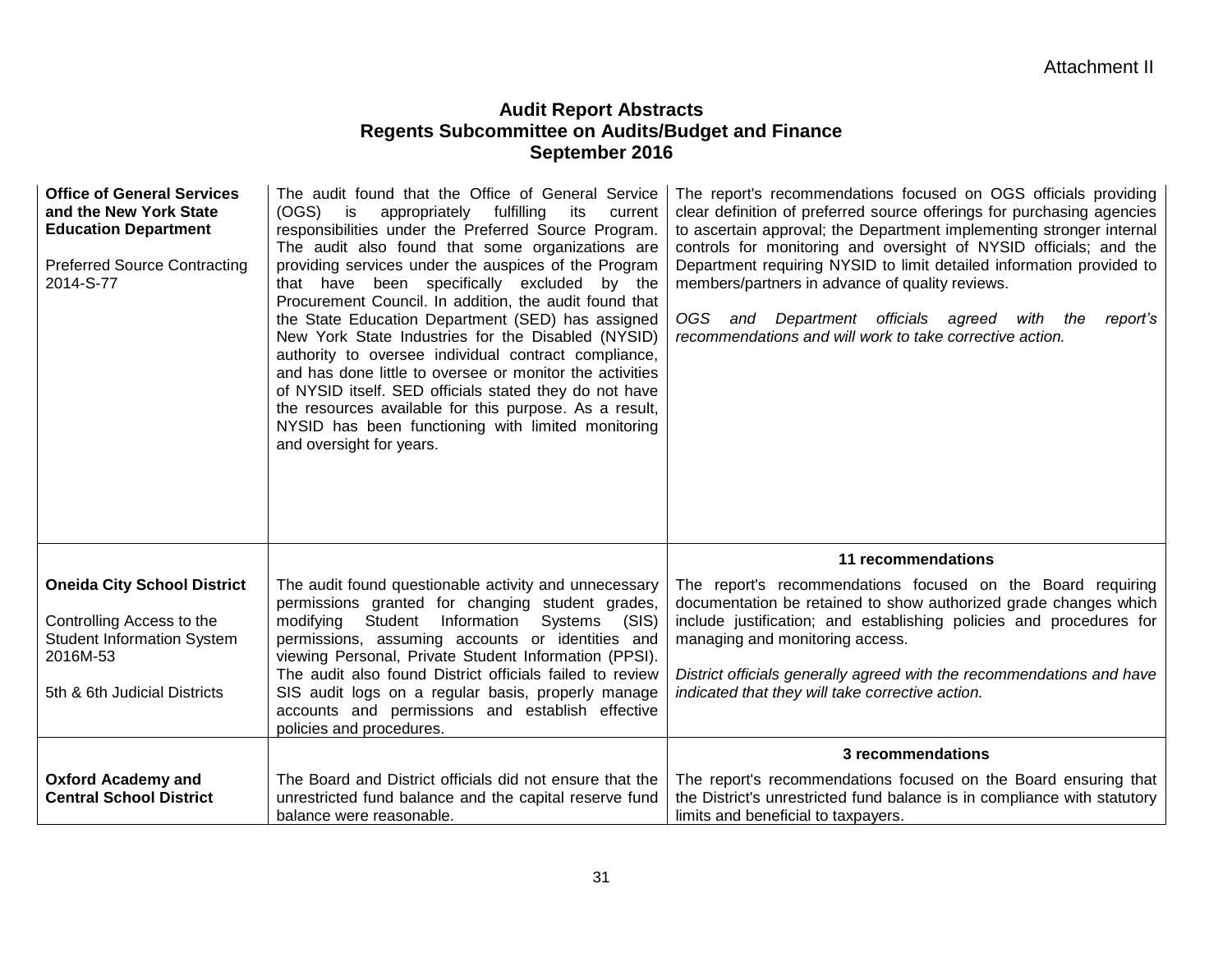| <b>Financial Management</b><br>2016M-6<br>6th Judicial District                  |                                                                                                                                                                                                                          | District officials generally agreed with the report recommendations<br>and have indicated that they planned to take corrective action.                                                                         |
|----------------------------------------------------------------------------------|--------------------------------------------------------------------------------------------------------------------------------------------------------------------------------------------------------------------------|----------------------------------------------------------------------------------------------------------------------------------------------------------------------------------------------------------------|
|                                                                                  |                                                                                                                                                                                                                          | 4 recommendations                                                                                                                                                                                              |
| <b>Pembroke Central School</b><br><b>District</b><br><b>Financial Management</b> | The Board and District officials have not properly<br>managed four reserves that appear to be overfunded<br>or contain funds that are improperly restricted by<br>approximately \$7.6 million, which is approximately 35 | The report's recommendations focused on the Board and District<br>officials developing realistic estimates of appropriations; developing<br>policies for when funded reserves will be used.                    |
| 2016M-31                                                                         | percent of 2015-16 budgeted appropriations.                                                                                                                                                                              | District officials generally agreed with the recommendations and have<br>indicated that they planned to take corrective action.                                                                                |
| 8th Judicial District                                                            |                                                                                                                                                                                                                          |                                                                                                                                                                                                                |
| <b>Potsdam Central School</b><br><b>District</b>                                 | District officials established adequate procedures to<br>ensure employees were paid their approved salaries or<br>wages.                                                                                                 | There were no recommendations.                                                                                                                                                                                 |
| Payroll<br>2016M-161                                                             |                                                                                                                                                                                                                          |                                                                                                                                                                                                                |
| <b>4th Judicial District</b>                                                     |                                                                                                                                                                                                                          |                                                                                                                                                                                                                |
|                                                                                  |                                                                                                                                                                                                                          | 1 recommendation                                                                                                                                                                                               |
| <b>Prattsburgh Central School</b><br><b>District</b><br><b>Tax Collection</b>    | The Board did not provide the Tax Collector with a<br>warrant prior to the start of the tax collection process.                                                                                                          | The report's recommendation focused primarily on the Board<br>preparing and presenting a warrant to the Tax Collector prior to the<br>start of collection process.                                             |
| 2016M-122                                                                        |                                                                                                                                                                                                                          | District officials agreed with the report's recommendation and have<br>indicated that they will take corrective action.                                                                                        |
| <b>7th Judicial District</b>                                                     |                                                                                                                                                                                                                          |                                                                                                                                                                                                                |
|                                                                                  |                                                                                                                                                                                                                          |                                                                                                                                                                                                                |
|                                                                                  |                                                                                                                                                                                                                          | 3 recommendations                                                                                                                                                                                              |
| Pulaski (Academy) and<br><b>Central School District</b>                          | The Board consistently overestimated appropriations in<br>the District's adopted budgets. The Board adopted<br>budgets which included appropriated fund balance and                                                      | The report's recommendations focused on the Board and District<br>officials developing policies for the reserve fund; developing realistic<br>estimates of appropriations; and ensuring that reserve funds are |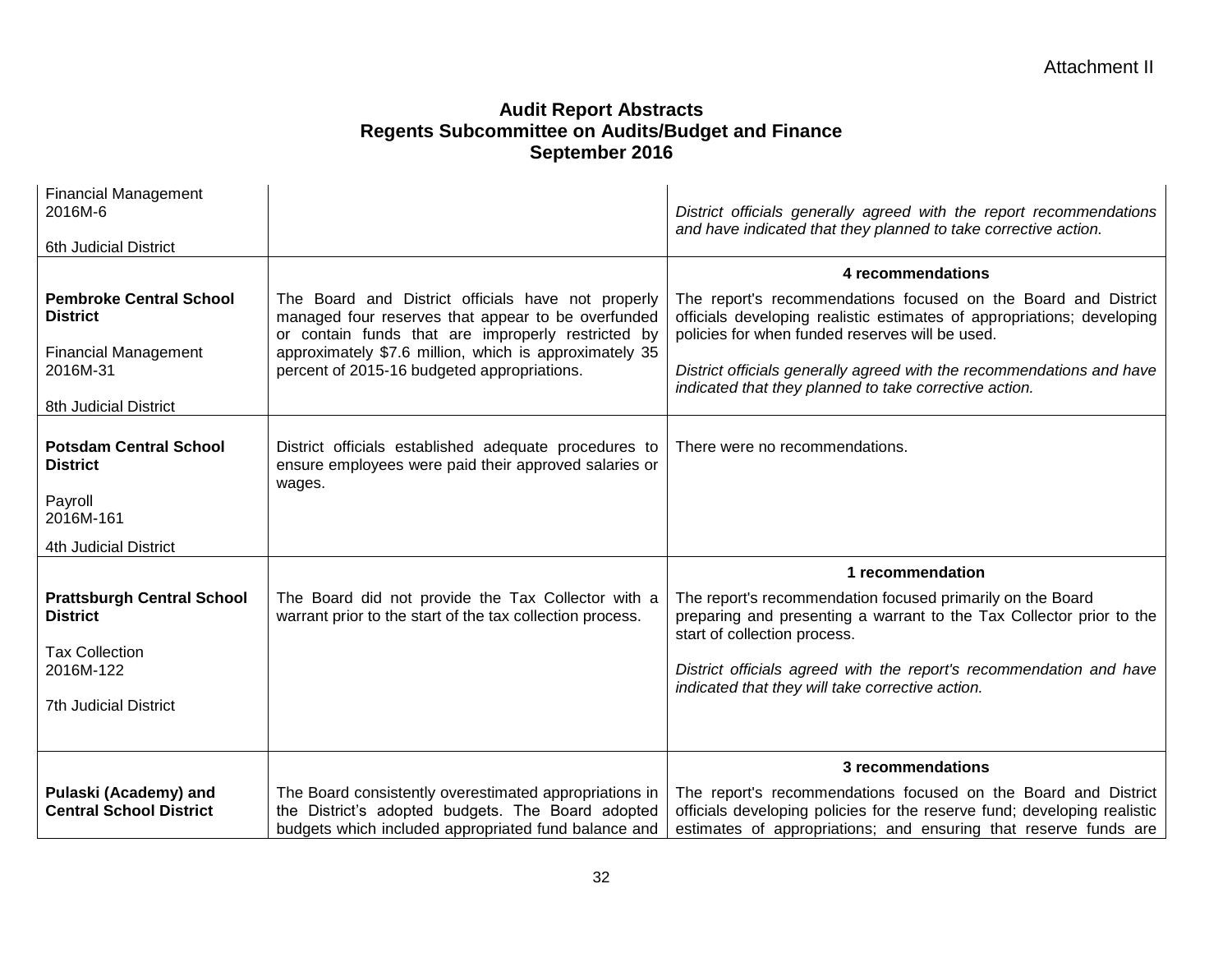|                                                                                                                            |                                                                                                                                                                                                                                                                                                                                         | 4 recommendations                                                                                                                                                                                                                                                                                                                                                                                                                                                                    |
|----------------------------------------------------------------------------------------------------------------------------|-----------------------------------------------------------------------------------------------------------------------------------------------------------------------------------------------------------------------------------------------------------------------------------------------------------------------------------------|--------------------------------------------------------------------------------------------------------------------------------------------------------------------------------------------------------------------------------------------------------------------------------------------------------------------------------------------------------------------------------------------------------------------------------------------------------------------------------------|
| Condition<br>2016M-139<br>10th Judicial District                                                                           | \$25,000, the fund realized a deficit of more than<br>\$26,000 in 2014-15, resulting in a 75 percent decrease<br>in fund balance.                                                                                                                                                                                                       | District officials generally agreed with the reports recommendations<br>and have indicated that they plan to take corrective action.                                                                                                                                                                                                                                                                                                                                                 |
| <b>Rockville Centre Union Free</b><br><b>School District</b><br>School Lunch Fund Financial                                | The Board and District officials could improve their<br>management of the school lunch fund's financial<br>condition. Although the school lunch fund had<br>surpluses in 2012-13 and 2013-14 totaling almost                                                                                                                            | 3 recommendations<br>The report's recommendations focused on the Board and District<br>officials completing a cost-per-meal analysis and exploring methods<br>for increasing revenues and decreasing expenditures to levels that<br>allow self-sustaining funds.                                                                                                                                                                                                                     |
|                                                                                                                            |                                                                                                                                                                                                                                                                                                                                         |                                                                                                                                                                                                                                                                                                                                                                                                                                                                                      |
| <b>Putnam Valley Central</b><br><b>School District</b><br><b>Financial Condition</b><br>2016M-135<br>9th Judicial District | The Board and District officials need to improve the<br>budget process to ensure reserves and fund balance<br>are maintained at reasonable levels in accordance with<br>statutory requirements. For four years of the five year<br>audit period (2010-11 through 2014-15), the Board<br>adopted budgets incurring an operating surplus. | The report's recommendations focused on the Board developing a<br>plan to use surplus fund balance in a manner to benefit taxpayers;<br>discontinuing the practice of adopting budgets with appropriation of<br>fund balance that is not used to fund operations; and including<br>transfers to the debt service fund in annual budgets.<br>District officials generally agreed with the report's recommendations<br>and have indicated that they planned to take corrective action. |
|                                                                                                                            |                                                                                                                                                                                                                                                                                                                                         | 4 recommendations                                                                                                                                                                                                                                                                                                                                                                                                                                                                    |
| 2016M-81<br>5th Judicial District                                                                                          | because the Board and District officials overestimated<br>appropriations by an average of 8.8 percent over the<br>last three fiscal years.                                                                                                                                                                                              | District officials generally agreed with the report's recommendations<br>and have indicated that they planned to take corrective action.                                                                                                                                                                                                                                                                                                                                             |
| <b>Financial Condition</b>                                                                                                 | reserves that were not needed as funding sources                                                                                                                                                                                                                                                                                        | maintained at reasonable levels.                                                                                                                                                                                                                                                                                                                                                                                                                                                     |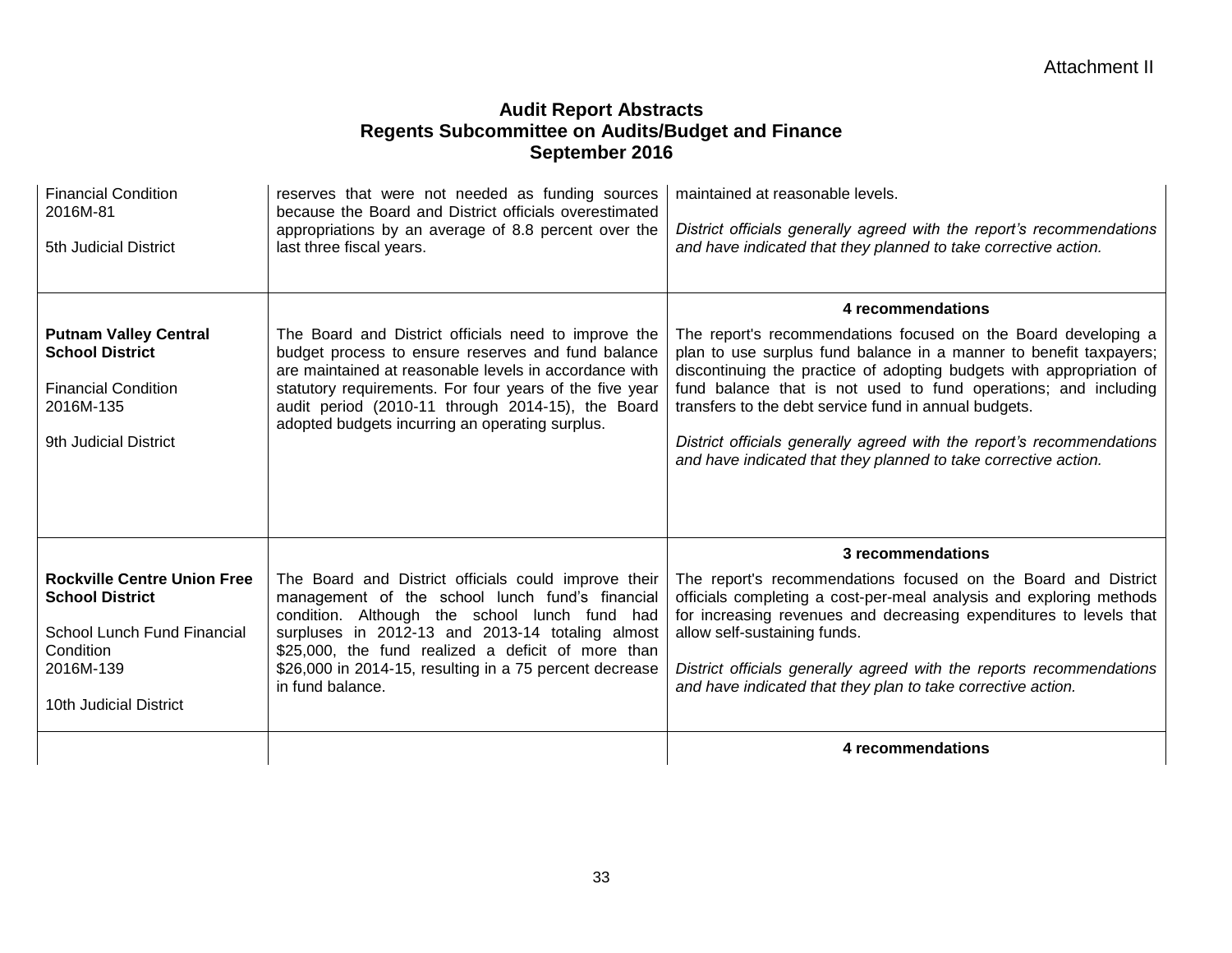| <b>Rush-Henrietta Central</b><br><b>School District</b><br>Financial Management and<br><b>Separation Payments</b><br>2016M-49<br><b>7th Judicial District</b> | The Board did not adopt realistic budgets based on<br>historical or known trends. The Board appropriated<br>fund balance and reserves averaging \$5 million each<br>year from fiscal year 2012-13 through 2014-15, which<br>should have resulted in operating deficits and reduced<br>fund balances, instead the budgets generated<br>operating surpluses. | The report's recommendations focused on the Board adopting<br>budgets that reflect realistic estimates for revenues, expenditures,<br>and fund balance based on historical trends; and approving all<br>transfers to reserves prior to being made.<br>District officials generally agreed with the report's recommendations<br>and have indicated they planned to take corrective action.                            |
|---------------------------------------------------------------------------------------------------------------------------------------------------------------|------------------------------------------------------------------------------------------------------------------------------------------------------------------------------------------------------------------------------------------------------------------------------------------------------------------------------------------------------------|----------------------------------------------------------------------------------------------------------------------------------------------------------------------------------------------------------------------------------------------------------------------------------------------------------------------------------------------------------------------------------------------------------------------|
|                                                                                                                                                               |                                                                                                                                                                                                                                                                                                                                                            | 3 recommendations                                                                                                                                                                                                                                                                                                                                                                                                    |
| <b>Rye City School District</b><br>Payroll and Leave Accruals<br>2016M-169<br>9th Judicial District                                                           | District staff did not ensure the payroll clerk's work was<br>reviewed or that supervisors verified employees had<br>enough accruals prior to approving leave requests.                                                                                                                                                                                    | The report's recommendations focused on District officials ensuring<br>that entries made by the payroll clerk are reviewed for accuracy; and<br>ensuring leave times earned and used are accurate.<br>District officials generally agreed with the report's recommendations<br>and have indicated that they plan to take corrective action.                                                                          |
|                                                                                                                                                               |                                                                                                                                                                                                                                                                                                                                                            | 3 recommendations                                                                                                                                                                                                                                                                                                                                                                                                    |
| <b>Sackets Harbor Central</b><br><b>School District</b><br><b>Financial Condition</b><br>2016M-89<br>5th Judicial District                                    | District officials overestimated appropriations in its<br>adopted budgets by 9 percent for the last three fiscal<br>years (2012-13 through 2014-15).                                                                                                                                                                                                       | The report's recommendations focused on the Board and District<br>officials ensuring that fund balance is in compliance with statutory<br>limits; and formulating a long-term, multiyear operational and capital<br>plan for the use of excess unassigned fund balance to benefit<br>taxpayers.<br>District officials agreed with the recommendations and indicated that<br>they plan to initiate corrective action. |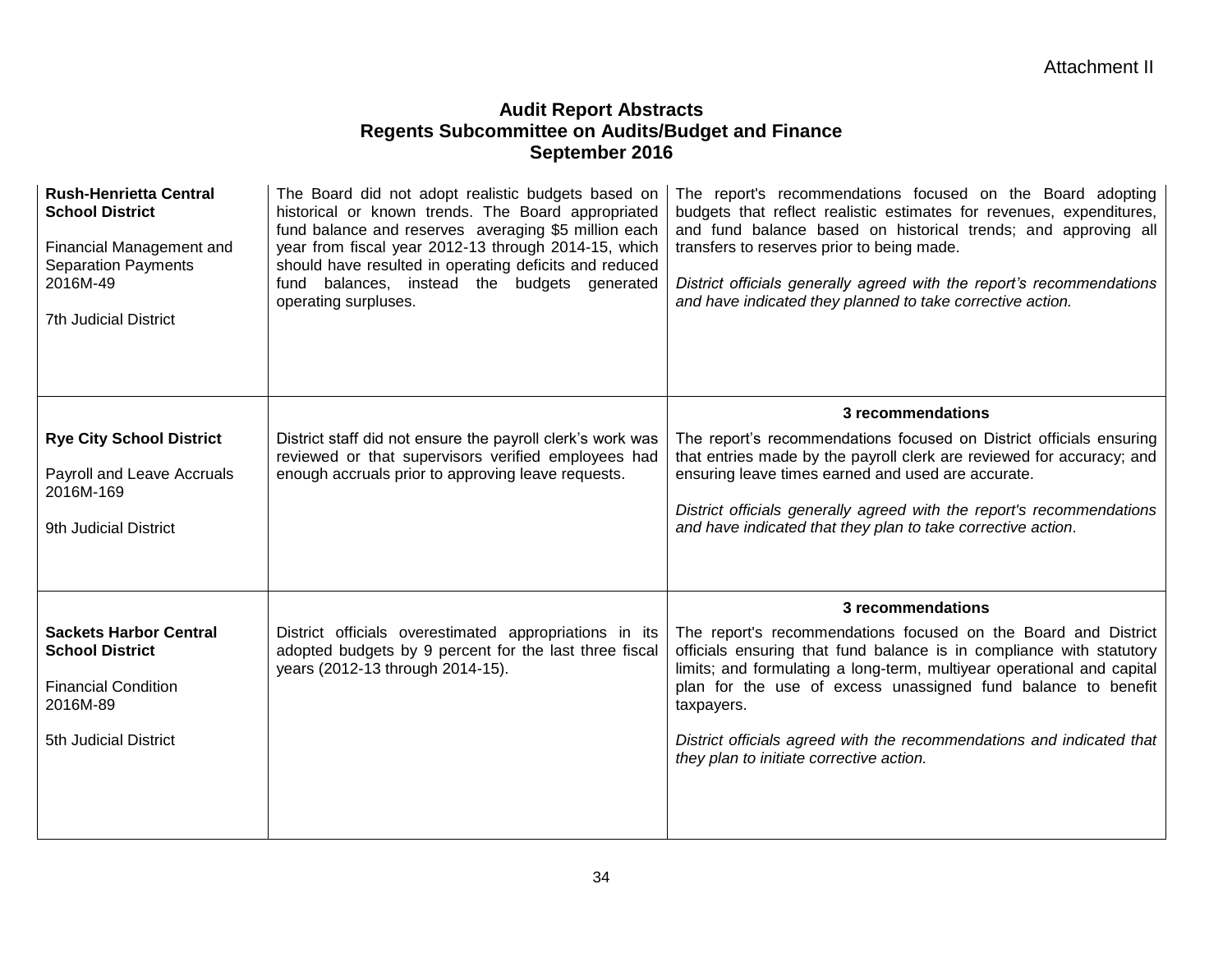|                                                                                           |                                                                                                                                                                                                                                  | 1 recommendation                                                                                                                                                                                                                                                                                |
|-------------------------------------------------------------------------------------------|----------------------------------------------------------------------------------------------------------------------------------------------------------------------------------------------------------------------------------|-------------------------------------------------------------------------------------------------------------------------------------------------------------------------------------------------------------------------------------------------------------------------------------------------|
| <b>Saint Regis Falls Central</b><br><b>School District</b>                                | The District did not comply with Real Property Tax Law<br>(RPTL) and retained unrestricted fund balance for the<br>2012-13 through 2014-15 fiscal years exceeding the                                                            | The report's recommendation focused primarily on ensuring that the<br>amount of the District's unrestricted fund balance is in compliance<br>with RPTL statutory limits.                                                                                                                        |
| <b>Fund Balance</b><br>2016M-141                                                          | statutory limit by \$1.9 million.                                                                                                                                                                                                | District officials generally agreed with our recommendation and have<br>indicated they planned to take corrective action plan.                                                                                                                                                                  |
| 4th Judicial District                                                                     |                                                                                                                                                                                                                                  |                                                                                                                                                                                                                                                                                                 |
|                                                                                           |                                                                                                                                                                                                                                  | 1 recommendation                                                                                                                                                                                                                                                                                |
| <b>Saratoga Springs City</b><br><b>School District</b><br><b>Fund Balance</b><br>2016M-99 | The District's reported unrestricted fund balance for the<br>past three years was understated due to the District<br>incorrectly restricted funds for the future payments of<br>other post-employment benefits (OPEB).           | The report's recommendation focused primarily on District officials<br>discontinuing the practice of restricting a portion of its fund balance<br>for its future OPEB liability to ensure the amount of the unrestricted<br>fund balance is in compliance with the Real Property Tax Law limit. |
| 4th Judicial District                                                                     |                                                                                                                                                                                                                                  | District officials generally agreed with the report's recommendation<br>and have indicated that they planned to take corrective action.                                                                                                                                                         |
|                                                                                           |                                                                                                                                                                                                                                  | 2 recommendations                                                                                                                                                                                                                                                                               |
| <b>Sauquoit Valley Central</b><br><b>School District</b><br><b>Financial Condition</b>    | District officials have not developed a long-term<br>financial plan to maintain financial stability. The District<br>has experienced operating deficits totaling \$686,600<br>from the 2012-13 through the 2014-15 fiscal years. | The report's recommendations focused on District officials developing<br>a long-term financial plan to decrease expenditures and increase<br>revenues.                                                                                                                                          |
| 2016M-88                                                                                  |                                                                                                                                                                                                                                  | District officials generally agreed with the recommendations and<br>indicated they plan to initiate corrective action.                                                                                                                                                                          |
| 5th Judicial District                                                                     |                                                                                                                                                                                                                                  |                                                                                                                                                                                                                                                                                                 |
|                                                                                           |                                                                                                                                                                                                                                  | 2 recommendations                                                                                                                                                                                                                                                                               |
| <b>Schuylerville Central School</b><br><b>District</b><br><b>Fund Balance</b>             | District officials have not effectively managed the fund<br>balance of the general fund. As a result, the fund<br>balance exceeded the statutory limit for the fiscal years<br>ending June 30, 2014 and 2015.                    | The report's recommendations focused on the District ensuring that<br>the unrestricted fund balance is in compliance with the statutory limits<br>and reducing the amount of unrestricted fund balance in a manner<br>that benefits taxpayers.                                                  |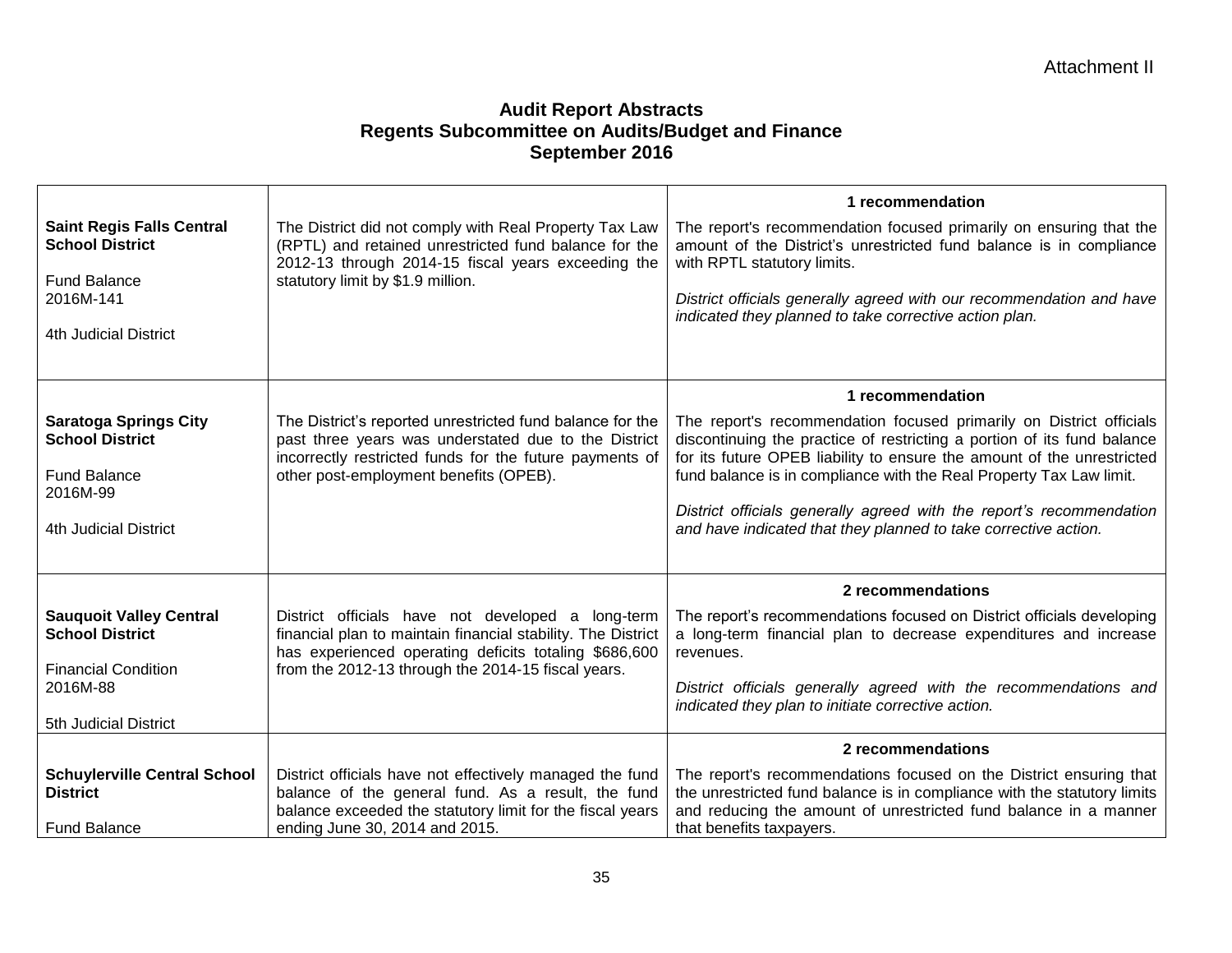| 2016M-113                                                                                                                             |                                                                                                                                                                                                                                                                                                                              |                                                                                                                                                                                                                                                                                                                                            |
|---------------------------------------------------------------------------------------------------------------------------------------|------------------------------------------------------------------------------------------------------------------------------------------------------------------------------------------------------------------------------------------------------------------------------------------------------------------------------|--------------------------------------------------------------------------------------------------------------------------------------------------------------------------------------------------------------------------------------------------------------------------------------------------------------------------------------------|
| 4th Judicial District                                                                                                                 |                                                                                                                                                                                                                                                                                                                              | District officials generally agreed with the report's recommendations<br>and have indicated that they planned to take corrective action.                                                                                                                                                                                                   |
|                                                                                                                                       |                                                                                                                                                                                                                                                                                                                              | 2 recommendations                                                                                                                                                                                                                                                                                                                          |
| <b>Sharon Springs Central</b><br><b>School District</b><br><b>Financial Condition</b><br>2016M-39<br>3rd, 4th & 6th Judicial District | The Board appropriated more fund balance than<br>needed, in adopting budgets for the three year period<br>(2012- 13 through 2014-15) resulting in operating<br>surpluses.                                                                                                                                                    | The report's recommendations focused on the Board and District<br>officials adopting accurate budget estimates; and developing a plan to<br>use the surplus fund balance to benefit taxpayers.<br>District officials generally agreed with the report's recommendations<br>and have indicated that they planned to take corrective action. |
| <b>Shenendehowa Central</b><br><b>School District</b><br><b>Claims Processing</b><br>2016M-137<br>4th Judicial District               | officials<br>have<br>established<br>appropriate<br><b>District</b><br>procedures over the claims processing function to<br>ensure that claims were properly itemized and<br>supported, the goods or services had been received<br>and were for proper purposes and the claims were<br>audited and approved prior to payment. | There were no recommendations.                                                                                                                                                                                                                                                                                                             |
|                                                                                                                                       |                                                                                                                                                                                                                                                                                                                              | 7 recommendations                                                                                                                                                                                                                                                                                                                          |
| <b>Somers Central School</b><br><b>District</b><br><b>Fixed Assets</b><br>2016M-74                                                    | Although the District has procedures specific to the<br>maintenance of IT inventory, the Board has not<br>adopted an asset policy establishing capitalization or<br>tagging thresholds, controls over assets or how to<br>maintain records for these assets.                                                                 | The report's recommendations focused on the Board and District<br>officials adopting policies and procedures for capitalization and<br>tagging thresholds, controls over assets, how to maintain records for<br>assets, as well as the timely, complete, and accurate tracking of<br>inventory.                                            |
| 9th Judicial District                                                                                                                 |                                                                                                                                                                                                                                                                                                                              | District officials generally agreed with the recommendations and have<br>indicated that they planned to take corrective action.                                                                                                                                                                                                            |
|                                                                                                                                       |                                                                                                                                                                                                                                                                                                                              | 6 recommendations                                                                                                                                                                                                                                                                                                                          |
| <b>South Huntington Union</b><br><b>Free School District</b>                                                                          | The Board and District officials did not ensure that<br>budget estimates and reserves were reasonable. They                                                                                                                                                                                                                  | The report's recommendations focused on the Board and District<br>officials adopting budgets that represent the actual needs; and                                                                                                                                                                                                          |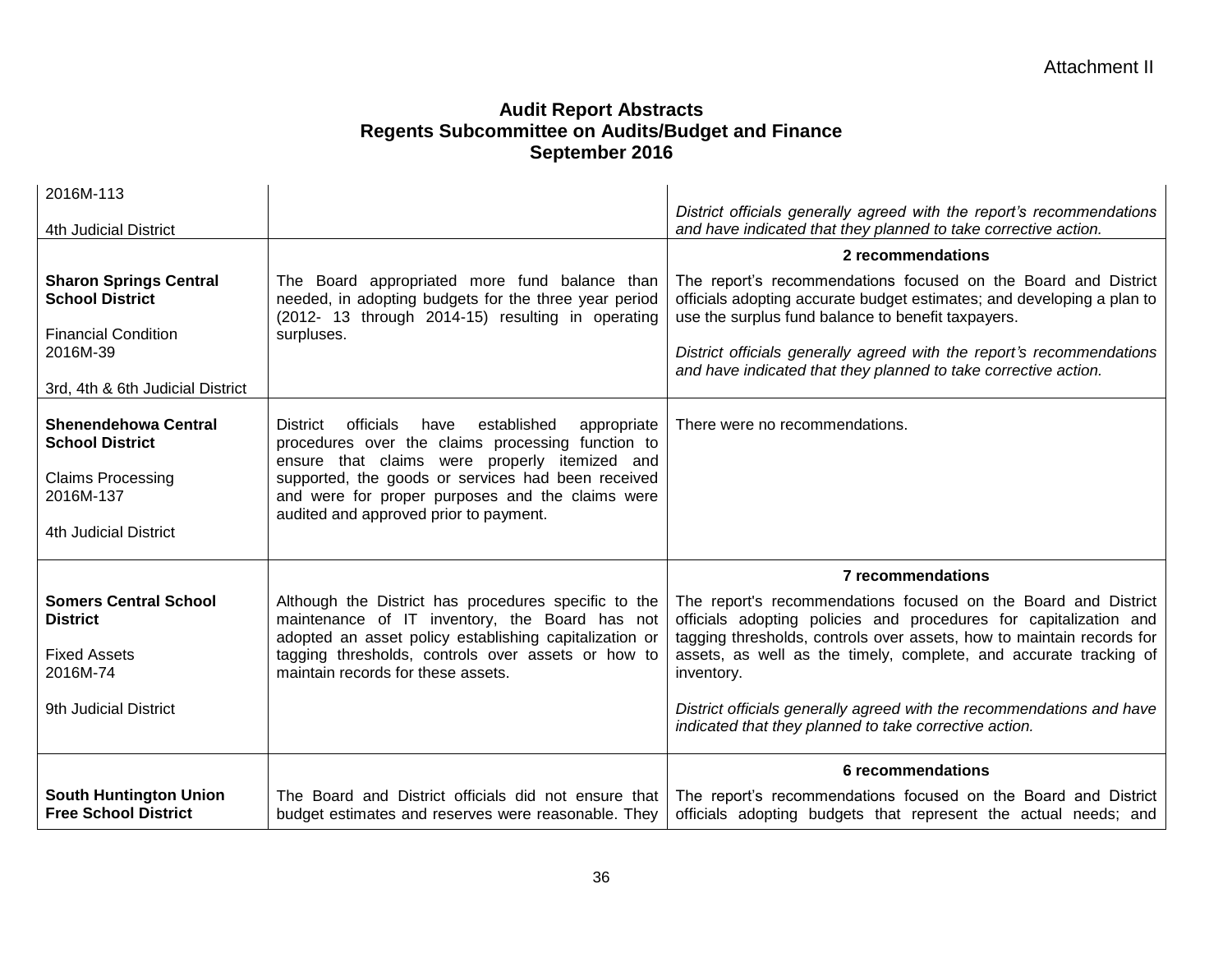| <b>Financial Condition</b><br>2016M-132<br>10th Judicial District                                        | overestimated general fund appropriations when<br>preparing and adopting budgets, which resulted in<br>operating surpluses from the 2011-12 through 2014-15<br>fiscal years. | reducing the amount of unrestricted fund balance and use the excess<br>funds in a manner that benefits District residents.<br>District officials generally agreed with the report's recommendations<br>and have indicated that they plan to take corrective action.                                                                  |
|----------------------------------------------------------------------------------------------------------|------------------------------------------------------------------------------------------------------------------------------------------------------------------------------|--------------------------------------------------------------------------------------------------------------------------------------------------------------------------------------------------------------------------------------------------------------------------------------------------------------------------------------|
|                                                                                                          |                                                                                                                                                                              | 3 recommendations                                                                                                                                                                                                                                                                                                                    |
| <b>South Kortright Central</b><br><b>School District</b>                                                 | District officials did not appropriately segregate duties<br>or implement compensating controls related to the                                                               | The report's recommendations focused on segregating duties and<br>implementing compensating controls.                                                                                                                                                                                                                                |
| Retiree Health Insurance<br>Contributions                                                                | duties of the business manager.                                                                                                                                              | District officials generally agreed with the report's recommendations<br>and have indicated that they planned to take corrective action.                                                                                                                                                                                             |
| 6th Judicial District                                                                                    |                                                                                                                                                                              |                                                                                                                                                                                                                                                                                                                                      |
|                                                                                                          |                                                                                                                                                                              | 3 recommendations                                                                                                                                                                                                                                                                                                                    |
| <b>South Lewis Central School</b><br><b>District</b><br><b>Financial Condition</b><br>2016M-83           | The District's unassigned fund balance exceeded the 4<br>percent legal limit for the years (2012-13 through 2014-<br>15), resulting in operating surpluses.                  | The report's recommendations focused on the Board ensuring<br>the unassigned fund balance is in compliance with statutory limits;<br>and using State aid as the best estimate when determining revenue<br>to raise through local real property tax levies.<br>District officials generally agreed with the report's recommendations. |
| 5th Judicial District                                                                                    |                                                                                                                                                                              |                                                                                                                                                                                                                                                                                                                                      |
| <b>South Mountain-Hickory</b><br><b>Common School District</b><br><b>Cash Disbursements</b><br>2016M-109 | The Trustee and Treasurer ensured that disbursements<br>were for proper District purposes and were adequately<br>supported.                                                  | There were no recommendations.                                                                                                                                                                                                                                                                                                       |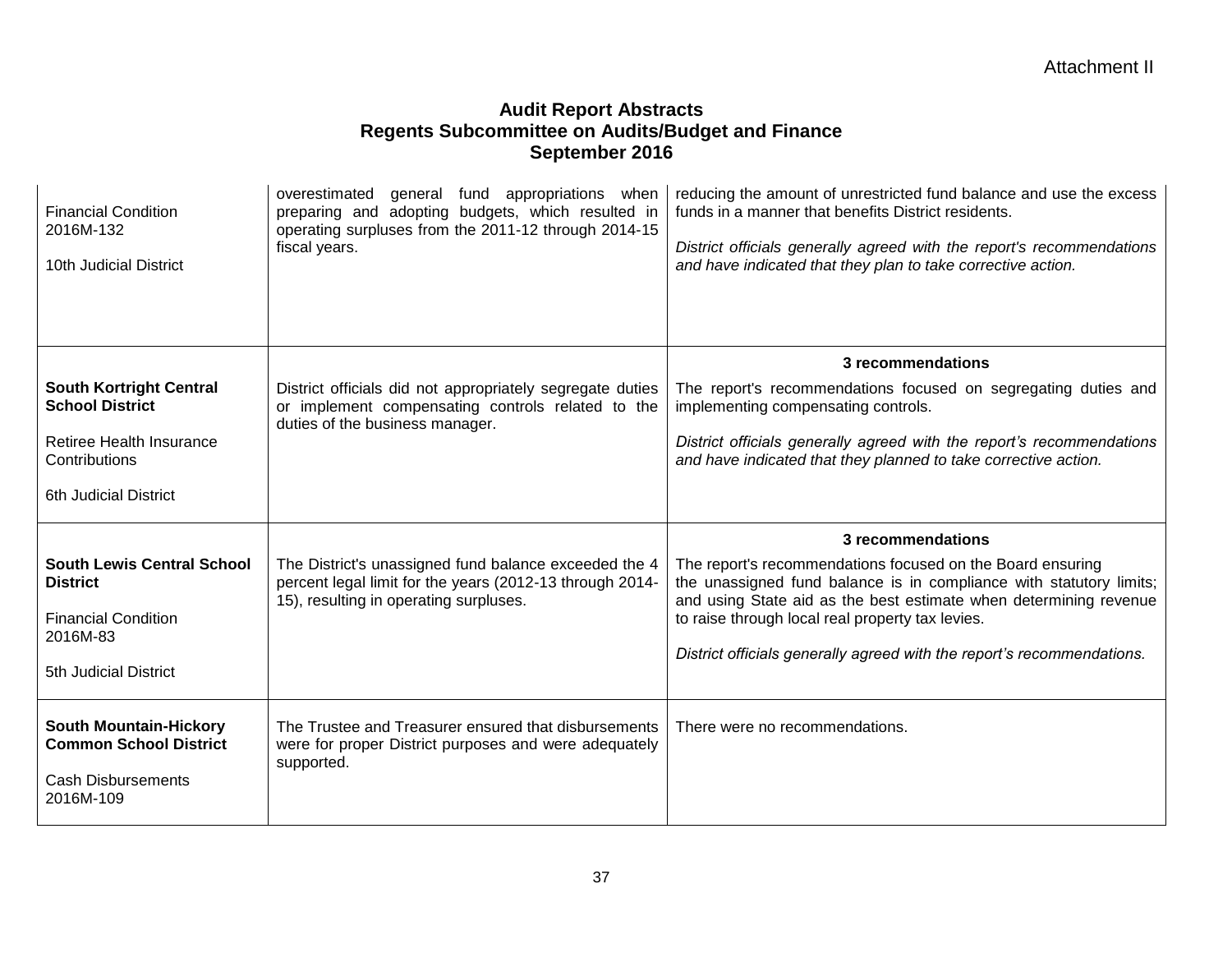| <b>6th Judicial District</b>                                                                                                     |                                                                                                                                                                                                                                                                          |                                                                                                                                                                                                                                                                                                                                                                                                                                                |
|----------------------------------------------------------------------------------------------------------------------------------|--------------------------------------------------------------------------------------------------------------------------------------------------------------------------------------------------------------------------------------------------------------------------|------------------------------------------------------------------------------------------------------------------------------------------------------------------------------------------------------------------------------------------------------------------------------------------------------------------------------------------------------------------------------------------------------------------------------------------------|
| <b>South Orangetown Central</b><br><b>School District</b><br><b>Claims Processing</b><br>2016M-104<br>9th Judicial District      | District officials have established effective procedures<br>to ensure that claims are adequately documented and<br>supported, are for legitimate District purposes and are<br>approved prior to payments.                                                                | There were no recommendations.                                                                                                                                                                                                                                                                                                                                                                                                                 |
|                                                                                                                                  |                                                                                                                                                                                                                                                                          | 4 recommendations                                                                                                                                                                                                                                                                                                                                                                                                                              |
| <b>Stamford Central School</b><br><b>District</b><br><b>Fund Balances</b><br>2016M-106<br>3rd & 6th Judicial District            | The District over appropriated funds resulting in<br>surpluses over a five-year period (2011-12 through<br>$2015 - 16$ ).                                                                                                                                                | The report's recommendations focused on developing a plan to<br>reduce the amount of unrestricted fund balance in a manner that<br>benefits District residents; and discontinuing the practice of adopting<br>budgets with the appropriation of unexpended surplus funds that will<br>not be used.<br>District officials generally agreed with the report's recommendations<br>and have indicated that they planned to take corrective action. |
|                                                                                                                                  |                                                                                                                                                                                                                                                                          | 1 recommendation                                                                                                                                                                                                                                                                                                                                                                                                                               |
| <b>State Education Department</b><br>Compliance With the Safe<br>Schools Against Violence in<br><b>Education Act</b><br>2016-F-2 | During the follow-up, the audit determined the<br>Department made significant progress in addressing<br>the problems identified in the initial audit. Of the initial<br>report's five audit recommendations, four were<br>implemented and one was partially implemented. | The report's recommendation focused primarily on compliance with<br>the provisions of the SAVE Act; and corresponding regulations.                                                                                                                                                                                                                                                                                                             |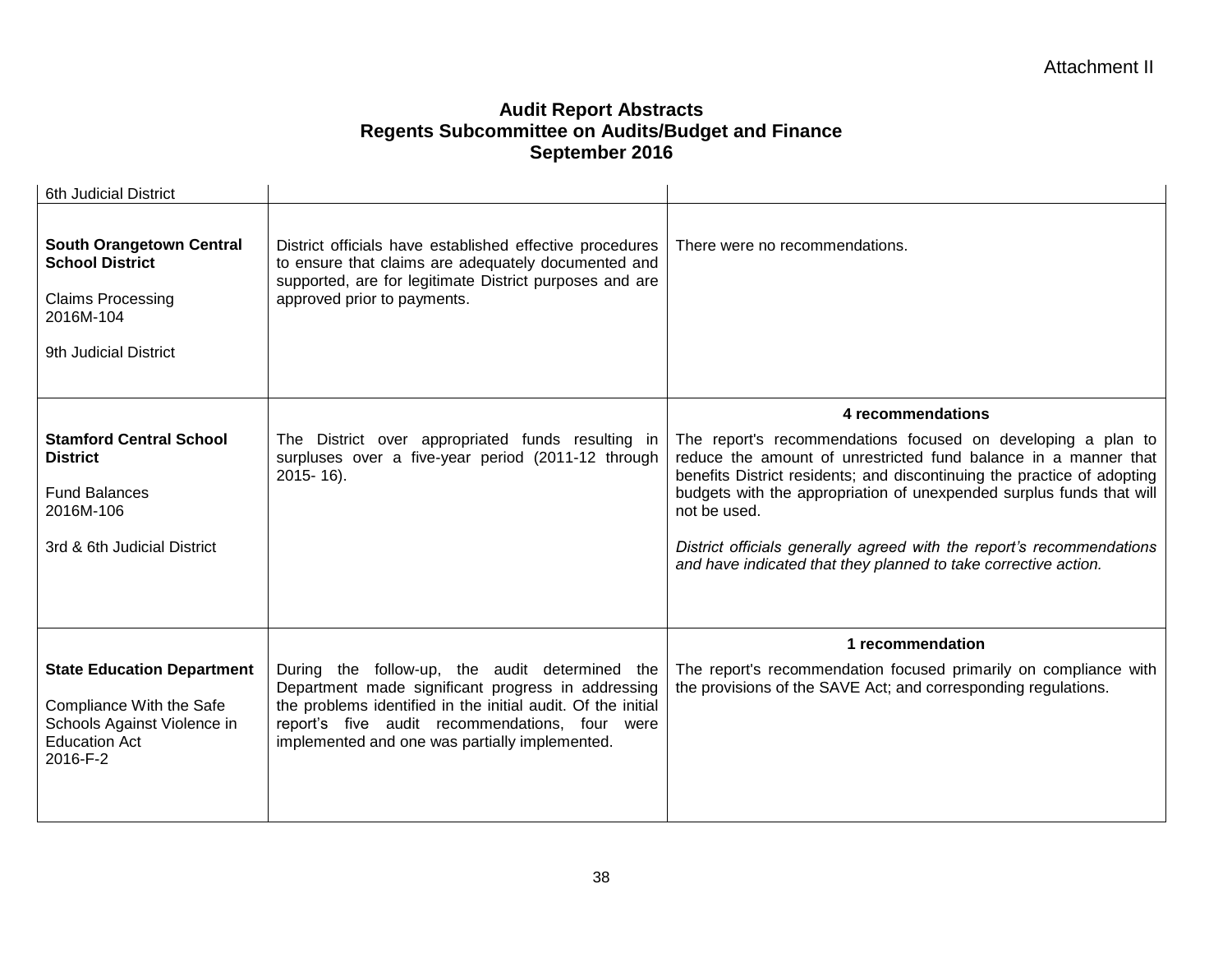|                                                                                                                                                      | \$70,999 adjustments (1.6% of \$4.3 million reported<br>in reimbursable costs on the CFR for the years<br>audited)                                                                                                                                                                                                                                                                               | 4 recommendations                                                                                                                                                                                                                                                                                                                                                                                                                                                                                                                                                                                                               |
|------------------------------------------------------------------------------------------------------------------------------------------------------|--------------------------------------------------------------------------------------------------------------------------------------------------------------------------------------------------------------------------------------------------------------------------------------------------------------------------------------------------------------------------------------------------|---------------------------------------------------------------------------------------------------------------------------------------------------------------------------------------------------------------------------------------------------------------------------------------------------------------------------------------------------------------------------------------------------------------------------------------------------------------------------------------------------------------------------------------------------------------------------------------------------------------------------------|
| The Alcott School and State<br><b>Education Department</b><br>Compliance With the<br>Reimburseable Cost Manual<br>2015-S-97<br>9th Judicial District | The audit identified \$55,969 in ineligible costs that<br>Alcott reported on its CFR. In addition the audit<br>identified \$15,030 in potentially unreimbursable salary<br>expenses for a marketing position that SED disallowed<br>during its desk review of Alcott's CFR costs.                                                                                                                | It is recommended that the Department review the disallowances<br>resulting from the audit, make the appropriate adjustments to costs<br>reported n the CFR's and to The Alcott School tuition reimbursement<br>rates, and recover the overpayments as appropriate, along with<br>working with The Alcott School officials to help ensure that only<br>eligible costs are included on their CFRs.<br>The Department agreed with the recommendations and will review<br>and make adjustments as noted in the report and recover any<br>overpayment as appropriate, along with providing technical<br>assistance to the provider. |
|                                                                                                                                                      | \$13,872 adjustments (15% of the sampled \$91,645)                                                                                                                                                                                                                                                                                                                                               | 3 recommendations                                                                                                                                                                                                                                                                                                                                                                                                                                                                                                                                                                                                               |
| The College of Westchester<br>Audit of the State Financial Aid<br>Program<br>2015-T-5<br>9th Judicial District                                       | College officials used proper procedures to certify<br>students for state financial aid. However, audit testing<br>identified nine awards, totaling \$13,872, which school<br>officials certified in error. Of the total amount, \$2,532 of<br>this amount was returned to the Higher Education<br>Services Corporation (HESC) by Westchester officials<br>prior to the completion of the audit. | The report's recommendations focused on College officials recovering<br>the \$11,340, plus applicable interest, from the school for its incorrect<br>State financial aid certifications that were not previously paid back to<br>HESC.<br>College officials generally agreed with the report's recommendations<br>and have indicated that they planned to take corrective action.                                                                                                                                                                                                                                               |
|                                                                                                                                                      |                                                                                                                                                                                                                                                                                                                                                                                                  | 2 recommendations                                                                                                                                                                                                                                                                                                                                                                                                                                                                                                                                                                                                               |
| <b>Town of Webb Union Free</b><br><b>School District</b>                                                                                             | District officials over estimated expenditures during the<br>past three fiscal years (2012-13 through 2014-15) and                                                                                                                                                                                                                                                                               | The report's recommendations focused on the Board and District<br>officials developing a plan to reduce the amount of unrestricted fund                                                                                                                                                                                                                                                                                                                                                                                                                                                                                         |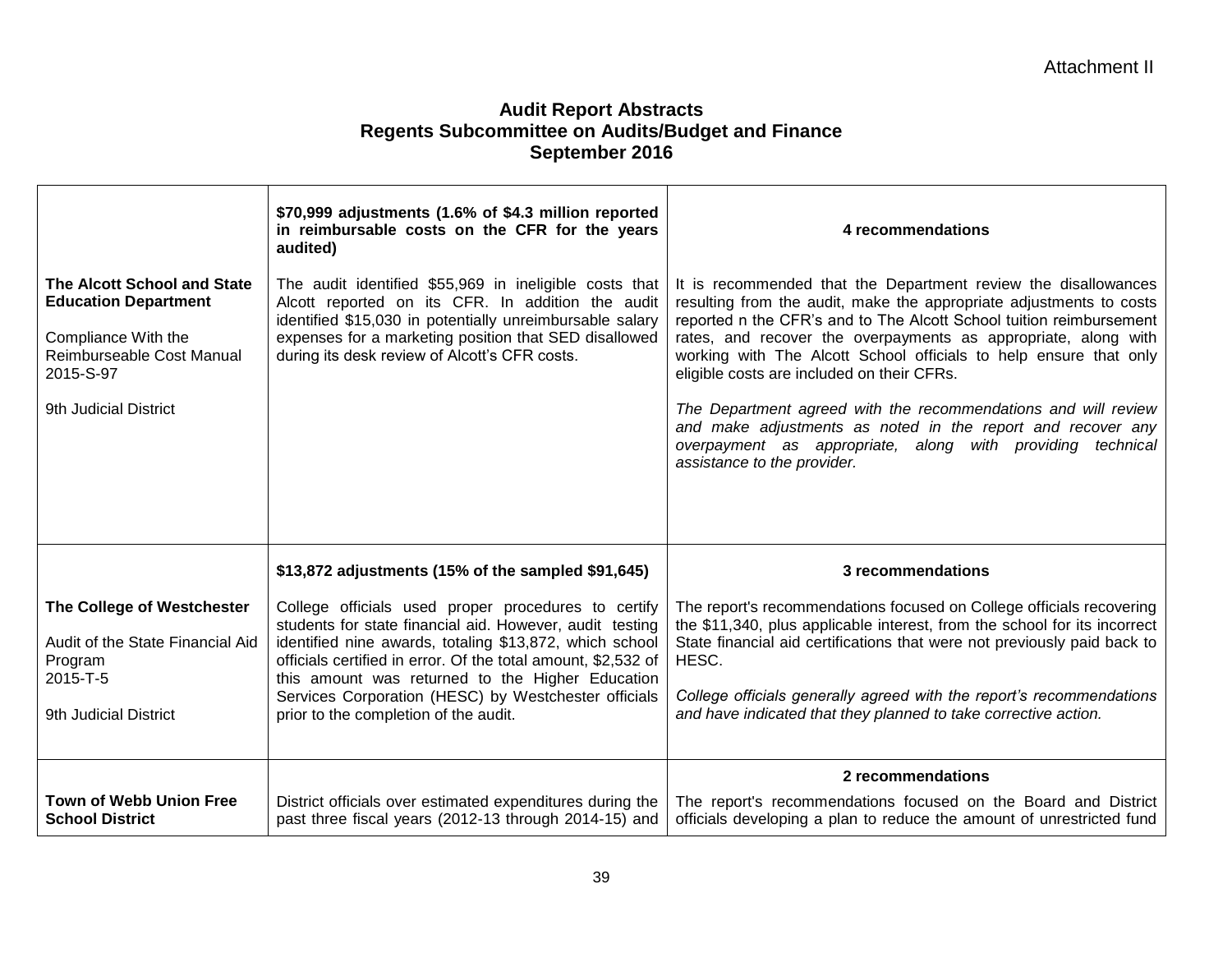| <b>Fund Balance</b><br>2016M-140<br>5th Judicial District                                                                                       | the unrestricted fund balance exceeded statutory limit.                                                                                                                                                                                                                                                | balance in a manner that benefits District taxpayers.<br>District officials generally agreed with the report's recommendations<br>and have indicated that they plan to take corrective action.                                                                                                                                                                                                   |
|-------------------------------------------------------------------------------------------------------------------------------------------------|--------------------------------------------------------------------------------------------------------------------------------------------------------------------------------------------------------------------------------------------------------------------------------------------------------|--------------------------------------------------------------------------------------------------------------------------------------------------------------------------------------------------------------------------------------------------------------------------------------------------------------------------------------------------------------------------------------------------|
| <b>Ulster BOCES</b><br><b>Internal Controls Over</b><br>Purchasing<br>2016M-158<br>3rd Judicial District                                        | BOCES policy and procurement guidelines do not<br>require the use of competition, such as request for<br>proposals (RFP), in procuring professional services.                                                                                                                                          | 1 recommendation<br>The report's recommendation focused on the Board revising its policy<br>to require the use of an RFP process or other appropriate method of<br>soliciting competition in the procurement of all professional services.<br>BOCES officials generally agreed with the recommendation and have<br>indicated that they will take corrective action.                              |
| <b>Union Springs Central</b><br><b>School District</b><br>Retiree Health Insurance<br>Contributions<br>2016M-75<br><b>7th Judicial District</b> | District officials ensured that retiree health insurance<br>contributions were properly billed, collected and<br>deposited. However, although officials have a process<br>in place to identify deceased retirees, they could<br>increase controls to ensure they are identified in a<br>timely manner. | 1 recommendation<br>The report's recommendation focused primarily on District officials<br>enhancing procedures to monitor the status of all retirees and their<br>spouses/dependents for eligibility.<br>District officials generally agreed with the report's recommendation<br>and have indicated that they planned to take corrective action.                                                |
| <b>Uniondale Union Free</b><br><b>School District</b><br>Procurement<br>2016M-195<br>10th Judicial District                                     | District officials did not attach sufficient supporting<br>documentation to claims for purchases not subject to<br>competitive bidding. In addition, purchases were made<br>before the purchasing agent issued an approved<br>purchase order.                                                          | 2 recommendations<br>The report's recommendations focused on District officials ensuring<br>sufficient documentation is attached to claims; and ensuring<br>purchases are not made until the purchasing agent has issued an<br>approved purchase order.<br>District officials generally agreed with the report's recommendations<br>and have indicated that they plan to take corrective action. |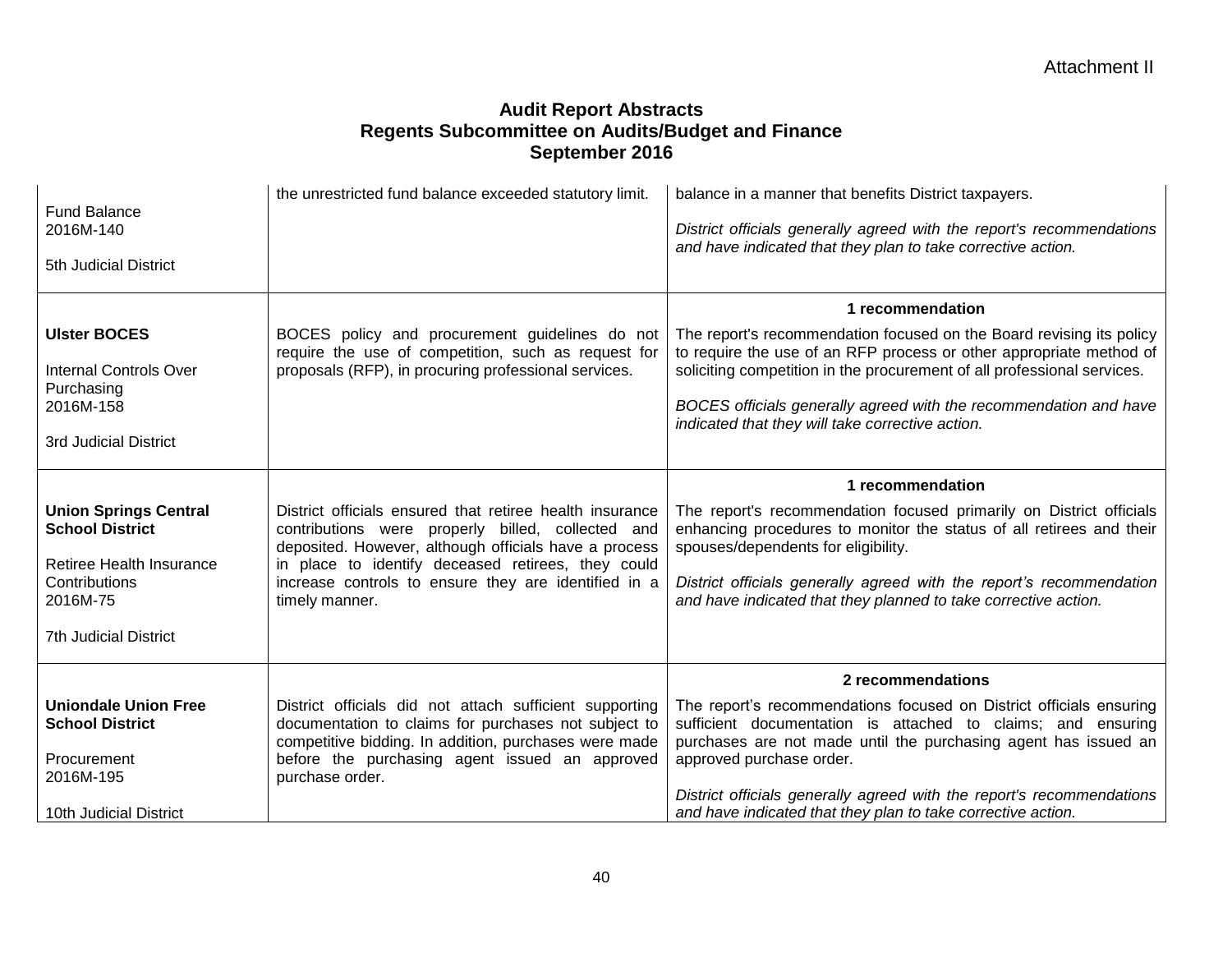|                                                                                                     |                                                                                                                                                                                                                         | 3 recommendations                                                                                                                                                                                                                                                                                                                |
|-----------------------------------------------------------------------------------------------------|-------------------------------------------------------------------------------------------------------------------------------------------------------------------------------------------------------------------------|----------------------------------------------------------------------------------------------------------------------------------------------------------------------------------------------------------------------------------------------------------------------------------------------------------------------------------|
| <b>Union-Endicott Central</b><br><b>School District</b><br><b>Financial Management</b><br>2016M-100 | The Board appropriated more fund balance than<br>needed resulting in an estimated net budget variance<br>of \$20.6 million from 2011-12 through 2015-16.                                                                | The report's recommendations focused on the Board and District<br>officials discontinuing the practice of adopting budgets with<br>appropriations that will not be used; and reducing the amount of<br>unrestricted fund balance, as appropriate, and using the excess funds<br>in a manner that benefits District residents.    |
| 6th Judicial District                                                                               |                                                                                                                                                                                                                         | District officials generally agreed with the report's recommendations<br>and have indicated that they plan to take corrective action.                                                                                                                                                                                            |
|                                                                                                     |                                                                                                                                                                                                                         |                                                                                                                                                                                                                                                                                                                                  |
| <b>Valley Stream Union Free</b><br><b>School District #30</b><br>Purchasing                         | District procured<br>goods and services in<br>The l<br>policy<br>accordance<br>with its<br>and<br>the<br>statutory<br>requirements.                                                                                     | There were no recommendations.                                                                                                                                                                                                                                                                                                   |
| 2016M-171                                                                                           |                                                                                                                                                                                                                         |                                                                                                                                                                                                                                                                                                                                  |
| 10th Judicial District                                                                              |                                                                                                                                                                                                                         |                                                                                                                                                                                                                                                                                                                                  |
|                                                                                                     |                                                                                                                                                                                                                         | 3 recommendations                                                                                                                                                                                                                                                                                                                |
| Van Hornsville-Owen D.<br>Young<br><b>Central School District</b><br><b>Financial Condition</b>     | The Board and District officials did not effectively<br>manage the District's financial condition by ensuring<br>budget estimates were reasonable and based on<br>historical costs and trends and that fund balance was | The report's recommendations focused on the Board adopting<br>budgets that reflect actual needs based on realistic revenue and<br>appropriation estimates; ensuring that unrestricted fund balance is in<br>compliance with statutory limits; and developing a plan to reduce<br>unrestricted fund balance to benefit taxpayers. |
| 2016M-63                                                                                            | maintained at the statutory limit.                                                                                                                                                                                      |                                                                                                                                                                                                                                                                                                                                  |
| 4th, 5th & 6th Judicial District                                                                    |                                                                                                                                                                                                                         | District officials generally agreed with the report's recommendations<br>and have indicated that they planned to take corrective action.                                                                                                                                                                                         |
|                                                                                                     |                                                                                                                                                                                                                         | 2 recommendations                                                                                                                                                                                                                                                                                                                |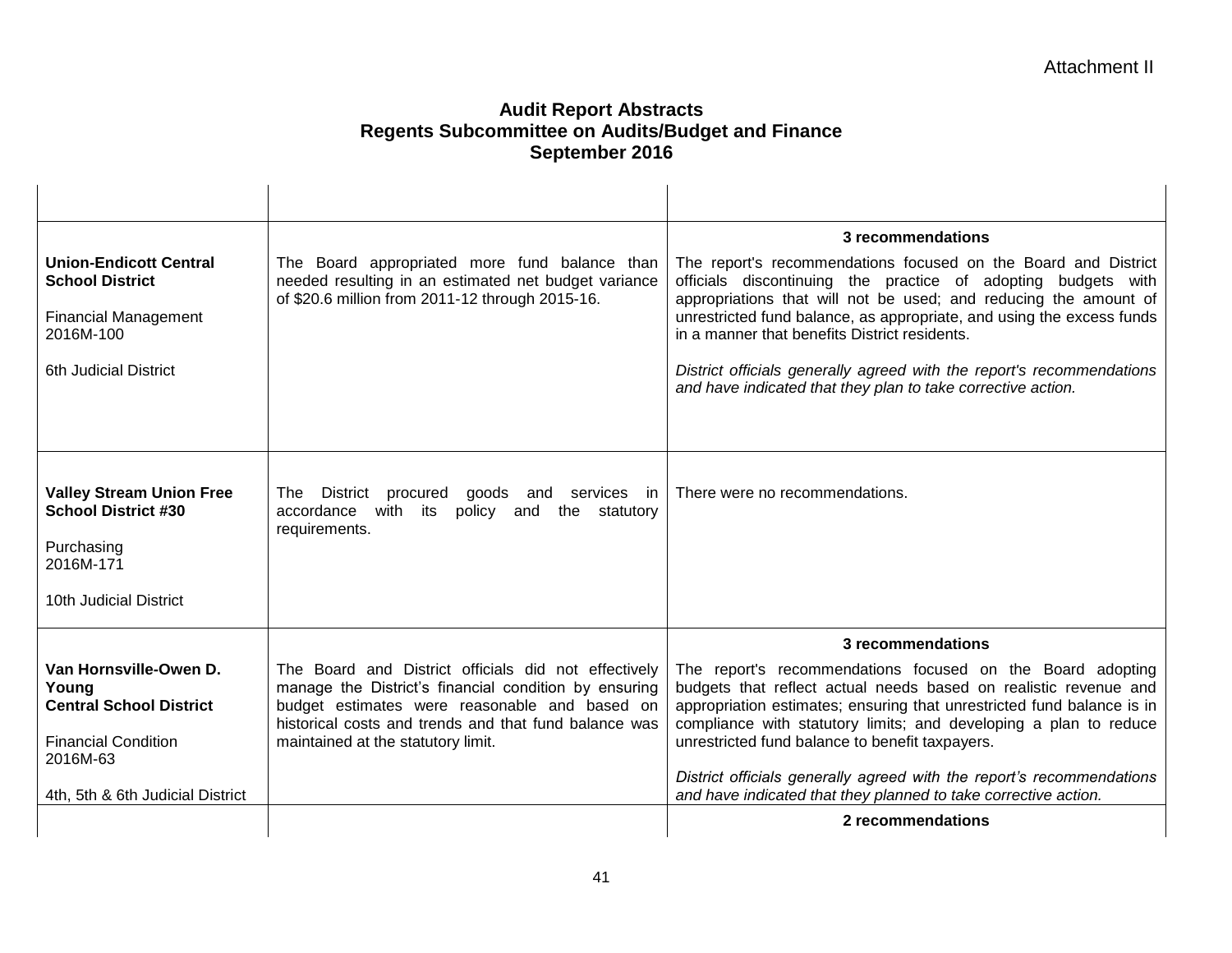| <b>Victor Central School</b><br><b>District</b><br>Information Technology<br>2016M-117<br><b>7th Judicial District</b>              | The Board and District officials have not implemented<br>appropriate IT policies and procedures related to<br>personal, private and sensitive information (PPSI)<br>classification or data backups.                                                                         | The report's recommendations focused on the Board and District<br>officials adopting policies and procedures to address the classification<br>of PPSI and to address data backups.<br>District officials generally agreed with the report's recommendations<br>and have indicated that they plan to take corrective action. |
|-------------------------------------------------------------------------------------------------------------------------------------|-----------------------------------------------------------------------------------------------------------------------------------------------------------------------------------------------------------------------------------------------------------------------------|-----------------------------------------------------------------------------------------------------------------------------------------------------------------------------------------------------------------------------------------------------------------------------------------------------------------------------|
|                                                                                                                                     |                                                                                                                                                                                                                                                                             | 5 recommendations                                                                                                                                                                                                                                                                                                           |
| <b>Watertown City School</b><br><b>District</b><br><b>Financial Condition</b><br>2016M-85                                           | The District has overestimated appropriations in<br>adopted budgets by about an average of 14 percent<br>annually over the past three years. In addition, the<br>District's tax certiorari reserve is overfunded by<br>approximately\$567,000 and, based on historic costs, | The report's recommendations focused on the Board and District<br>officials ensuring fund balance is in compliance with statutory limits,<br>developing policies and procedures for reserve fund, and evaluating<br>claims to determine appropriate amounts needed in the tax certiorari<br>reserve.                        |
| 5th Judicial District                                                                                                               | the unemployment insurance reserve has enough<br>funds to cover 37 years of expenditures.                                                                                                                                                                                   | District officials generally agreed with the report's recommendations<br>and have indicated that they planned to take corrective action.                                                                                                                                                                                    |
| <b>Watkins Glen Central School</b><br><b>District</b><br><b>Health Insurance Cost Savings</b><br>2016M-144<br>6th Judicial District | District officials achieved health insurance cost savings<br>by changing health insurance carriers and offering<br>employees a buyout incentive. From July 1, 2013<br>through June 30, 2016, the cost savings will total<br>approximately \$3.9 million.                    | There were no recommendations.                                                                                                                                                                                                                                                                                              |
|                                                                                                                                     |                                                                                                                                                                                                                                                                             | 4 recommendations                                                                                                                                                                                                                                                                                                           |
| <b>Weedsport Central School</b><br><b>District</b>                                                                                  | District officials used fund balance and interfund<br>transfers to finance general fund operations. Because<br>of this practice, the District's 2014-15 unrestricted fund                                                                                                   | The report's recommendations focused primarily on reducing the<br>District's reliance on non-recurring revenue.                                                                                                                                                                                                             |
| <b>Financial Management</b><br>2016M-94                                                                                             | balance decreased to 1.2 percent of 2015-16 budgeted<br>appropriations.                                                                                                                                                                                                     | District officials generally agreed with the report's recommendations<br>and have indicated that they plan to take corrective action.                                                                                                                                                                                       |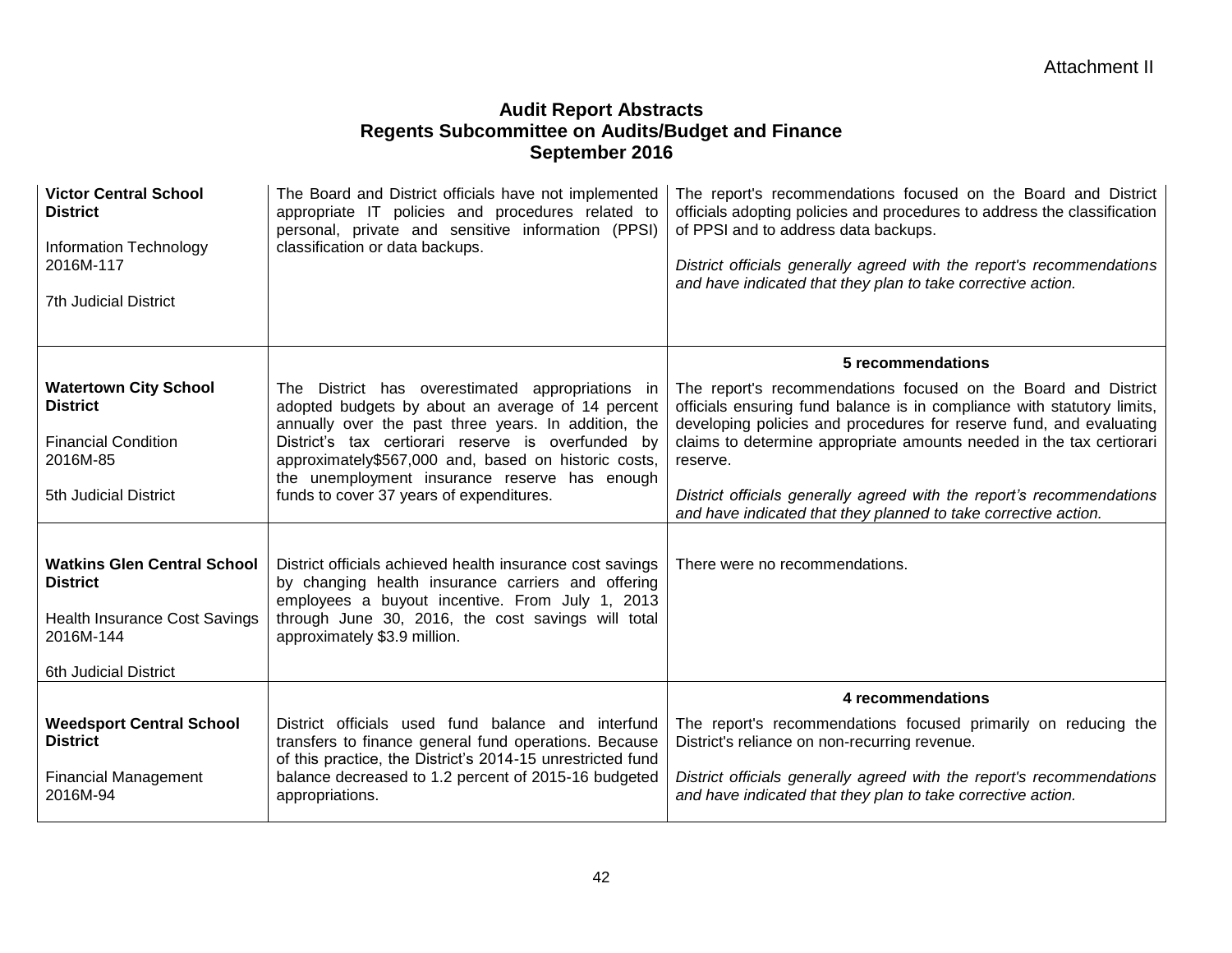| <b>7th Judicial District</b>                                                                                                                           |                                                                                                                                                                                                                                                                                                                                                                                        |                                                                                                                                                                                                                                                                                                                                                                                                                                                                                                                               |
|--------------------------------------------------------------------------------------------------------------------------------------------------------|----------------------------------------------------------------------------------------------------------------------------------------------------------------------------------------------------------------------------------------------------------------------------------------------------------------------------------------------------------------------------------------|-------------------------------------------------------------------------------------------------------------------------------------------------------------------------------------------------------------------------------------------------------------------------------------------------------------------------------------------------------------------------------------------------------------------------------------------------------------------------------------------------------------------------------|
|                                                                                                                                                        |                                                                                                                                                                                                                                                                                                                                                                                        | 8 recommendations                                                                                                                                                                                                                                                                                                                                                                                                                                                                                                             |
| <b>West Canada Valley Central</b><br><b>School District</b><br>Access to the Student<br><b>Information System</b><br>2016M-96<br>5th Judicial District | The Board does not have comprehensive written<br>policies and procedures for managing student<br>information system (SIS) accounts and permissions<br>and reviewing SIS audit logs. Additionally the District<br>granted unnecessary permissions for changing student<br>grades, assigning accounts and identities, and viewing<br>personal, private and sensitive information (PPSI). | The report's recommendations focused on establishing written<br>procedures for adding users to the SIS, assigning permissions,<br>modifying permissions, removing users and monitoring user activity;<br>and communicating the Student Grading Information Systems policy<br>to all District employees and providing training as needed to clarify<br>roles and responsibilities.<br>District officials generally agreed with the report's recommendations<br>and have indicated that they planned to take corrective action. |
|                                                                                                                                                        |                                                                                                                                                                                                                                                                                                                                                                                        | 2 recommendations                                                                                                                                                                                                                                                                                                                                                                                                                                                                                                             |
| <b>West Hempstead Union Free</b><br><b>School District</b>                                                                                             | The District officials have effectively managed the<br>District's financial condition; however, since the District<br>does not have long-term financial plans to reduce                                                                                                                                                                                                                | The report's recommendations focused on continuing to develop<br>multiyear long-term financial plans, including projecting funding levels<br>and use of reserve funds and update these plans periodically.                                                                                                                                                                                                                                                                                                                    |
| <b>Financial Condition</b><br>2016M-116                                                                                                                | expenditures or raise additional revenues, the District's<br>fund balance will continue to decline.                                                                                                                                                                                                                                                                                    | District officials generally agreed with the report's recommendations                                                                                                                                                                                                                                                                                                                                                                                                                                                         |
| 10th Judicial District                                                                                                                                 |                                                                                                                                                                                                                                                                                                                                                                                        |                                                                                                                                                                                                                                                                                                                                                                                                                                                                                                                               |
|                                                                                                                                                        |                                                                                                                                                                                                                                                                                                                                                                                        | and have indicated that they planned to take corrective action.                                                                                                                                                                                                                                                                                                                                                                                                                                                               |
|                                                                                                                                                        |                                                                                                                                                                                                                                                                                                                                                                                        |                                                                                                                                                                                                                                                                                                                                                                                                                                                                                                                               |
|                                                                                                                                                        |                                                                                                                                                                                                                                                                                                                                                                                        | 4 recommendations                                                                                                                                                                                                                                                                                                                                                                                                                                                                                                             |
| <b>Westhill Central School</b><br><b>District</b>                                                                                                      | The District complied with competitive<br>bidding<br>requirements and adopted a purchasing<br>policy.<br>However, the policy did not include guidance for                                                                                                                                                                                                                              | The report's recommendations focused on Board and District officials<br>revising the purchasing policy to ensure that it provides guidance for<br>soliciting competition when procuring professional services.                                                                                                                                                                                                                                                                                                                |
| Procurement<br>2016M-182                                                                                                                               | procuring professional services.                                                                                                                                                                                                                                                                                                                                                       | District officials generally agreed with the report's recommendations                                                                                                                                                                                                                                                                                                                                                                                                                                                         |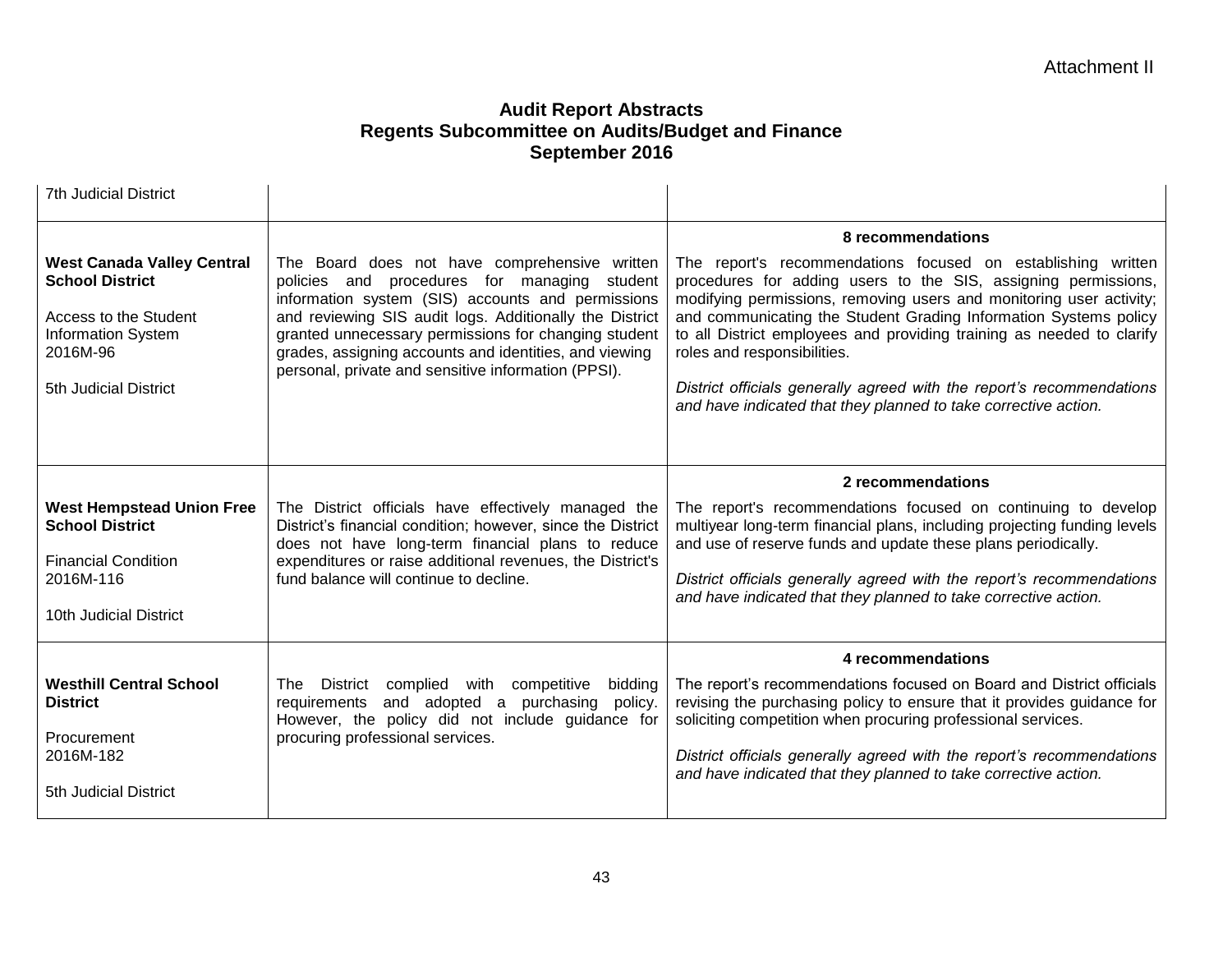|                                                                                           |                                                                                                                                                                                                                                                                                         | 3 recommendations                                                                                                                                                                                                                                                                                          |
|-------------------------------------------------------------------------------------------|-----------------------------------------------------------------------------------------------------------------------------------------------------------------------------------------------------------------------------------------------------------------------------------------|------------------------------------------------------------------------------------------------------------------------------------------------------------------------------------------------------------------------------------------------------------------------------------------------------------|
| <b>Wheelerville Union Free</b><br><b>School</b><br><b>District</b><br><b>Fund Balance</b> | District officials have not effectively managed the<br>general fund's fund balance, and the District has not<br>correctly recorded and reported the composition of its<br>fund balance. In addition, the District appropriated fund<br>balance that was not used and funded the capital | The report's recommendations focused on the Board and District<br>officials ensuring unrestricted fund balance is in compliance with Real<br>Property Tax Law limits; reducing unrestricted fund balance to benefit<br>taxpayers; and developing a plan for future funding of the capital<br>reserve fund. |
| 2016M-9                                                                                   | reserve with no established plans.                                                                                                                                                                                                                                                      |                                                                                                                                                                                                                                                                                                            |
| 4th Judicial District                                                                     |                                                                                                                                                                                                                                                                                         | District officials generally agreed with the report's recommendations<br>and plan to take corrective action.                                                                                                                                                                                               |
|                                                                                           |                                                                                                                                                                                                                                                                                         |                                                                                                                                                                                                                                                                                                            |
| <b>Whitesboro Central School</b><br><b>District</b>                                       | The District's claims were for appropriate purposes and<br>were adequately supported, audited and approved<br>prior to payment.                                                                                                                                                         | There were no recommendations.                                                                                                                                                                                                                                                                             |
| <b>Claims Auditing</b><br>2016M-115                                                       |                                                                                                                                                                                                                                                                                         |                                                                                                                                                                                                                                                                                                            |
| 5th Judicial District                                                                     |                                                                                                                                                                                                                                                                                         |                                                                                                                                                                                                                                                                                                            |
|                                                                                           |                                                                                                                                                                                                                                                                                         | 2 recommendations                                                                                                                                                                                                                                                                                          |
| <b>William Floyd Union Free</b><br><b>School District</b>                                 | District officials did not adequately segregate payroll<br>duties or establish sufficient compensating controls<br>over the payroll process.                                                                                                                                            | The report's recommendations focused on the Board and District<br>officials segregating payroll processing duties or implementing<br>compensating controls.                                                                                                                                                |
| Payroll<br>2016M-156                                                                      |                                                                                                                                                                                                                                                                                         | District officials generally agreed with the report's recommendations                                                                                                                                                                                                                                      |
|                                                                                           |                                                                                                                                                                                                                                                                                         | and have indicated that they plan to take corrective action.                                                                                                                                                                                                                                               |
| 10th Judicial District                                                                    |                                                                                                                                                                                                                                                                                         |                                                                                                                                                                                                                                                                                                            |
|                                                                                           |                                                                                                                                                                                                                                                                                         |                                                                                                                                                                                                                                                                                                            |
|                                                                                           |                                                                                                                                                                                                                                                                                         |                                                                                                                                                                                                                                                                                                            |
|                                                                                           |                                                                                                                                                                                                                                                                                         | 2 recommendations                                                                                                                                                                                                                                                                                          |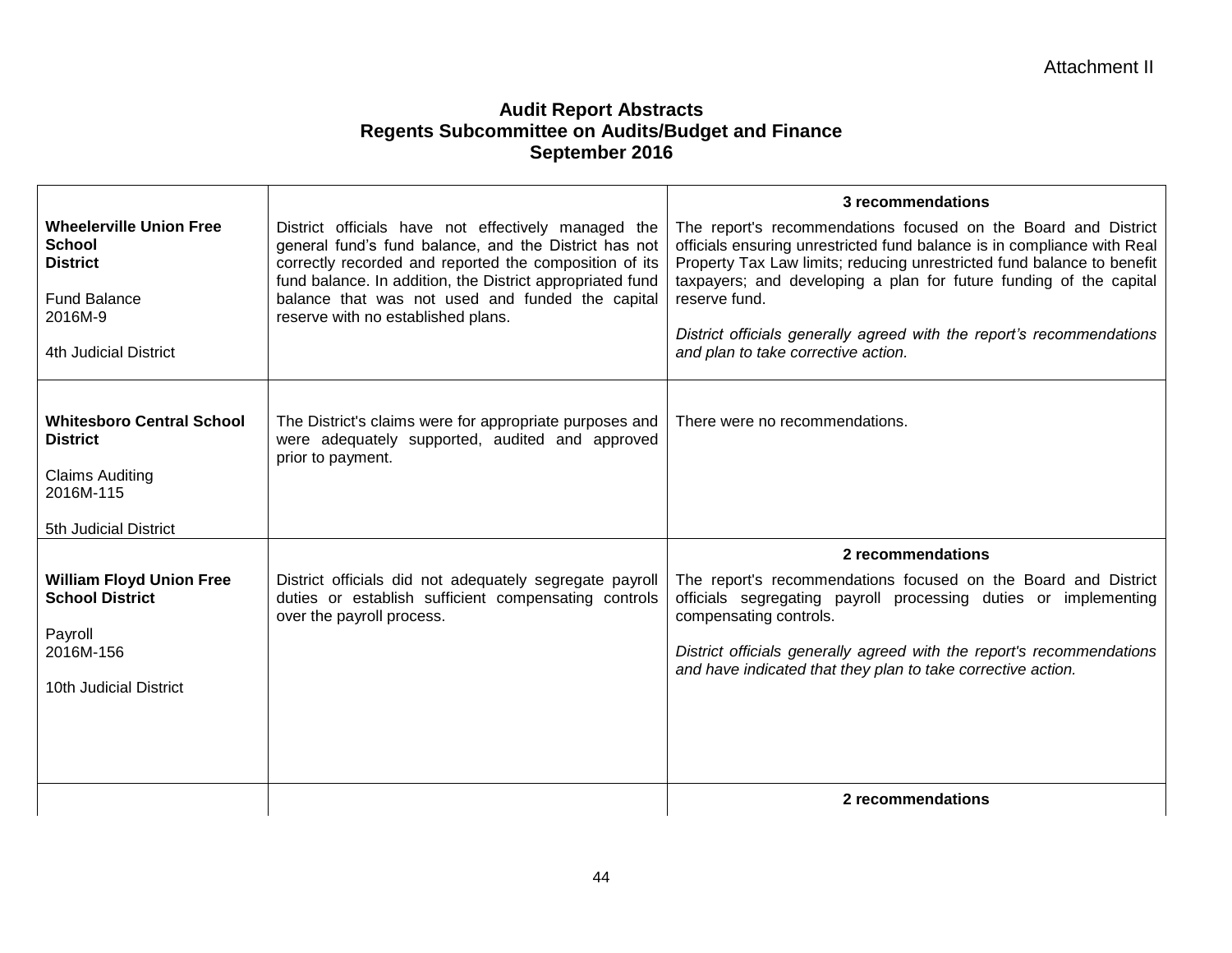| <b>Williamson Central School</b><br><b>District</b><br>Procurement of Professional<br><b>Services</b><br>2016M-55<br><b>7th Judicial District</b> | Although the Board has developed a purchasing policy<br>and District officials have developed corresponding<br>regulations, they do not provide guidance for seeking<br>competition when procuring professional services. In<br>addition, policy and regulations do not outline the<br>specific documentation requirements to be used during<br>solicitation including decisions made. | The report's recommendations focused on the Board providing<br>guidance on how competition should be solicited for professional<br>services; providing guidance for documentation requirements; and<br>entering into written agreements with professional service providers.<br>District officials generally agreed with the recommendations and have<br>indicated that they planned to take corrective action.                     |
|---------------------------------------------------------------------------------------------------------------------------------------------------|----------------------------------------------------------------------------------------------------------------------------------------------------------------------------------------------------------------------------------------------------------------------------------------------------------------------------------------------------------------------------------------|-------------------------------------------------------------------------------------------------------------------------------------------------------------------------------------------------------------------------------------------------------------------------------------------------------------------------------------------------------------------------------------------------------------------------------------|
|                                                                                                                                                   |                                                                                                                                                                                                                                                                                                                                                                                        | 4 recommendations                                                                                                                                                                                                                                                                                                                                                                                                                   |
| <b>Willsboro Central School</b><br><b>District</b><br><b>Financial Condition</b>                                                                  | The District has accumulated unrestricted fund balance<br>that exceeds the statutory limit by approximately<br>\$977,000 (nearly 12 percentage points) and has levied<br>more taxes than were needed to fund operations                                                                                                                                                                | The report's recommendations focused on the Board and District<br>officials adopting budgets that include realistic estimates for<br>appropriations; ensuring the amount of unrestricted fund balance is in<br>compliance with statutory limits; and developing a multiyear financial                                                                                                                                               |
| 2015M-362                                                                                                                                         | during the 2013-14 through 2015-16 fiscal years.                                                                                                                                                                                                                                                                                                                                       | plan.                                                                                                                                                                                                                                                                                                                                                                                                                               |
| 4th Judicial District                                                                                                                             |                                                                                                                                                                                                                                                                                                                                                                                        | District officials generally agreed with the recommendations and<br>indicated that they planned to take corrective action.                                                                                                                                                                                                                                                                                                          |
|                                                                                                                                                   |                                                                                                                                                                                                                                                                                                                                                                                        | 3 recommendations                                                                                                                                                                                                                                                                                                                                                                                                                   |
| <b>Wilson Central School</b><br><b>District</b><br>Reserves and Fuel<br>Accountability<br>2016M-44<br>8th Judicial District                       | The Board has not properly managed reserves or<br>sufficiently followed the District's reserve policy and<br>regulations. Additionally, District officials did not<br>provide adequate oversight of fuel and cannot be<br>certain that all fuel purchased by the District was used<br>for District purposes.                                                                           | The report's recommendations focused on the Board and District<br>officials reviewing requirements for reserves in the District's related<br>policy and regulations; and reviewing all reserves at least annually to<br>determine if the amounts reserved are necessary and reasonable.<br>District officials generally agreed with the report's recommendations<br>and have indicated that they planned to take corrective action. |
| <b>Windsor Central School</b><br><b>District</b>                                                                                                  | District officials have taken actions to reduce the school<br>lunch fund's dependence on the general fund to<br>support operations by becoming a federally funded                                                                                                                                                                                                                      | There were no recommendations.                                                                                                                                                                                                                                                                                                                                                                                                      |